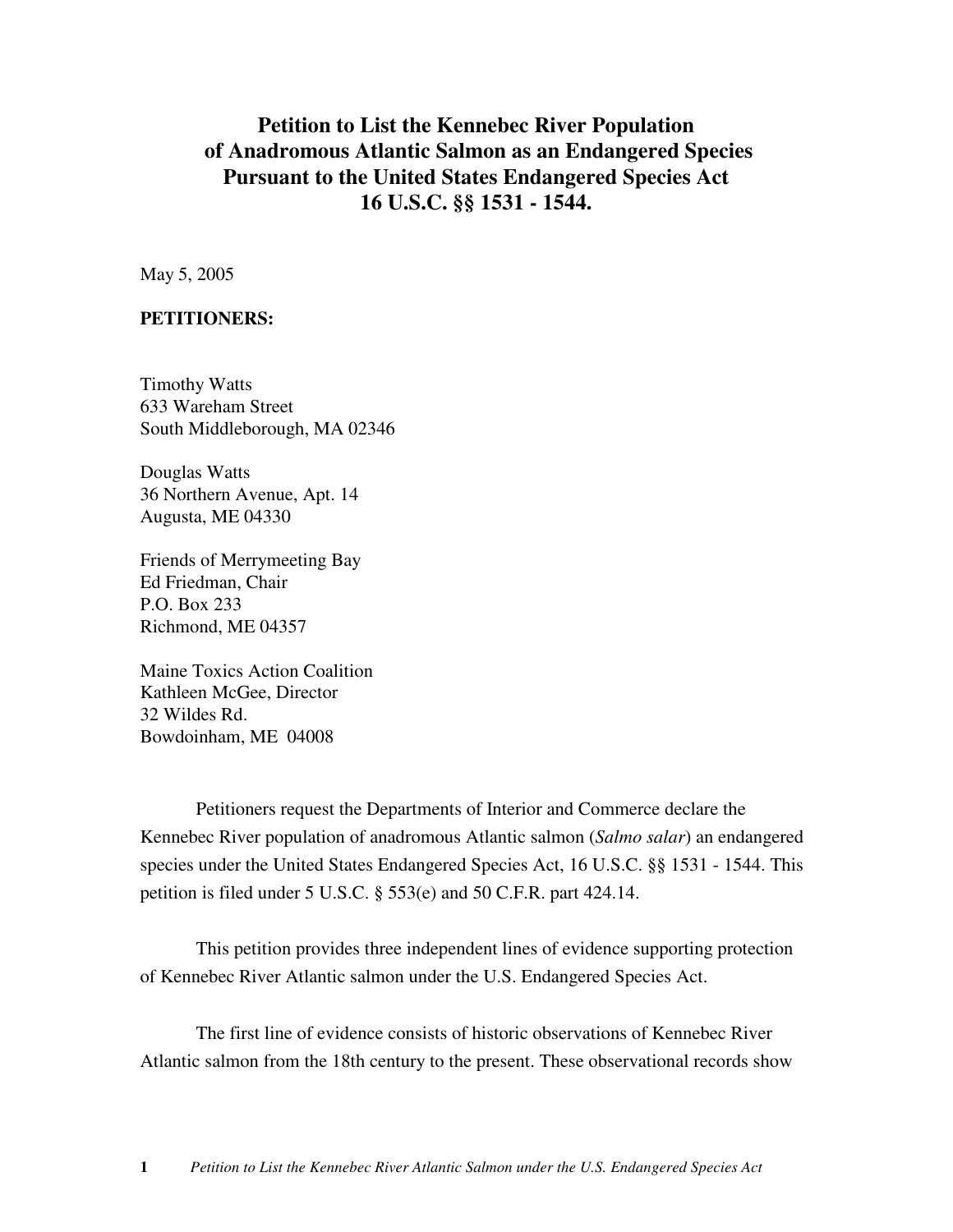there was no period in the 19th and 20th centuries when Atlantic salmon were absent from the Kennebec River.

The second line of evidence consists of microsatellite DNA analysis of tissue samples of 180 wild Atlantic salmon captured in the Kennebec River by USFWS from 1994 to the present. This data conclusively shows wild Kennebec River salmon are genetically distinct from other wild and hatchery Atlantic salmon populations in Maine, including the Penobscot River.

The third line of evidence shows that populations all of the native migratory fish of the Kennebec River have persisted and remain in the river today. These species include Atlantic sturgeon, sea lamprey, shortnose sturgeon, striped bass, white perch, American shad, rainbow smelt, tomcod, alewives and blueback herring. Over the past two centuries, all of these native anadromous fish species of the Kennebec River were subjected to the exact same environmental insults as the native Atlantic salmon of the Kennebec River. All of these native anadromous species survive in the river today.

The only plausible hypothesis which can be drawn from these three independent lines of evidence is that the native Atlantic salmon of the Kennebec River remain alive in the Kennebec River today.

### **I. REGULATORY STATUS OF KENNEBEC RIVER ATLANTIC SALMON**

On November 17, 2000 the USFWS and NMFS (predecessor to NOAA Fisheries) declared a Gulf of Maine Distinct Population Segment (DPS) of anadromous Atlantic salmon (*Salmo salar*) pursuant to the United States Endangered Species Act (65 Fed. Reg. 69459).

USFWS and NMFS defined the Gulf of Maine DPS as including "all naturally reproducing wild populations and those river-specific hatchery populations of Atlantic salmon having historical river specific characteristics found north of and including tributaries of the lower Kennebec River to, but not including, the mouth of the St. Croix River at the U.S.-Canada border" (65 Fed. Reg. 69459).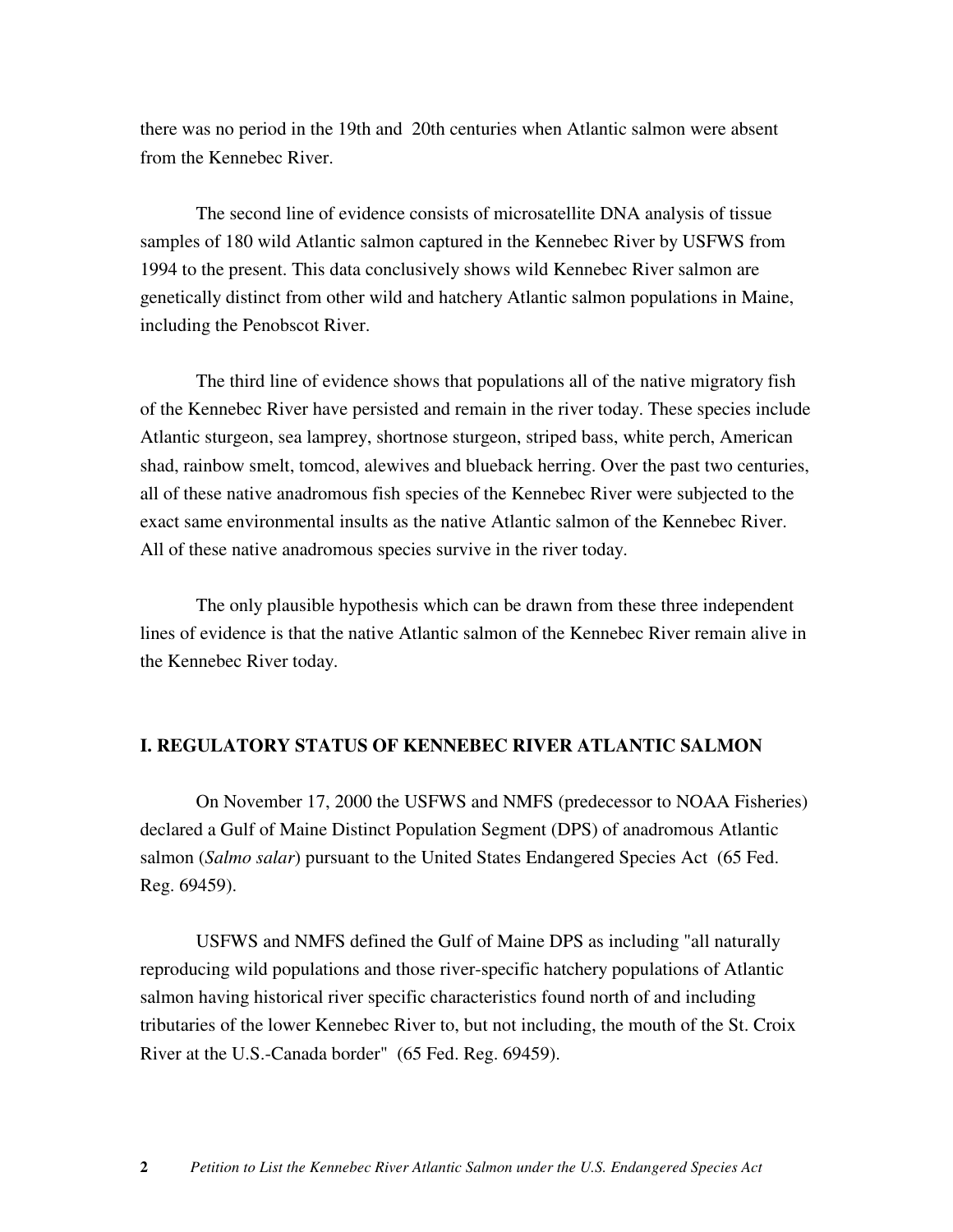USFWS and NMFS further declared Gulf of Maine DPS of anadromous Atlantic salmon to be an endangered species pursuant to the United States Endangered Species Act (65 Fed. Reg. 69459).

Kennebec River anadromous Atlantic salmon fall within the geographic bounds of the Gulf of Maine DPS and meet all of the biological requirements set forth in the United States Endangered Species Act and 65 Fed. Reg. 69459. For the past five years USFWS and NMFS have failed to protect Kennebec River Atlantic salmon as an endangered species.

#### **II. BIOLOGICAL STATUS OF KENNEBEC RIVER ATLANTIC SALMON**

Prior to 1837 more than 100,000 Atlantic salmon ascended the Kennebec River each spring. Today, the Atlantic salmon of the Kennebec River are nearly extinct. Adult returns since 1995 are estimated at 10-30 salmon each year. Redd counts, observations of adults and juvenile surveys show wild Atlantic salmon continue to reproduce in accessible portions of the Kennebec River and its tributaries.

The National Academy of Sciences (NAS 2004) stated:

"The report on the genetic status of Maine's salmon (NRC 2002a) included salmon from Togus Stream and Bond Brook (collectively labeled Kennebec) in its comparison of genetic assignment success rates among Maine drainages (King et al. 1999). A close examination of the data (NRC 2002a) shows that the salmon populations of the Kennebec drainage are more distinct than are those of the current DPS rivers. The current populations are wild, and they should figure prominently in any restoration effort. The committee concludes that there is nothing to lose by not stocking the Kennebec (NRC 2002b). Atlantic salmon seem to be recolonizing the upper Kennebec main stem above the Togus and Bond Brook tributaries. There is preliminary evidence that salmon are already spawning as far upriver as Ticonic Falls, 19 miles above the former dam site (P. Christman, personal communication, 2002). The opportunity to observe the course of that rebound, in the absence of stocking, should not be missed."

The 1999 removal of the Edwards Dam at the Kennebec River's head of tide in Augusta, Maine provided free access for Atlantic salmon to a 20 mile reach of main-stem habitat from Augusta to the next set of impassable dams in Waterville and Winslow,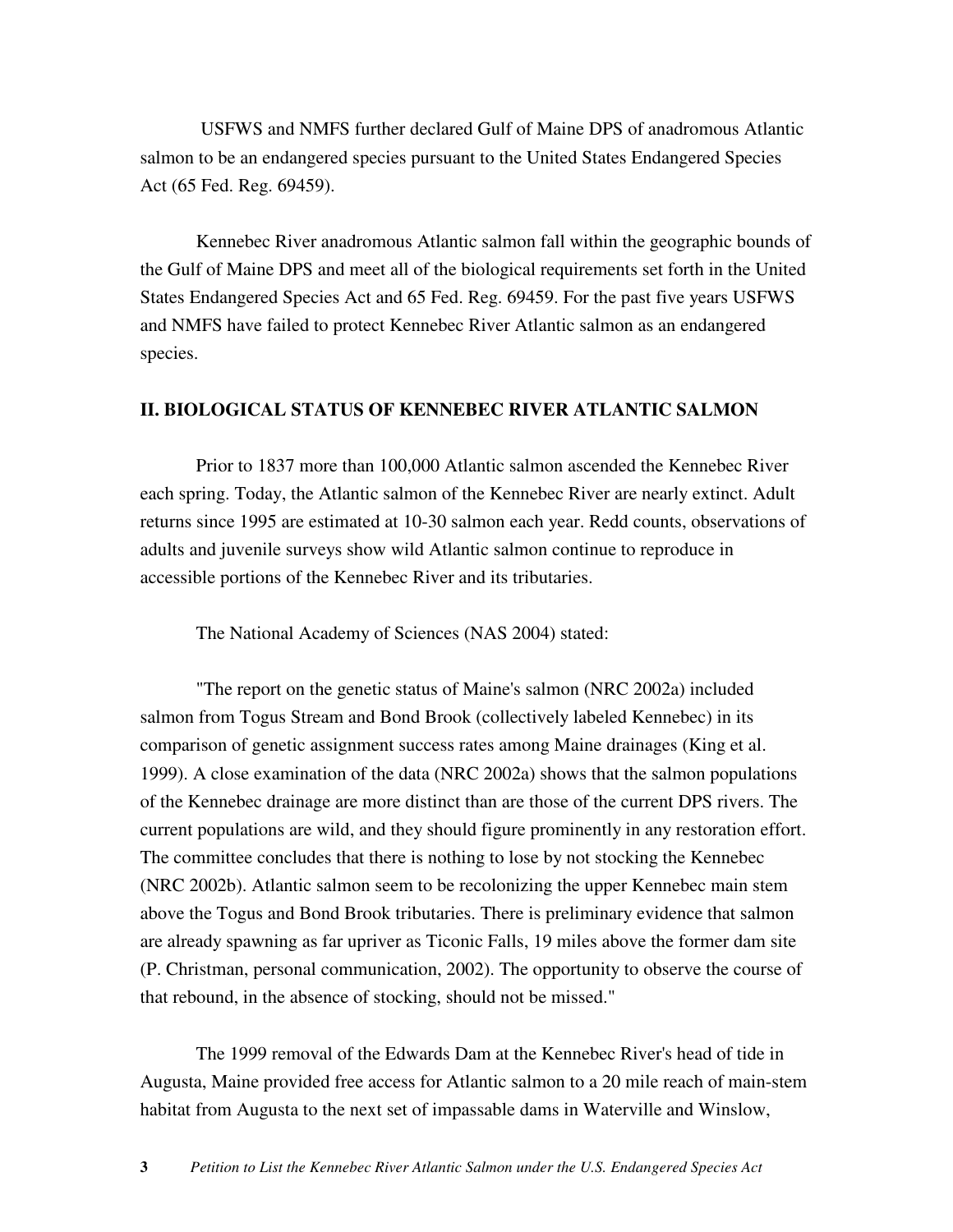Maine. Surveys by the Maine Atlantic Salmon Commission (MASC) estimate at least 10,000 units of Atlantic salmon rearing habitat were restored to this 20 mile reach by the removal of the Edwards Dam.

Observations by MASC staff and volunteers since 2000 show that wild Atlantic salmon in the Kennebec River have dramatically shifted their selection of spawning habitat since the removal of the Edwards Dam. Prior to the removal of this dam, spawning Atlantic salmon and their progeny were frequently observed in the river's main stem and three small Kennebec River tributaries below its head of tide: Bond Brook in Augusta, Togus Stream in Randolph, and Cobbosseecontee Stream in Gardiner.

Field studies by the MASC show spawning salmon and their progeny have practically disappeared from Bond Brook, Togus Stream and Cobbosseecontee Stream since 1999. At the same time, adult salmon and spawning redds have been observed at numerous locations above the former Edwards Dam site to the next set of impassable dams. These observations suggest Atlantic salmon used the small streams below Augusta only because they were denied access to main-stem river habitat above the Kennebec's head of tide. Appendix One provides a detailed discussion of this phenomenon.

### **A. History of the Kennebec River population of Atlantic salmon.**

#### **1. Historic Summary**

Two historic documents summarize the Kennebec River Atlantic salmon population prior to the construction of the Kennebec Dam at Augusta in 1837.

#### From the Kennebec Journal, May 22, 1829:

"Salmon Fishery -- A correspondent of the Wiscasset Citizen gives the following account of this fishery in the Kennebec.

"When Col. Wm. Lithgow commanded at Fort Halifax, he discovered Salmon in the month of January at Tyconic Falls. Salmon have also been taken from Peirpoles hole in the Sandy river, in the town of Strong, in the winter season. A gentleman informed me, when first acquainted with that fishery, that salmon were never taken plentifully, until after the spring freshet; and I found that to be the case every year. The first that are taken on the Kennebec in the spring, are at Jones' Eddy, Parker's Flatts, and Back River ....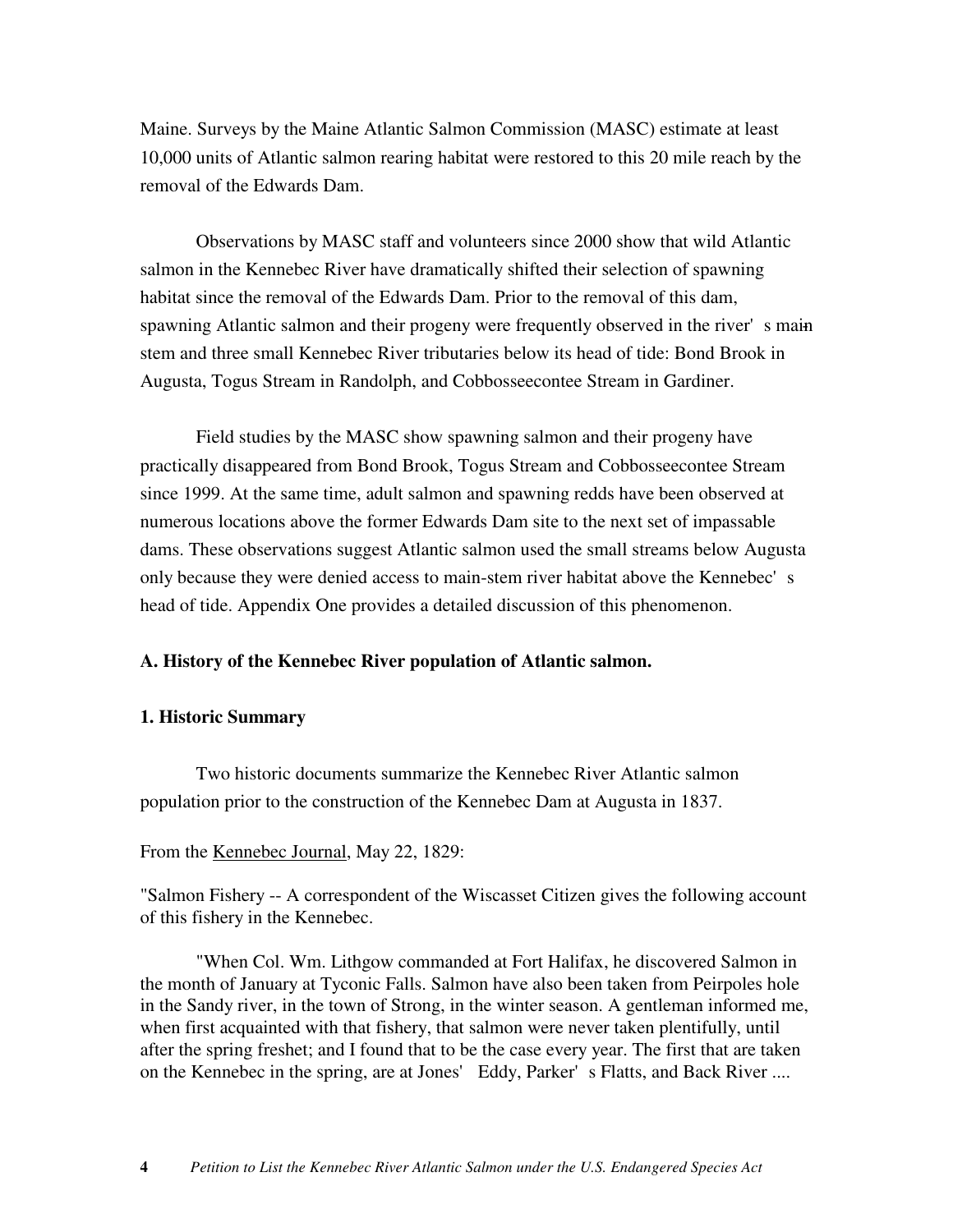"But few men now on the stage, appear to have a knowledge of the superabundance of these fish as far back as the period before the Revolution. If my memory does not misgive me, a Mr. Rogers and his company, seven all in the year 1784 or 85, at Hunnewell's Point, exclusive of Fox Island, took in set nets between eight and nine thousand salmon. The average weight of each was 20 pounds of the first shoal, and the last 18 pounds. When I owned the same fisheries, the salmon were two to three pounds lighter. Where Rogers caught a thousand, my fishermen had need be industrious to get 100. In the year 1813, I kept an account of the number and weight of Salmon caught. In five nets, were caught that year, 1,143 Salmon. The last run were usually smoked for the New York market. 240 in number weighing 2,564 (lbs.) and 1,765 (lbs.) when smoked fit for market, sold at 14 cents per pound at the smoke house. I took some care that year to know the amount of Salmon caught on the Kennebec below Fiddler's Reach. Fox Island caught 1,000 -- all the berths at Cape Small Point, say 500 --Hunnewell's Point 1,143- Stage Island and all on the east side below the Fort 1,500. All the above was one eighth of the quantity below Bath on the Kennebec, of Salmon only, making 33,000. You perceive that the small school, from the above would average about \$1 to the Salmon. Those sold fresh in Boston before the middle of May did average 12.5 cents net profit, and 18 to 20 and 22 lbs. each, so that in a lot of 13, weighing 270 lbs. May last, of that year I received \$3,375. From which data, the conclusion may be drawn that every Salmon caught, was at that time worth a dollar. The Salmon fishery alone then, on the Kennebec, below Fiddler's Reach, was worth to the State \$33,000. And it is a fair estimate to value the Shad and Alwive fishery within the compass at one half the Salmon, making a total of \$49,500 in Kennebec, below Fiddler's Reach in the year 1813. This appears large, but by the manner the trade was carried on, the fact can be demonstrated with tolerable certainty. One third at least of the Salmon were sold fresh in the Markets of New York, Newport and all the seaports between that and Portland. -- There were three regular trading sloops with a capital of about \$3,000 each, who purchased Salmon only, and generally exchanged the whole of their produce readily for that article, making up \$9,000 in value. And 11,000 for the consumption of the inhabitants was but a reasonable proportion in all the other methods of saving and cooking that fish. If therefore the Salmon, Shad and Alewife fishery, even in that part of the Kennebec could be restored, it would give a source of wealth to the State about equal to the amount of the State tax."

#### From Atkins (1867):

#### "Estuarine Fishery (below Augusta):

Touching the former abundance of fish, we have the testimony of sundry persons. Mr. Ezra W. Emmons of Georgetown, 69 years of age, has always lived on the Kennebec, and been familiar with its fisheries. He says that 50 years ago there were twice or three times as many weirs as there are now. At the same time there were a great many set-nets, and as many salmon were taken by them as by the weirs. A Mr. Emerson fished with a weir, and one year, for several days in succession, took 6,000 or 7,000 shad each tide. The salmon used to average 45 each tide.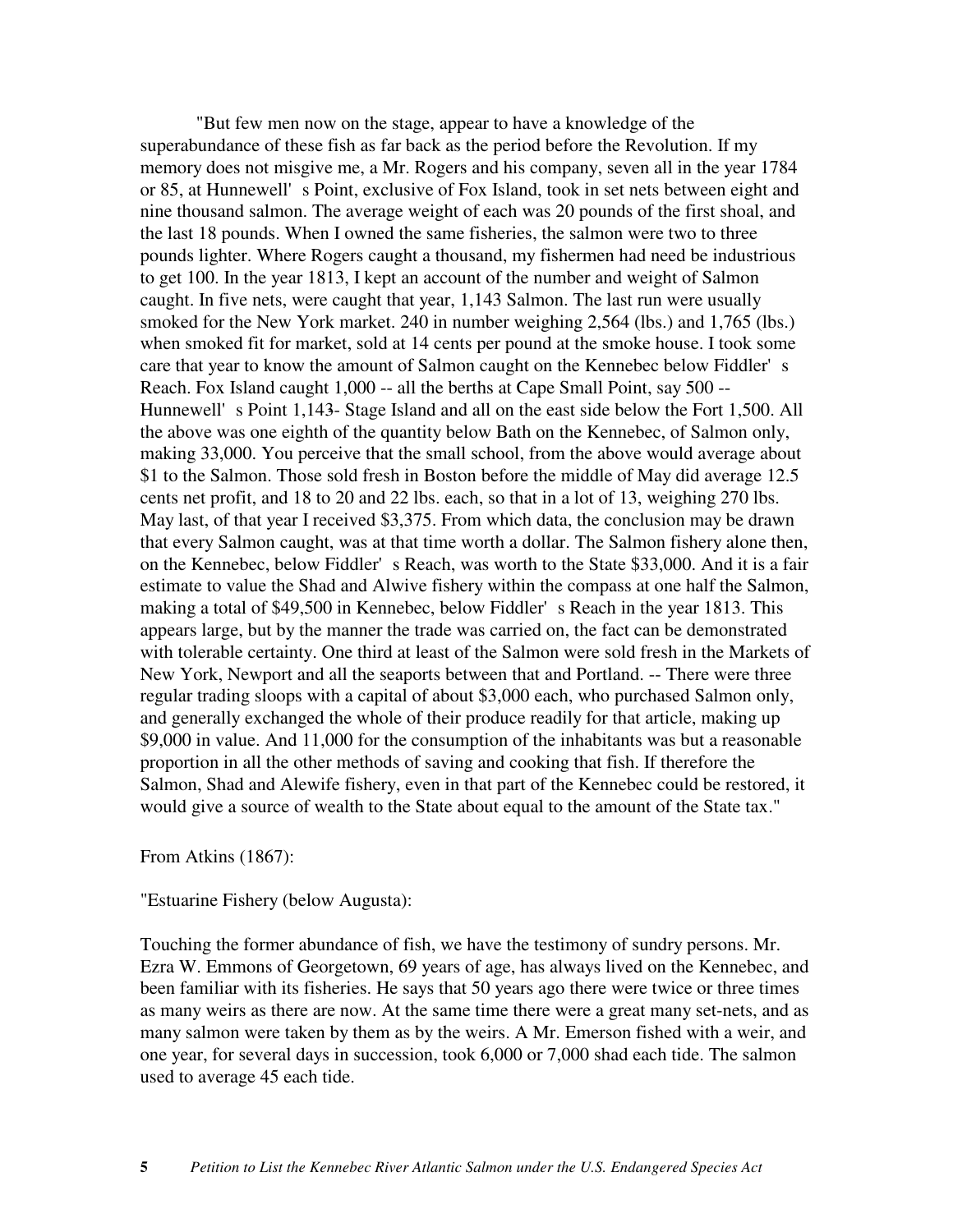### Augusta Fisheries:

"At Augusta, Mr. William Kennedy estimates the number of salmon taken in 1820 at 4,000. There were twelve drift nets engaged in the fishery. The year that the Augusta Dam was built, Mr. K. caught more than usual, namely, 500; but from that time the fish immediately fell away, and very soon the yield was only 12 per year."

"Charles Hume of Augusta, used to fish at Waterville with a driftnet from 1830 to 1837, and took 150 salmon yearly. But he says the fishing at that place had been falling off for many years. Total catch at Waterville, 2,000 salmon. In 1838 he came to Augusta, the dam being built, and that year caught 300 or 400 salmon. From this time they declined in a few years to 15 or 20 salmon yearly, and after 1850 to four or five, and some years none. Salmon used to be brought down to Augusta from Waterville and sold at four cents per pound, but the price at the mouth of the river was six cents.

## Waterville Fisheries:

Mr. William Getchell, who owned the small island in the middle of the river at Ticonic Falls, Waterville, and fished there with a dip net from 1804, used to take \$500 to \$600 worth of shad and alewives annually. With his three boys he had taken 1,100 shad and 20 salmon in one afternoon. One day four men, of whom he was one, dipped out and boated ashore 6,400 large shad. The most of the salmon fishing was with drift nets below the falls. Mr. Getchell had counted 82 of these nets, each employing two men with a canoe, fishing at one time. He estimates the average at 40 canoes, and that each took three salmon per day. This gives 4,800 salmon in forty days fishing.

### Skowhegan Fisheries:

From Samuel Philbrick of Skowhegan, we learn that there were many salmon and shad caught at that point, although the falls were not favorable for fishing, and nearly all the fish passed by. The fishing here was with dipnets and a man would not generally dip more than 20 shad in a day. A trap set for salmon, in 1808 and several years after, used to average six salmon a day. At Carratunk falls was better fishing, and it was easy to load a boat with salmon in a day.

### Solon Fisheries:

Col. Christopher Thompson of Embden, used to fish at Carratunk falls. The greatest catch he ever knew with a drift net was 60 salmon in one night. The year when the Augusta dam was carried away he and his brother caught 30."

Major Tributary Fisheries:

Sandy River: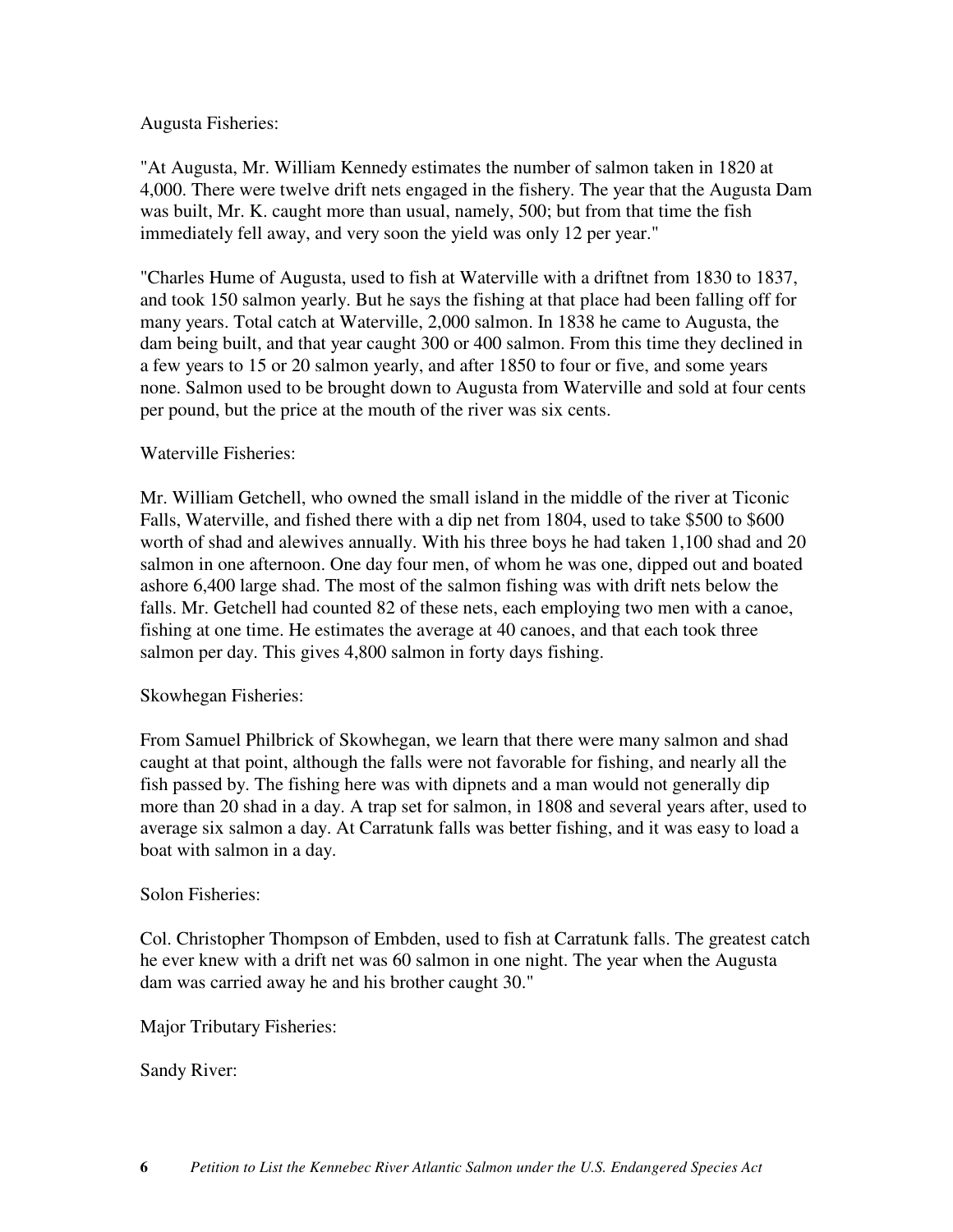"Salmon were taken at various points with spear and net. Mr. John Tibbets of New Sharon, used to set a net for them, and had taken three while getting his net into the water. From several others in New Sharon we have information to the same effect. Seventy years ago they were plenty in Strong. But in 1804 the New Sharon dam was built. This stopped shad and alewives, but a fishway is said to have been maintained for a few years which permitted salmon to pass. A few years later another dam was thrown across the river nearer its mouth and the fishways were no longer maintained. It is probably, however, that in high water the salmon could still pass all the obstructions, for Mr. David Hunter of Strong, took a salmon there only 40 years ago. Into its mouth and tributaries they still came. In Sawyer's stream, in Starks, they spawned in great numbers. Mr. Levi G. Sawyer has seen and taken many of them there, but only in the fall and winter. In October they came and were seen spawning; and sometimes were observed through the ice. They were diminishing for several years before 1837. That year Mr. Sawyer took two, and they were his last. A salmon weighing 22 pounds was caught in this stream."

#### Carrabassett River:

"This is similar to the Sandy river. Its source is among the mountains, and it is subject to very sudden variations in volume. It has the same clean, stony, gravelly and sandy bottom, over which the water glances with a shallow current. But it is more transparent and has even less dead water. It is eminently a salmon river, and we obtained no tradition of shad or alewives ever having visited these parts. As early as the month of June the salmon ascended the river to Kingfield or farther; and they have been seen spawning in Salem village, thirty miles from the Kennebec. A various points on the Carrabassett salmon were taken by spear and dip net. Maj. C. Steward, of North Anson, remembers when 'tons' of them were caught at that place. At New Portland so many were sometiment taken that only the bellies were saved, the rest of the fish thrown away. They disappeared from the river; but during the year when the Augusta dam was carried away, they ascended again to Kingfield, and twenty were taken at North Anson village."

### Dead River:

"The salmon has a namesake here in 'Salmon Stream,' the first large brook above the Forks. The story is, attested by several witnesses, that salmon were seen lying in great numbers at the mouth of this stream, whence its name ... Mr. Luther Moore, who has lived at Bingham 78 years, says that salmon used to run above the Forks on the East Branch ten miles and on the West Branch (Dead River) sixteen miles. That would just carry them to Grand falls on the Dead River, and to the only difficult fall on the main river."

### **2. Chronological History**

### **a. 18th Century:**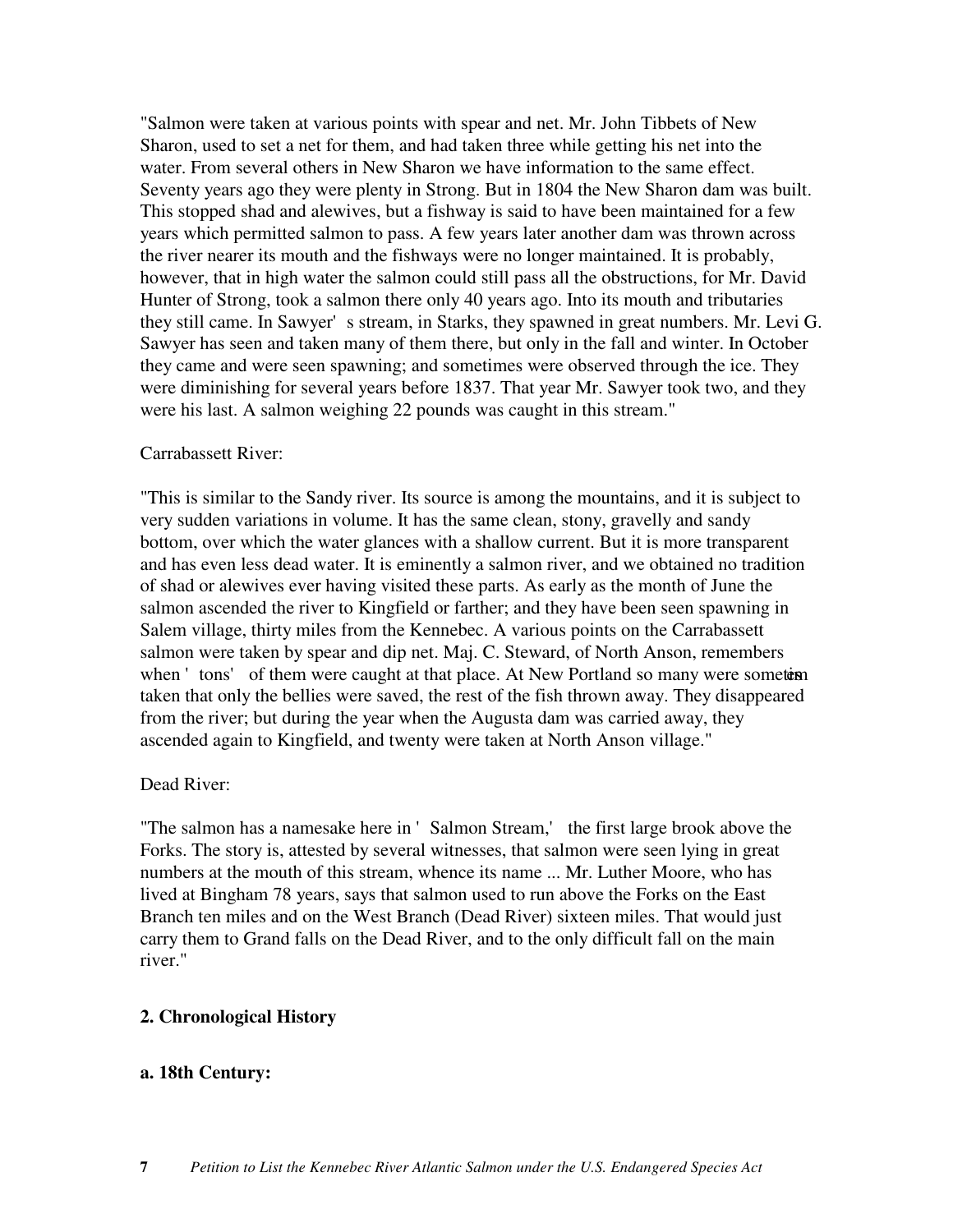Excerpt from the personal papers of Col. Samuel Howard of Augusta regarding the history of region during the French and Indian War (1760s), printed in the Kennebec Journal, edition of May 12, 1826:

"The Indians, during the war, frequently appeared at this Fort (Halifax), and at a time when two of the soldiers were taking salmon at Ticonick Falls they fell upon them - killed one, and wounded the other."

From Ulrich (1990):

"On April 6, 1775, Ephraim (Ballard) secured a lease from Silvester Gardiner of Boston, one of the wealthiest of the Kennebec Proprietors, to 'Fort Halifax and all lands adjoining.' The Fort, originally built by the Massachusetts government, stood on a peninsula between the Kennebec and Sebasticook Rivers. Surrounded by 400 acres of timber, it was described by one contemporary as "a great Salmon fishery in the summer and a bass fishery in the Winter." Original source of fish quote is: James Phinney Baxter, Documentary History of the State of Maine, *in* The Midwife's Tale, The Diaries of Martha Ballard, Laurel Thacher Ulrich, 1990.

From the personal diary of Martha Ballard, an early resident of Augusta:

May 7, 1787: "I was called to see Mr. Edson. There were 11 salmon catched in the sein[e] at Kennedy's fishing place."

May 15, 1787: "The girls went to school afternoon. Mr. Ballard ploughed flax in, I brewed. Samuel brought a salmon, weighed 21 one-half lbs."

# **b. 1800 to Construction of the Augusta Dam in 1837:**

Historian James North on Daniel Cony:

"Daniel came in the spring of the year, in ' fish time,' and informed his father (Deacon Samuel Cony), among other things in a highly favorable report of the country, that the river was the 'meat tub of the inhabitants, so abundant and so easily taken were the fish which thronged it." (North's History of Augusta, p. 169)

From the personal diary of Daniel Cony, an early resident of Augusta, Maine:

April 15, 1808: "Dined on fresh salmon." May 1, 1809: "Fresh salmon." May 8, 1810: "Fresh salmon."

From the statement of William Matthews in "Recollections of Waterville in the 'Olden Time' " in the Centennial History of Waterville, Maine. 1902.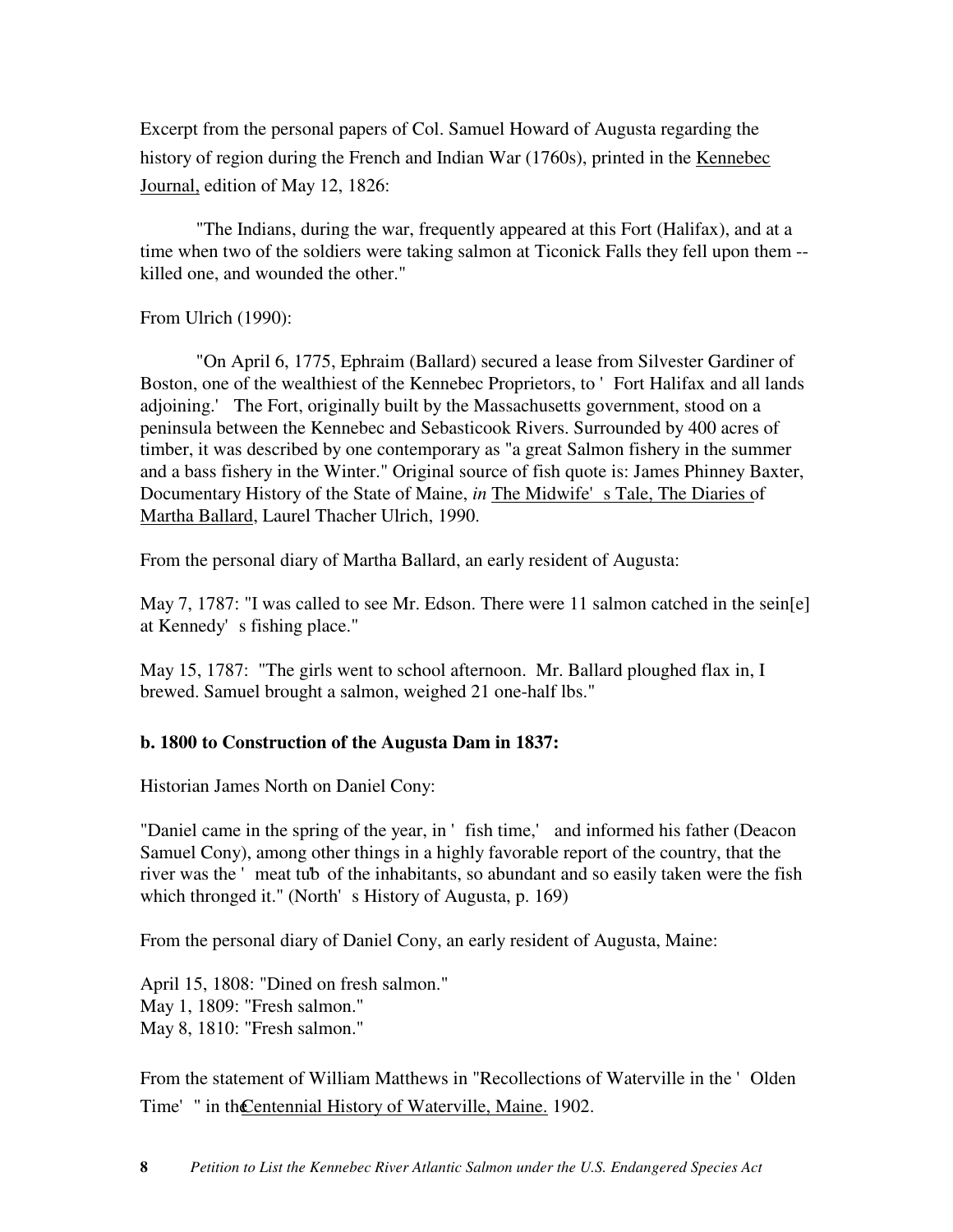"My father had a trap on the east side of Ticonic Falls, which he visited twice daily, and from which he took salmon weighing from ten to 20 to 30 pounds. It is difficult to tell a big fish story without exaggerating, but if I can trust my memory, he caught one salmon that at least weighed 40 pounds."

1821 -- Petition of Inhabitants of Phippsburg.

"To the Honorable Senate and House of Representatives of the State of Maine in Legislature assembled --

"The subscribers inhabitants of the Town of Phippsburg respectfully ask leave to represent that the Inhabitants of said Town are deeply interested in the Fisheries. First, that a large number depend almost entirely upon the River Fishery. Second, that a still larger proportion of our Inhabitants as well as those of the neighboring towns, and even Fishermen from various other parts of the State are wholly dependent at certain seasons of the year, on the wears erected at and near the Mouth of the Kennebec, for bait fish, in order to pursue the Codfishery; that the owners of these wears are at great expence in erecting these, whereby a large number of poor persons are employed, which is a great means of support in the Spring of the year.

"Your Petitioners further represent that to be deprived of the privilege and means of taking fish called Salmon, Shads and Alewives, a privilege which we and our forefathers have enjoyed of a time immemorial, would not only be depriving your Petitioners of the principal means of support, but would subject many others of our Inhabitants to great distress, and thereby become chargeable to the Public. That to be deprived of the means of obtaining Baitfish, for carrying on the Codfishery would be subjecting a large number of the Inhabitants of our State on the Seaboard to the greatest inconvenience.

"Your Petitioners further represent that in their humble opinion the wears and other obstructions at the Mouth of the Kennebec are not the cause of the Dimunition of fish on said River, the said wears do not in any degree obstruct the fish passing up and down the Channels of the River; that from the outer part of the wears to the shore on the opposite side of the River, the space is no part less than half a mile distance, that the wears are without exception erected on the Flats which we hold by the same right as the lands adjoining, that with two exceptions only, the wears are up the Bays and Coves and quite aside from the main passage of the fish in the River.

"Your Petitioners are of the opinion that the Dimunition of Fish on the Kennebec is caused by the erection of Mill Dams and by other Obstructions on and across the Streams and Brooks, when the fish usually go up to cast the spawn, that many schools of fish, particularly of the Salmon and Alewives which formerly frequented those Streams and Brooks are known to have been entirely cut off by the erection of the Mill Dams and other obstructions which prevented them from going up to cast their spawn. That the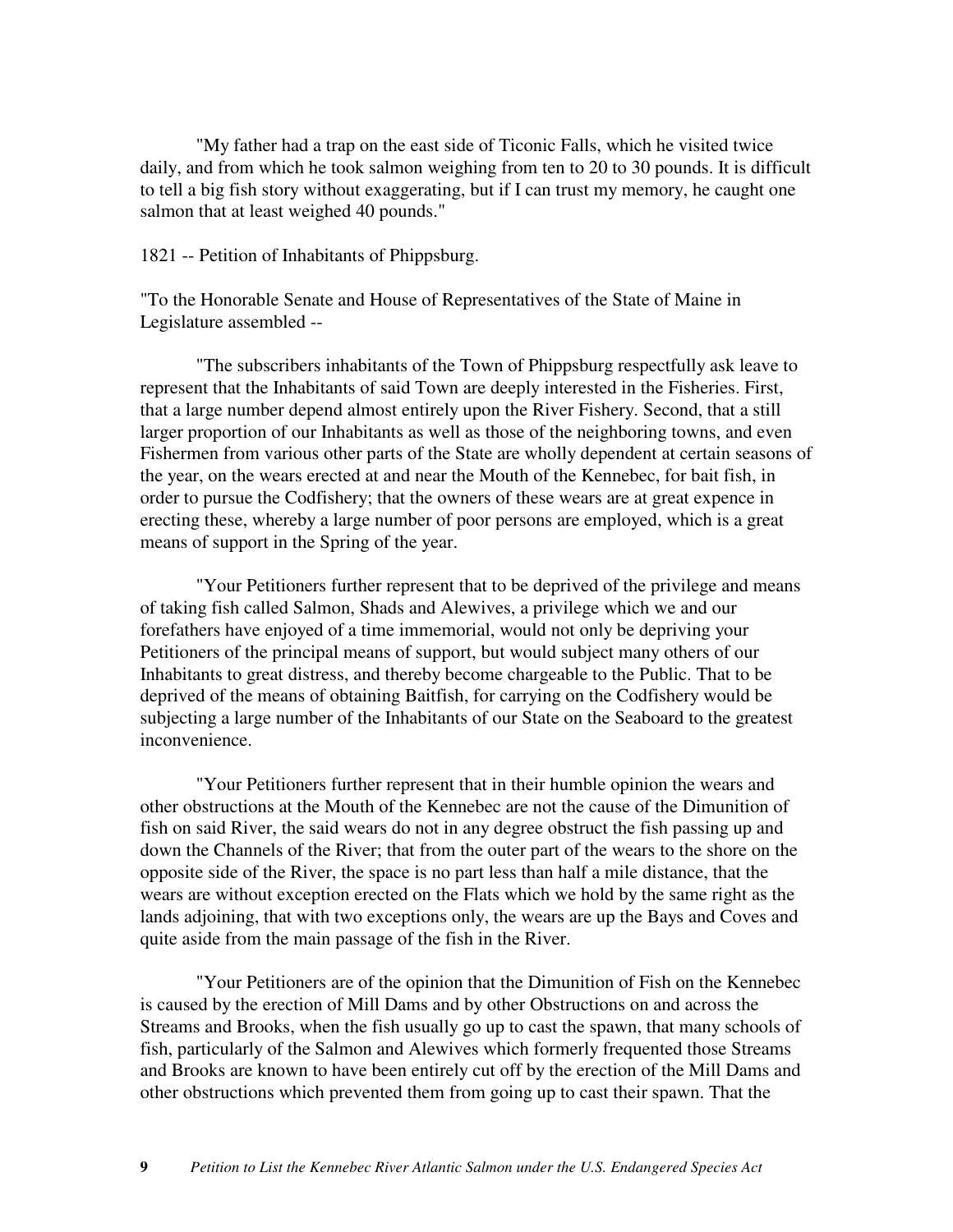Salmon in great numbers formerly passed up the Androscoggin, but since the erection of Mill Dams across said River, a School of Salmon called "The Brunswick School" have been entirely destroyed or left the River, and to prove this and many other important circumstances, the testimony of many aged and respectable Citizens can be produced.

"Your Petitioners further represent that the Lumber towards the mouth of the Kennebec is almost entirely exhausted, that the state of the Soil principally by the Sea Coast is such as to render it impossible to obtain support by Agriculture. Thus your Honours will be convinced that the privilege and means of taking fish at and near the mouth of the Kennebec is of the first and greatest importance to the subsistence of a great number of Citizens.

"Your Petitioners therefore pray your Honors that they may be continued unmolested in the enjoyment of their rights and privileges they now possess and in duty bound every pray.

Phippsburg, Jany. 24, 1821"

Source: Original document at Maine State Archives, Augusta, Maine.

From the <u>Kennebec Journal</u>, June 11, 1825:

"Salmon in considerable numbers continue to be taken in the Kennebec, though they have never been sold, we believe, in this town, for less than 7 or 8 cents per pound, and the opinion is prevalent that they are annually diminishing. The salmon which now enter our river stand but a desperate chance of again leaving in the briny flood; toils and lurking dangers beset them on every side. The excellence of this fish renders all others of comparatively little importance. A halibut weighing 252 lbs. was sold in the market of Bath last week."

1826 -- Petition of Samuel Bunker and 152 others.

"To the Senate and House of Representatives of the State of Maine in Legislature assembled, January 1826

"We the subscribers, inhabitants of the County of Somerset, would humbly represent, that heretofore, Salmon and other fish have ascended the River Kennebec and in the season of the year for said fish, the Inhabitants of the County have been well supplyed and benefitted by said fish but of late years, by reason of Mill Dams and other obstructions in said Kennebec River said fish have been prevented coming up, so that said Inhabitants are deprived of the benefit of said fish.

"We therefore pray that your honourable body would take the subject into your wise consideration and take such measures as will totally remedy the evil above complained by totally removing the obstructions to the said Salmon passing up Said River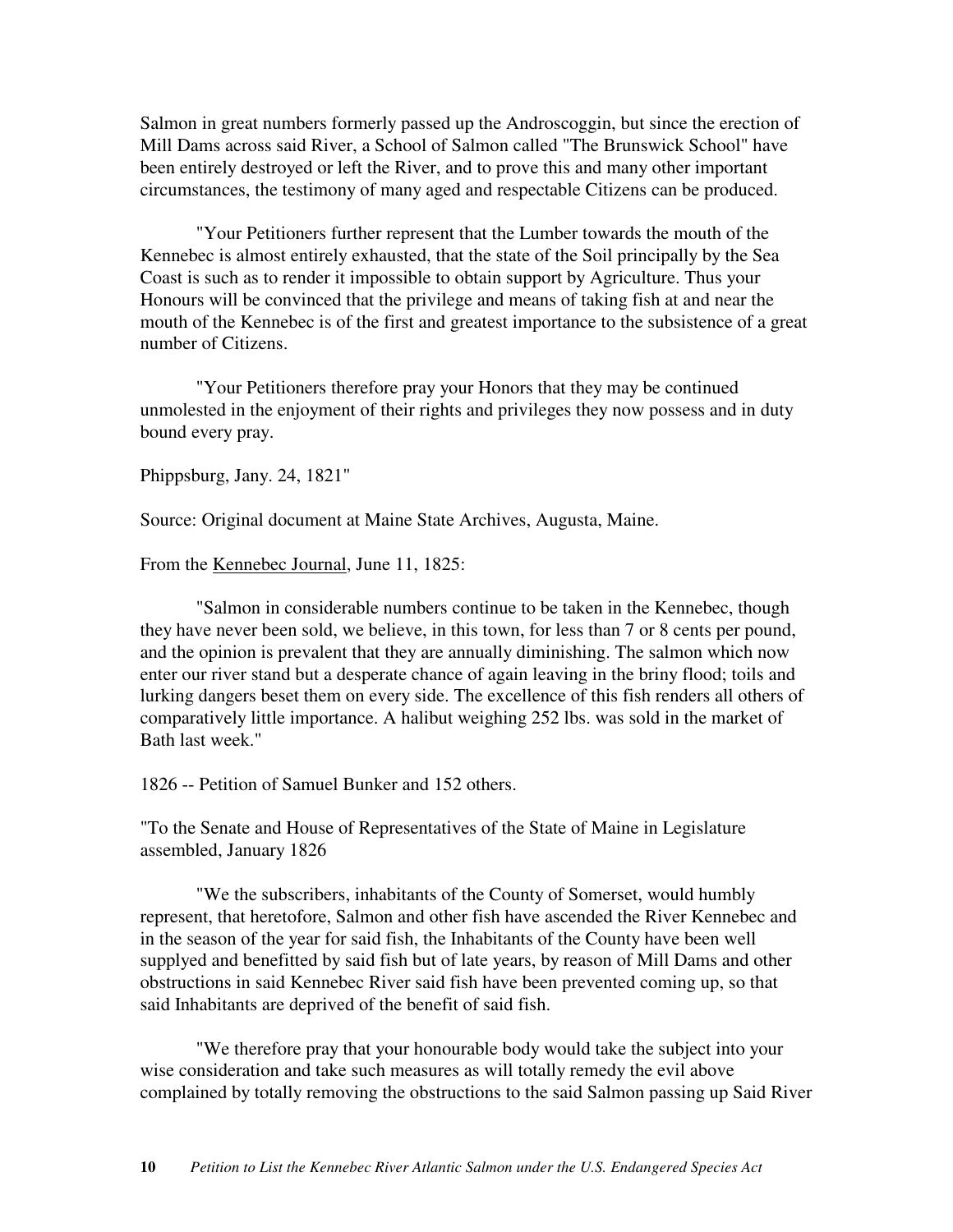or making suitable sluiceways for said fish to pass up in, and as in duty bound will ever pray.

Sept. 12, 1826"

Source: Original document at Maine State Archives, Augusta, Maine.

1827 -- Petition of Charles Hayden and 52 others.

"To the Honorable the Legislature of the State of Maine

"We the undersigned inhabitants of several towns in the vicinity of the Kennebec River respectfully represent that the fish called Salmon, Shad and Alewives which pass up the river every spring of the year are considered of great importance not only as a convenience but comfort and help to support many of said inhabitants, and that said fish are greatly obstructed and distroyed in their usual passage up and down said river by reason of numerous machines and obstructions placed in said river to take, kill and distroy said fish.

"At the mouth of said river or near thereunto are placed a multitude of wears for the purpose of taking said fish which prove very destructive by killing and breaking the schools of fish and driving them back into the ocean so that it is believed that comparative few in number make their way up the river. Next they are met in almost every eddy and mouth of small streams by nets of enormous lengths until they arrive at Ticonic falls between Winslow and Waterville, where the fish are met by new extraordinary and sure instruments of death called traps which placed in almost every avenue where it would be possible for the fish to run. These machines, implements or contrivances to take and kill said fish are kept almost constantly in the river have nearly distroyed the whole run of said fish. And at present fish laws for said river, if any there be, is found altogether inadequate for the purpose of protecting the passage of said fish up and down said river.

"We therefore earnestly request that the Legislature at its present session would enact such a law for the whole river Kennebec and Sebasticook as will give said fish a complete protection in their passage up and down the same and that the fish may have at least three days in each week to pass free of any obstruction. That all nets or seines used for the purpose of taking fish should be of limited and proper length and all improper obstructions removed and forbiden for the future and such a fine or penalty imposed as will deter any person from violating the law -- which should be so plain that he who reads may understand, and will give us a complete relief as it respects the above premises and in duty bound will every pray.

#### January 9, 1827"

Source: Original document at Maine State Archives, Augusta, Maine.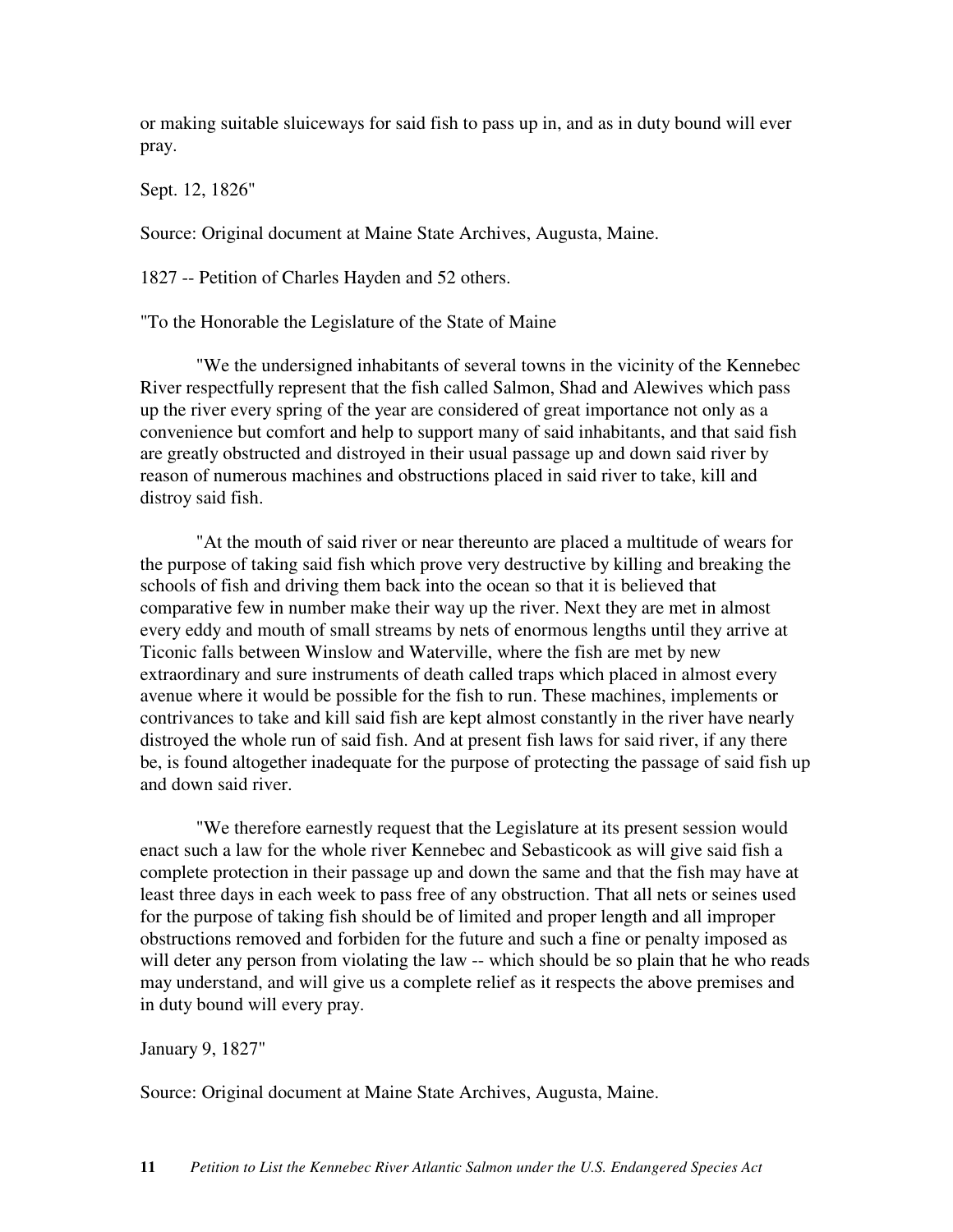1828 -- Maine Laws. Chapter DLV. "An Act Regulating Fisheries at the mouth of Kennebec River."

"Be it enacted by the Senate and House of Representatives, in Legislature assembled, That if any person or persons shall set or use any net or seine for the purpose of catching Salmon on or by the shores or islands at the mouth of the Kennebec River, below the Fort, of a greater length than eighty fathoms, he or they shall forfeit and pay a sum not less than twenty nor more than fifty dollars, to be recovered in any court of competent jurisdiction, one moiety thereof to the use of the person who may sue for the same, and the other moiety to the use of the town where such offence shall be committed; and Act to the contrary notwithstanding."

Approved by the Governor, February 23, 1828.

Source: Maine Laws, Acts and Resolves for 1828. Maine Legislative Law Library, Augusta, Maine.

1831 -- Maine Laws. Chapter 198. "An Additional Act to the Several Acts relating to the taking of Salmon, Shad and Alewives in the Kennebec River."

"Sect. 1. Be it enacted by the Senate and House of Representatives, in Legislature assembled, That all weirs and hedges now built or which shall, hereafter be built in the Kennebec river for the purpose of taking Salmon, Shad and Alewives shall be so altered and constructed as to afford a convenient place for all young fish which may enter such weirs and hedges, which outlet shall be in the form of net work, and the meshes not less than one inch square, and the whole to be not less than eight feet wide, and four feet high; and all gates which may be made the weirs and hedges for the purpose of giving free passage to fish, instead of the dimensions now established, shall be required to be three feet square only ..."

Approved by the Governor March 31, 1831.

Source: Maine Laws, Acts and Resolves for 1831. Maine Legislative Law Library, Augusta, Maine.

Citizen Petition to the Maine Legislature -- 1835

"To the Legislature of Maine

"We the undersigned citizens of the State respectfully represent that great injury is experienced by the good people of this State and particularly by that portion of them which reside on and in the vicinity of the waters of the Kennebec River by the dams which have been erected across the Kennebec and its branches especially that branch called Sandy River and thereby preventing the free egress and regress of those Fish called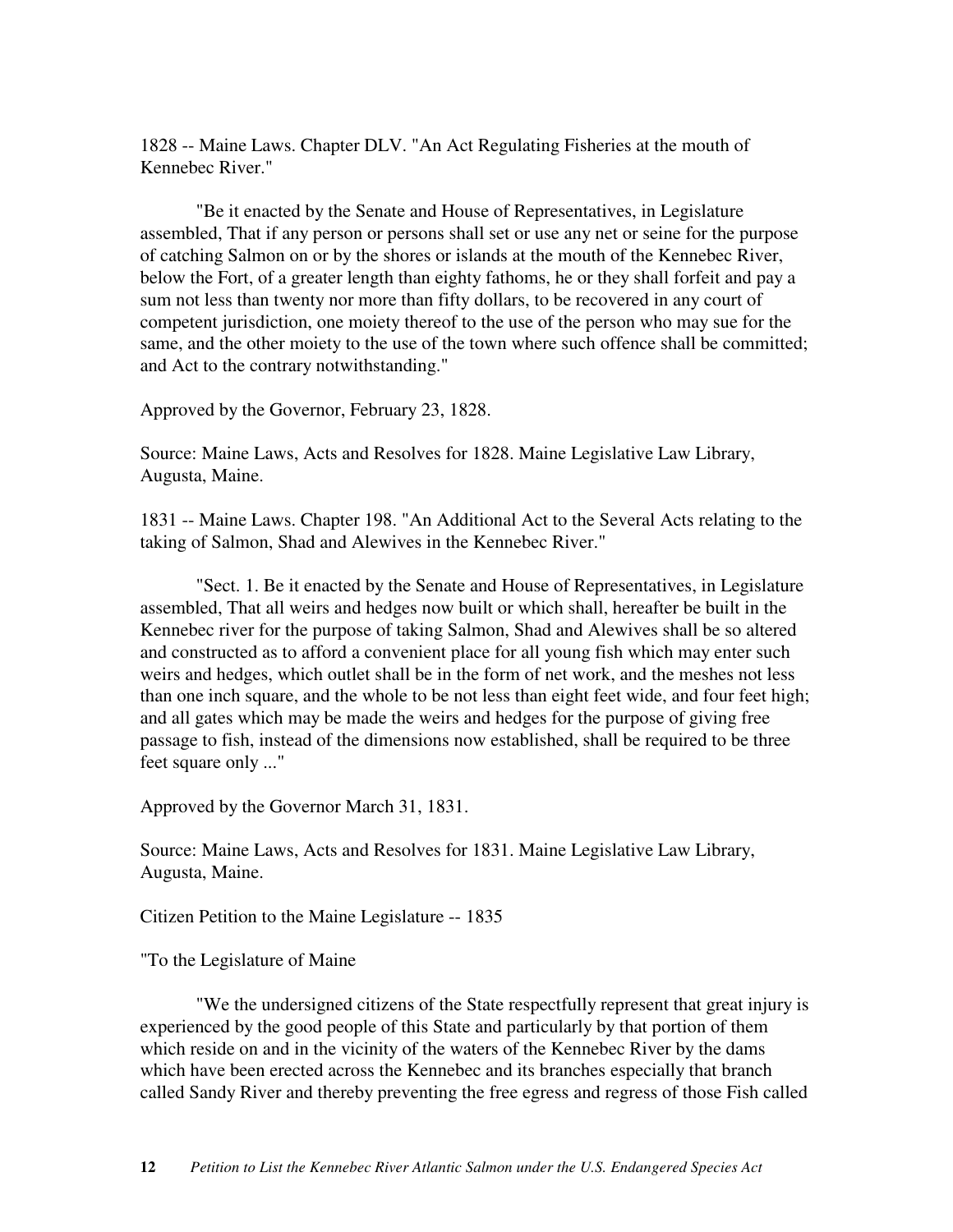Alewives, Shad, Salmon and Trout, and indeed for every kind of Fish which formerly passed up the waters of those Streams before the erection of said dams.

"And we further represent that the privilege of these kinds of Fisheries is of great and essential benefit to the public and to be deprived of them is a public injury which in our humble opinion requires redress. And for that purpose we earnestly solicit the attention of the Legislature to the subject and pray that passage ways through the several dams across the Kennebec River and its branches may be kept open at those seasons of the year when, or during which these several kinds of Fish usually pass up these streams."

Signed by Thomas Yeaton and numerous others.

Source: Original document at Maine State Archives, Augusta, Maine.

1836 -- Citizen Petition to the Maine Legislature.

"To the Legislature of Maine --

"We the undersigned citizens of the State respectfully represent that great injury is experienced by the good people of this State and particularly by that portion of them which reside on, and in the vicinity of the waters of the Kennebec River and its branches by the dams which have been erected across the Kennebec and its branches especially that branch called Sandy River and thereby preventing the free egress and regress of those Fish called Alewives, Shad, Salmon and Trout, and indeed for every kind of Fish which formerly passed up the waters of those Streams before the erection of said dams.

"And we further represent that the privilege of these kinds of Fisheries is of great and essential benefit to the public and to be deprived of them is a public injury which in our humble opinion requires redress. And for that purpose we earnestly solicit the attention of the Legislature to the subject and pray that passage ways through the several dams across the Kennebec River and its branches may be kept open at those seasons of the year when, or during which these several kinds of Fish usually pass up these streams."

Signed by O.L. Currier and numerous others.

Source: Original document at Maine State Archives, Augusta, Maine.

### **c. Construction and Reconstruction of the Augusta Dam (1837-1900):**

1839 -- "Petition of John Brown of Bowdoinham and 57 others praying that inquiry be made into the proceedings of the Kennebec Dam Company and that measures may be taken to protect the fisheries of the Kennebec River and its branches."

"The Hon. Legislature of Maine --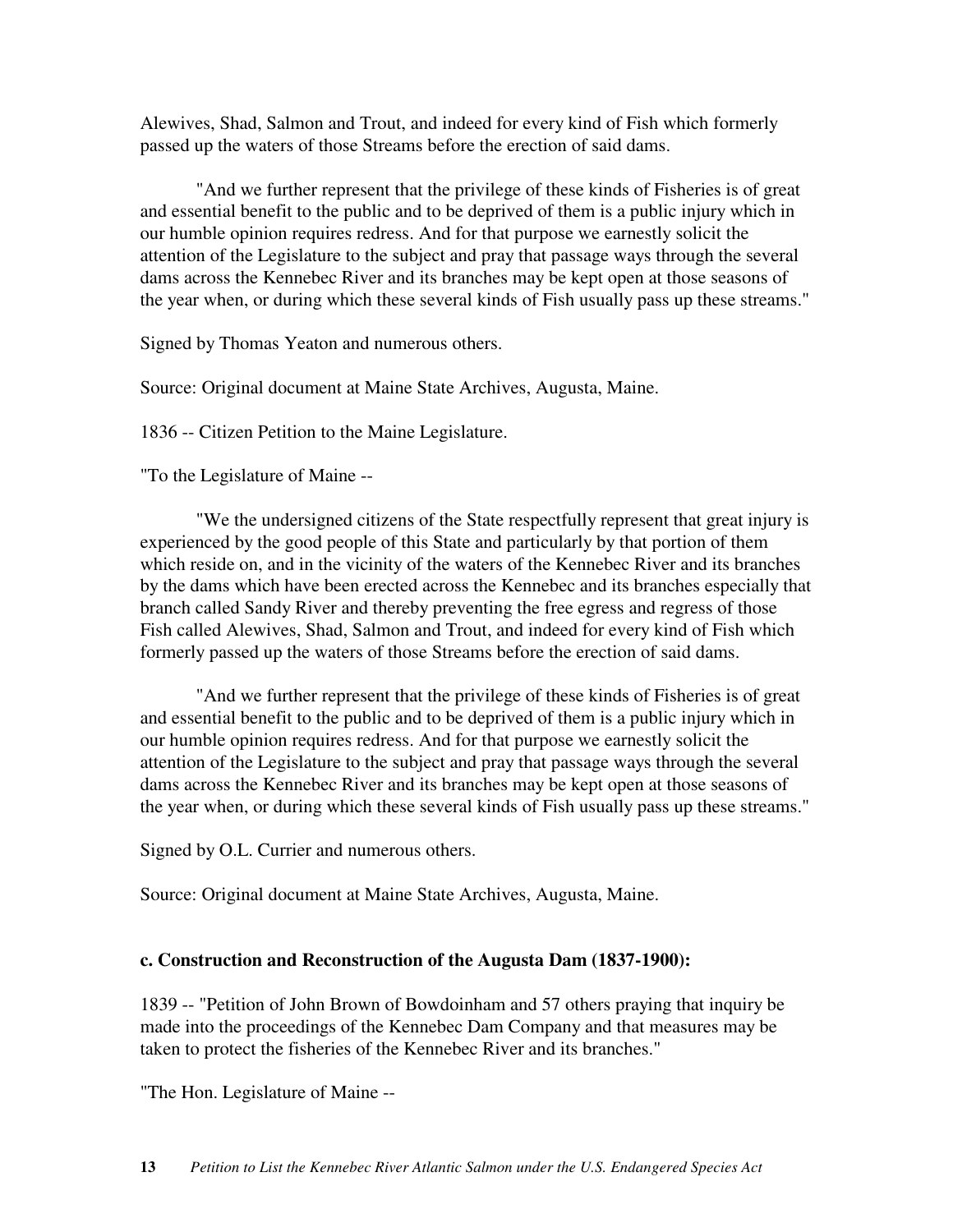"The undersigned inhabitants of the Town of Bowdoinham respectfully represent that whereas a certain Corporation called the Kennebec Dam Company, incorporated March 7th 1834 have erected a dam across the Kennebec River at Augusta; and whereas among other considerations, or regulations in the erecting of said dam, the act of incorporation provides, "that a good and sufficient passage way up, through or over said dam, at the most suitable part of the same, so as to render the passage of Salmon, Shad and Alewives, practicable and easy, so that the same may go up the said River into the freshwater ponds, streams and other waters connected with the Kennebec River above said dam," should be constructed and maintained from the twentieth of April to the twentieth of July in each year; but no such passage way has been constructed by the company, and the dam is so constructed that the fish cannot pass up the said river. It therefore becomes highly injurious to the fisheries on the Kennebec and its branches; The catching of Salmon, Shad and Alewives on the Kennebec and its branches has been of great utility, and many have derived a considerable part of their support from that source; and still continue to be greatly dependent on the same as a means of procuring an honest living.

"The undersigned have no doubt but the dam at Augusta as it now is will by preventing the fish from ascending the river, to deposit their spawn, be of material injury to the fishery, and finally be the means of turning the fish from their usual course, and causing them to visit other rivers, where they can find egress to the ponds etc. to deposit their spawn."

Signed, John Brown and 57 others.

Source: Original document at Maine State Archives.

1856 -- Petition of Abijah Crosby of Winslow, Maine and 44 others for a fishway through the Kennebec Dam at Augusta.

"To the Hon. Legislature of the State of Maine

"The undersigned would most respectfully call your attention to the fact that no fishway or structures exists in the Kennebec Dam in Augusta as provided in the Charter for said dam. If a fishway was opened large numbers of fish would pass up the Kennebec River and into the adjacent streams which would afford a source of profit to the Inhabitants residing on the rivers and streams above said Dam, and pray that the sluiceway required in the charter of said dam should be provided and opened.

Abijah Crosby and 44 others. Dated Winslow, March 10th, 1856."

Source: Original document at Maine State Archives.

1859 -- Petition for a Fish Way at the Kennebec Dam, Augusta.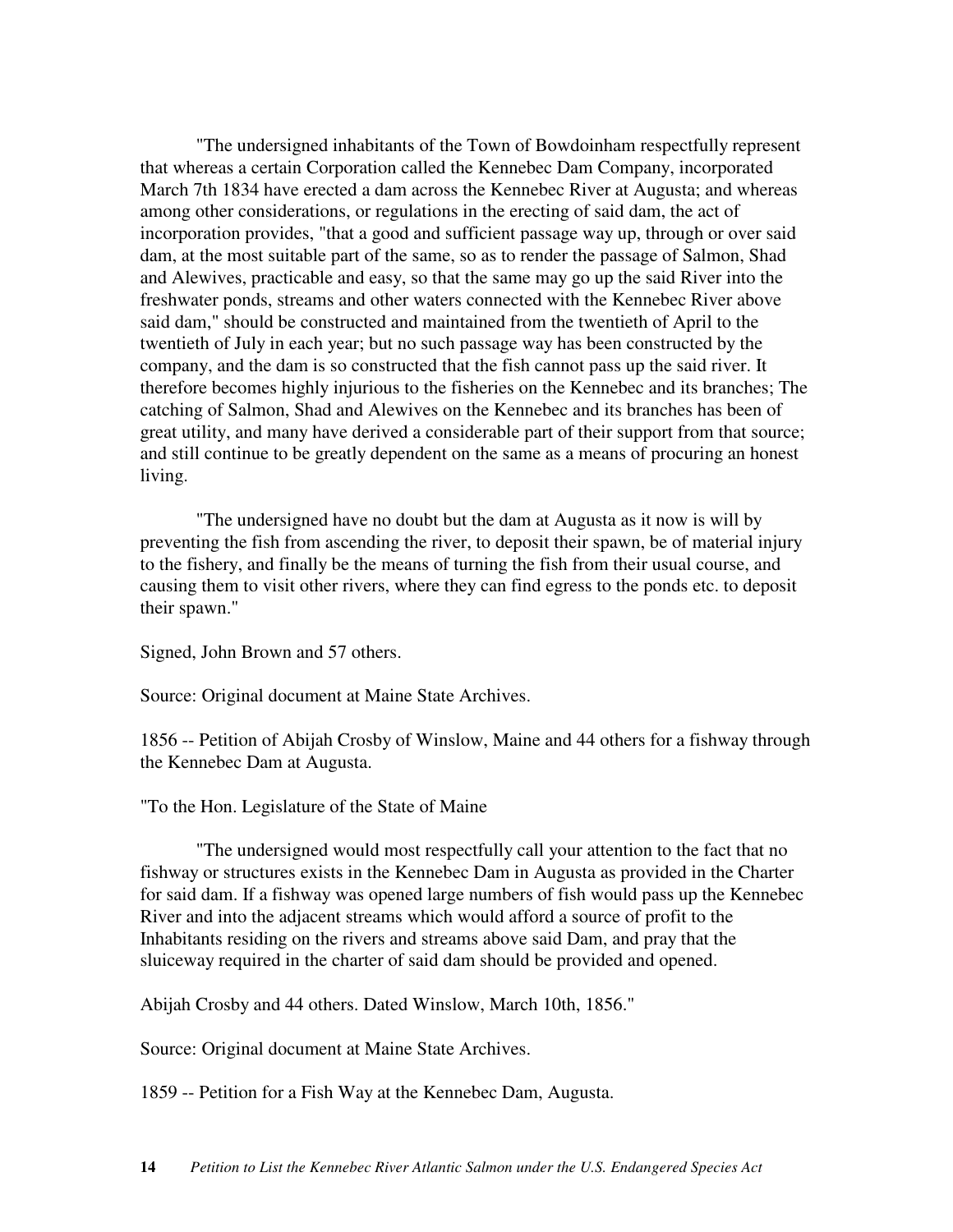# "PETITION !

"To the Hon. Senate and House of Representatives of Maine in Legislature assembled:

"The undersigned, legal voters in said State would respectfully represent, that prior to the building of the Kennebec Dam, across the Kennebec River in Augusta, Salmon, Shad, Alewives and other fish were accustomed to ascend the Kennebec, and from that, the Sebasticook and its tributary streams into the lakes and ponds from which those streams flow, and were taken in large quantities by the Inhabitants in the vicinity of said rivers and streams: that a large business was carried on in taking and selling fish thus taken.

"That by building of said Dam without a proper passage-way for fish, they have been entirely cut off from ascending the Kennebec above said Dam, and by reason of being unable to go up to their usual breeding places the number coming up the river to the Dam has been greatly diminished: that by the original charter of the Kennebec Dam Company, said Company were to make and keep in repair a sufficient passage-way for said fish to pass: that said Company has never complied with said provision, but the said Dam continues to obstruct and prevent the passage of the fish as aforesaid, to the great loss and injury of the people of the State; They, therefore, pray than an act may be passed to compel said Company, or the owners of said Dam to build and keep in repair a good and sufficient fish-way in said Dam, and in default of their so doing, to repeal all acts by virtue of which any persons derive any right to maintain said Dam, so that the same may be abated as a nuisance."

Abijah Crosby, Winslow, Maine and numerous others.

Source: Original document at Maine State Archives.

1859 -- Draft of a Legislative Act.

"State of Maine in the year of our Lord one thousand eight hundred and fifty nine --

An Act additional to an Act relating to the Kennebec Dam

Be it enacted by the Senate and House of Representatives in Legislature assembled as follows:

Section 1. An Act entitled "An Act to incorporate the Kennebec Dam Company," approved March 7, 1834 and all acts and parts of acts additional thereunto, or authorizing the building or continuance of the Kennebec Dam across the Kennebec River in Augusta are hereby repealed.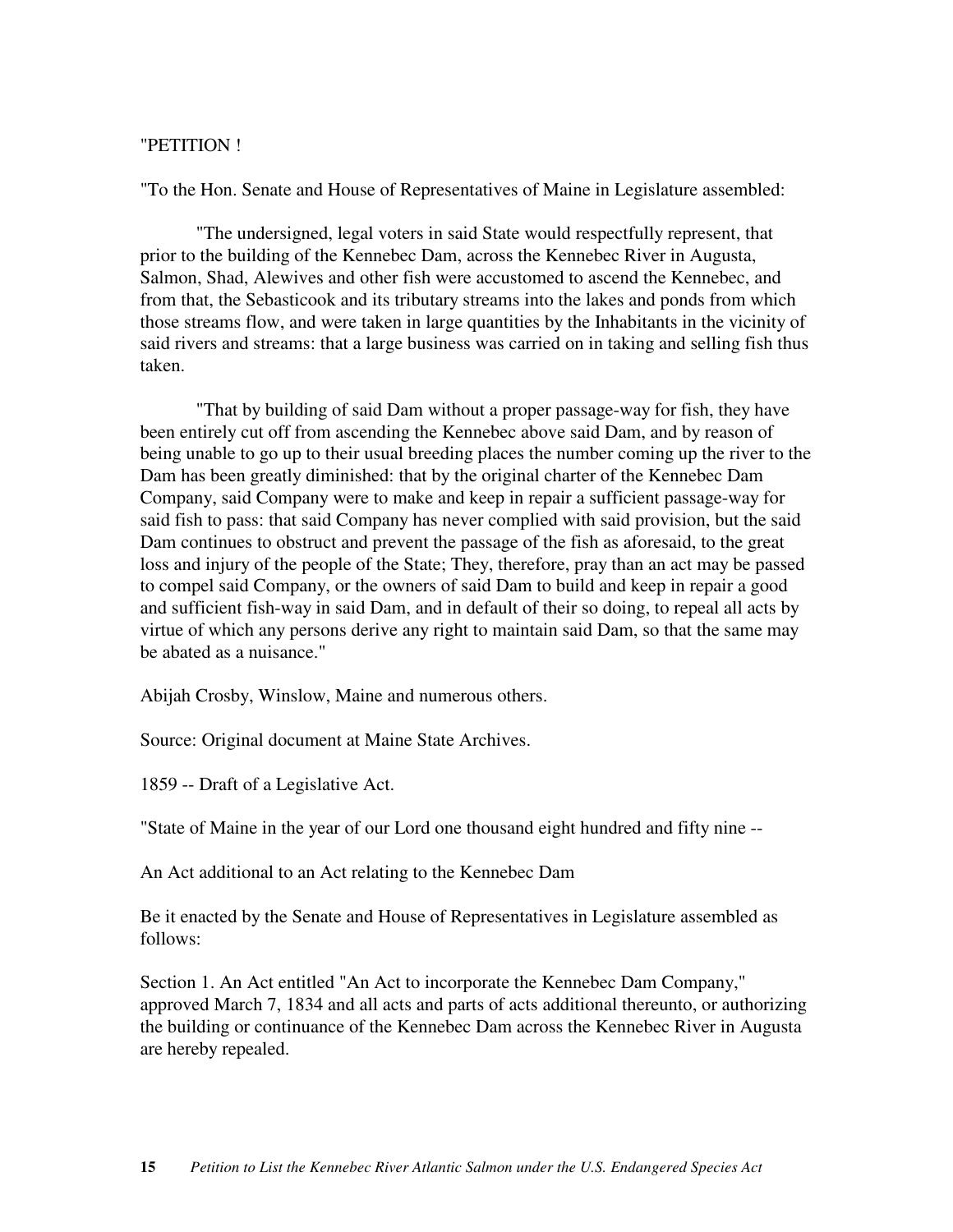Section 2. The preceding sections of this Act shall take effect and be in force from and after the first day of December next, unless the owners or other persons interested in said Dam shall have constructed and are ready to maintain, a suitable fishway up through, or over said Dam as provided in the Eleventh Section of said Act entitled, "An Act to incorporate the Kennebec Dam Company."

Section 3. If before said first day of December next such owners or persons interested shall satisfy the Governor and Council that the provisions of the said section eleven of said act have faithfully complied with the Governor shall issue his proclamation accordingly and section first of this act shall not take effect."

Source: Original document at Maine State Archives.

[This Legislative Act was never passed into law. A note at the bottom original document reads: "In the House of Representatives, March 25, 1859. Read three times and indefinitely postponed. G.E.W. Wilcox, Clerk."]

After a ten-year legal battle with Sprague Manufacturing, the owner of the Kennebec Dam at Augusta, the State of Maine won a court decision compelling the dam owner to install a fishway at the dam, as required under the 1834 Legislative Charter which authorized the dam's initial construction. The fishway was completed in the spring of 1880. A detailed story describing the fishway's design, construction and was published in the Kennebec Journal in July, 1880. No mention was made of the ten-year legal battle. On July 12, 1880 the Kennebec Journal published a news item stating that Atlantic salmon had been observed using the new fishway and these salmon were later observed 20 miles upriver in Waterville, Maine. Records indicate that the fishway fell into disrepair at some point after 1880. Despite the State of Maine's 10year legal battle to force the installation of the fishway, the State of Maine did nothing to ensure the fishway was maintained in an operating condition once it was built. Except for this short period during the early 1880s, the Kennebec Dam would never have an operating fishway again. In 1999, the dam was removed from the bed of the Kennebec River.

#### **d. 1900 to 1960:**

Despite the lack of fish passage at the Kennebec Dam for 60 years and increasingly severe water pollution, the Kennebec River continued to support its native population of Atlantic salmon. This is proven by the 1917 report of the Maine Commissioner of Sea and Shore Fisheries, who reported the following convictions of Augusta citizens for illegally spearing and netting native Atlantic salmon below the Augusta Dam.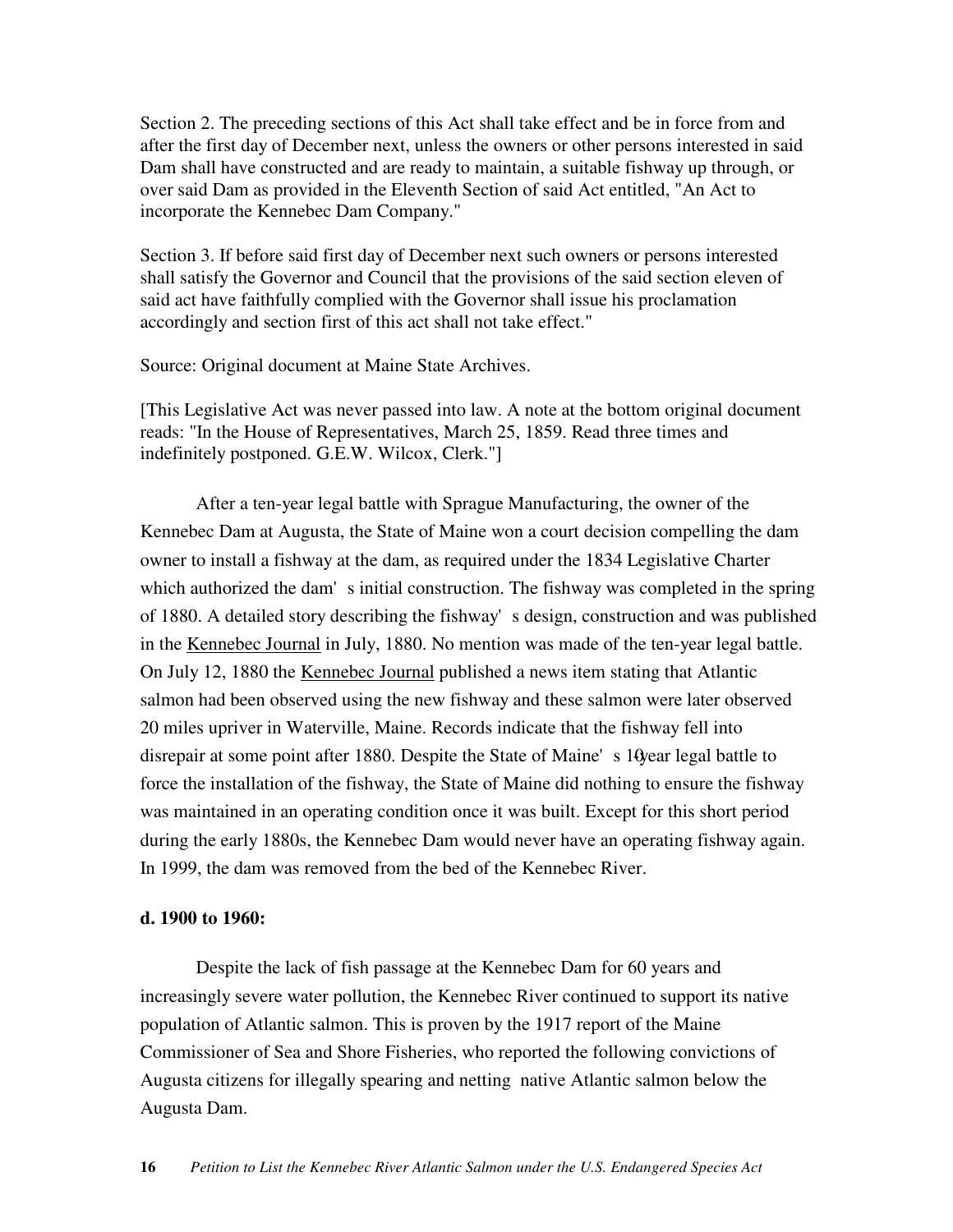"Violator, Odolinn Blanchett, Augusta. Offense, spearing salmon at Kennebec Dam, Augusta. Taken before Judge Lancaster and fined \$25.00 and costs, appealed to Sept. Term. Supreme Court. Date of offense, Sept. 9, 1917.

"Violator, David Weston, Augusta. Offense, spearing salmon at Kennebec Dam, Sept. 9, 1917. Taken before Judge Lancaster and fined \$25.00 and costs. Costs paid, fine suspended.

"Violator, Forest Barnes, Augusta. Offense, spearing salmon at Kennebec Dam, Sept. 9, 1917. Taken before Judge Lancaster and fined \$25.00 and costs, costs paid, fine suspended.

"Violator, John Cook, Augusta. Offense, spearing salmon at Kennebec Dam, Sept. 9, 1917. Taken before Judge Lancaster and fined \$10.00 and costs, fine and costs paid.

"Violator, Lewis Paquin, Augusta. Offense, netting salmon at Kennebec Dam, Sept. 11, 1917. Taken before Judge Lancaster and fined \$10.00 and costs, fine and costs paid.

"Violator, Edward Pomislean, Augusta. Offense, spearing salmon at Kennebec Dam, Sept. 9, 1917. Taken before Judge Lancaster and fined \$10.00 and costs, fine and costs paid."

Source: Report of Maine Commissioner of Sea and Shore Fisheries, 1917. Maine State Archives, Augusta, Maine.

The practice of spearing, netting and snagging large Atlantic salmon below the Kennebec Dam continued unabated until the dam was removed in 1999 (personal interviews and press reports, this study).

Records indicate that by the 1920s and 1930s, water pollution in the Kennebec River became so severe that Maine fisheries officials gave up hope of restoring the rivers' once enormous migratory fish runs. Annual reports of the Maine Commissioner of Sea and Shore Fisheries during the period 1900-1960 are so devoid of observational information about migratory fish stocks in the Kennebec River that no conclusions about the status of Kennebec River Atlantic salmon can be safely drawn from them.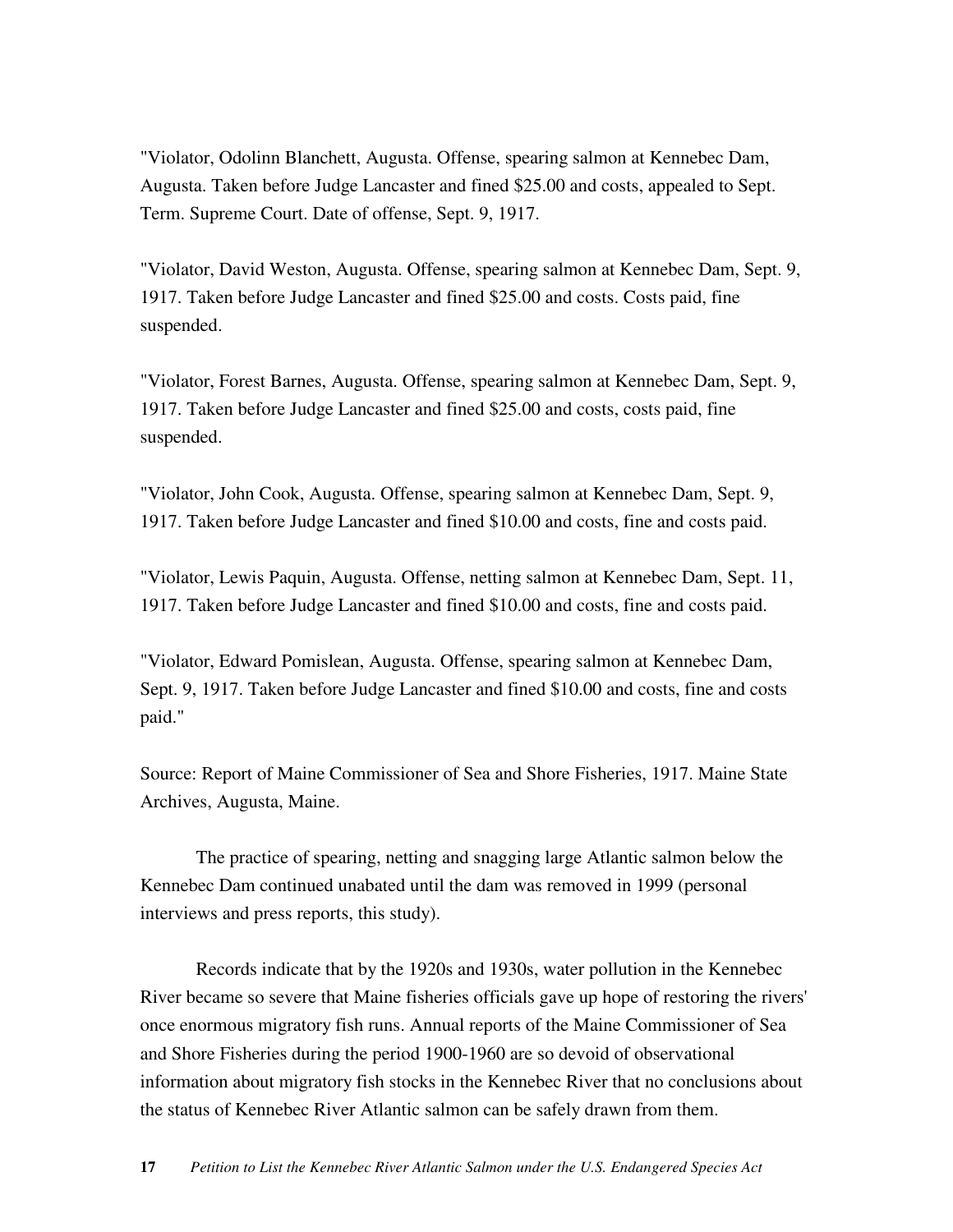However, in July 7, 1936, outdoors writer Gene Letourneau of Waterville, Maine provided the following information in his "Sportsmen Say" column in the Kennebec Journal:

"Joseph Stickney, supervisor of the Maine Warden Service, is firm in his belief that if proper fishways were provided in the Kennebec River, sportsmen in Augusta and Waterville would be able to enjoy sea salmon and bass fishing. These fish, he has learned, abound at the mouth of the Kennebec and at points upriver where they have free access. From one of the veteran anglers in the Elm City [Waterville] the writer has learned that it has been some 20 years since the last sea salmon reached Ticonic Falls in Waterville. In Augusta, sea salmon have been reported below the dam in recent years."

In a 1983 "Sportsmen Say" column in the Kennebec Journal, Gene Letourneau published a photograph of a 9.5 pound Atlantic salmon caught by a Waterville resident, Red Noel, at Ticonic Falls in Waterville in the spring of 1943. According to Letourneau, during the 1940s the Kennebec Dam was approx. 16 feet high and some Atlantic salmon could leap over it during high river flows. Gene Letourneau's 1943 photograph of the Atlantic salmon caught by Red Noel of Waterville is the only known photograph of a Kennebec River Atlantic salmon prior to the 1970s.

In August 1998, while installing an educational sign along Bond Brook in Augusta, Friends of the Kennebec Salmon members Douglas Watts and Monica Castellanos met a 95-year-old Augusta resident who said that he fished and played at the first dam on Bond Brook as a child and observed salmon below the dam. He also said that as an employee of the Edwards textile mill in Augusta, he and other workers observed and speared Atlantic salmon below the Kennebec Dam during the 1940s and 1950s. He said the salmon congregated along the timber cribs at the base of the dam.

After a severe fish kill of Atlantic salmon below the Kennebec Dam in July 1973, noted Atlantic salmon angler Ai Ballou of Litchfield, Maine informed a reporter for the Kennebec Journal that it was not unusual for Atlantic salmon to come up to the base of the Kennebec Dam. "They congregate by the mill underneath the dam," Ballou said. (Kennebec Journal, July 31, 1973).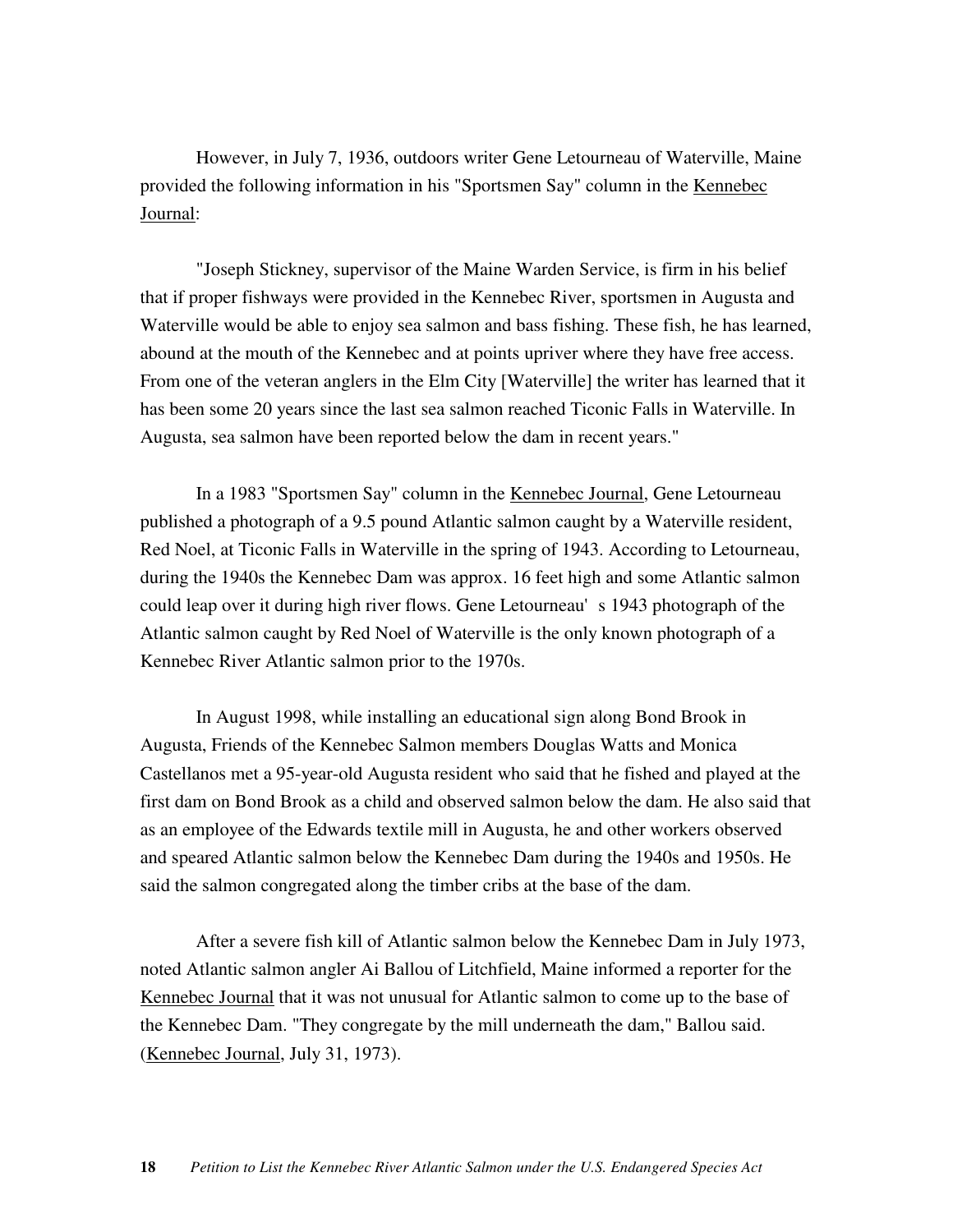In an August 1973 story in the Kennebec Journal, outdoors writer Gene Letourneau quoted Maine State Representative Donald Carter of Winslow, who said he had obtained an affidavit from an experienced underwater diver who had seen numerous "big" Atlantic salmon below the Kennebec Dam while doing repairs to the dam prior to 1969. In 1985, Representative Carter provided this affidavit to the USFWS. In his cover letter, Carter informed USFWS he was submitting to them, "An affidavit by Donald M. Towle of Smithfield, Maine, dated April 16, 1969, which testifies to the fact that he saw and counted numerous Atlantics while working to repair the Edwards Dam in Augusta."

### **e. 1960 to Present**

The Kennebec River Atlantic salmon population has been documented and studied by numerous qualified fisheries scientists for 45 years (Foye et al. 1969; Havey 1968; Beland 1986; Buckley 1999).

Study methods in the Kennebec River drainage have included juvenile population assessments, redd counts, examination of adults caught by anglers, and most recently, microsatellite DNA analysis of wild juveniles and adults captured in the rivers' tributaries (Havey 1968; Foye et al. 1969; Beland 1986; Ed Baum, personal communication, 1997; Buckley 1999; King et al. 1999).

Naturally reproducing populations of wild Atlantic salmon have been documented and studied in the Kennebec River drainage since at least the early 1960s. Foye et al. (1969) wrote:

"Biological studies show that small numbers of young Atlantic salmon are still produced in Togus Stream, a tributary of the Kennebec below Augusta. These young salmon are frequently mistaken for small trout by uninformed anglers. ... Togus Stream enters tidal waters of the Kennebec in Randolph. The only major obstruction on this small stream is a 10-foot wood and concrete dam which impounds Lower Togus Pond in Chelsea. Salmon spawning and nursery areas in this stream below Lower Togus Pond support the only known population of Atlantics in the Kennebec drainage today."

Former Maine inland fisheries biologist Matthew Scott assisted biologist Keith Havey in the 1960s studies of the Togus Stream Atlantic salmon population. Mr. Havey is deceased. Scott told Friends of the Kennebec Salmon in 1998 that department biologists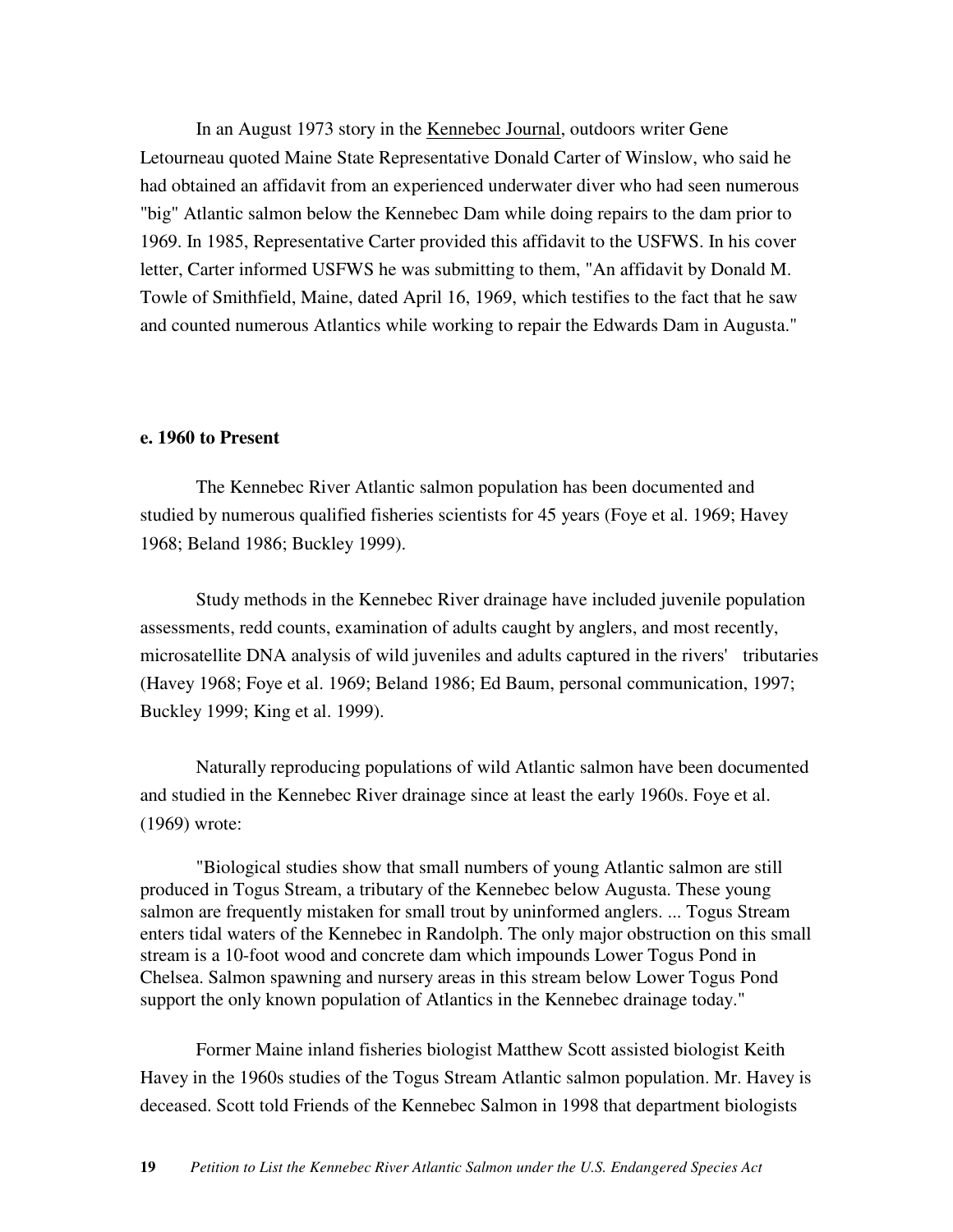were aware of the Togus Stream Atlantic salmon population "long before" detailed investigations of the population were conducted in the 1960s. (Matthew Scott, personal communication to Douglas Watts, 1998).

Scott told Friends of the Kennebec Salmon that during his tenure with the department's Augusta regional office from 1962 to 1970 he received calls every spring from workers at the Hudson Paper mill in Augusta who reported that adult Atlantic salmon were congregating directly the Edwards Dam and that mill workers were poaching them with nets. (Matthew Scott, personal communication to Douglas Watts, 1998).

According to Baum (1997) no juvenile salmon were stocked in the Penobscot River in 1960, 1961, 1963 and 1964. Matthew Scott's reports of adult salmon in the Kennebec each year from 1962 to 1970 is problematic since it is unlikely all of the salmon sighted (and according to Scott, frequently poached by workers at the Hudson Paper mill) in the Kennebec in those years could have resulted from strays from stocking in the Penobscot. Scott said that during this period, his department made no surveys to locate salmon in the Kennebec River below the dam, except to investigate specific poaching incidents.

In July 1973, journalist, angler and Augusta resident Harry Vanderweide wrote in a story in the Kennebec Journal: "The Kennebec has long been known to hold a remnant population of salmon, most of which run up Togus Stream to spawn when the water cools in the fall."

In January 1985, Maine State Representative Donald Carter of Winslow, provided written testimony to the U.S. Fish & Wildlife Service regarding the agency's Environmental Impact State for Restoration of Atlantic Salmon to New England Rivers. Rep. Carter's testimony stated in part:

"My recommendations were based on the fact that the Kennebec River, despite years of high pollution and impeding natural barriers that exist on the Kennebec River, has throughout these intervening years supported a wild strain of Atlantic salmon. These fish have, despite all odds, managed to spawn as they did on day #1 and still do today on Togus Stream and Bond Brook. Both of these streams are immediately below the Edwards Dam in Augusta, Maine."

Beland (1986) stated: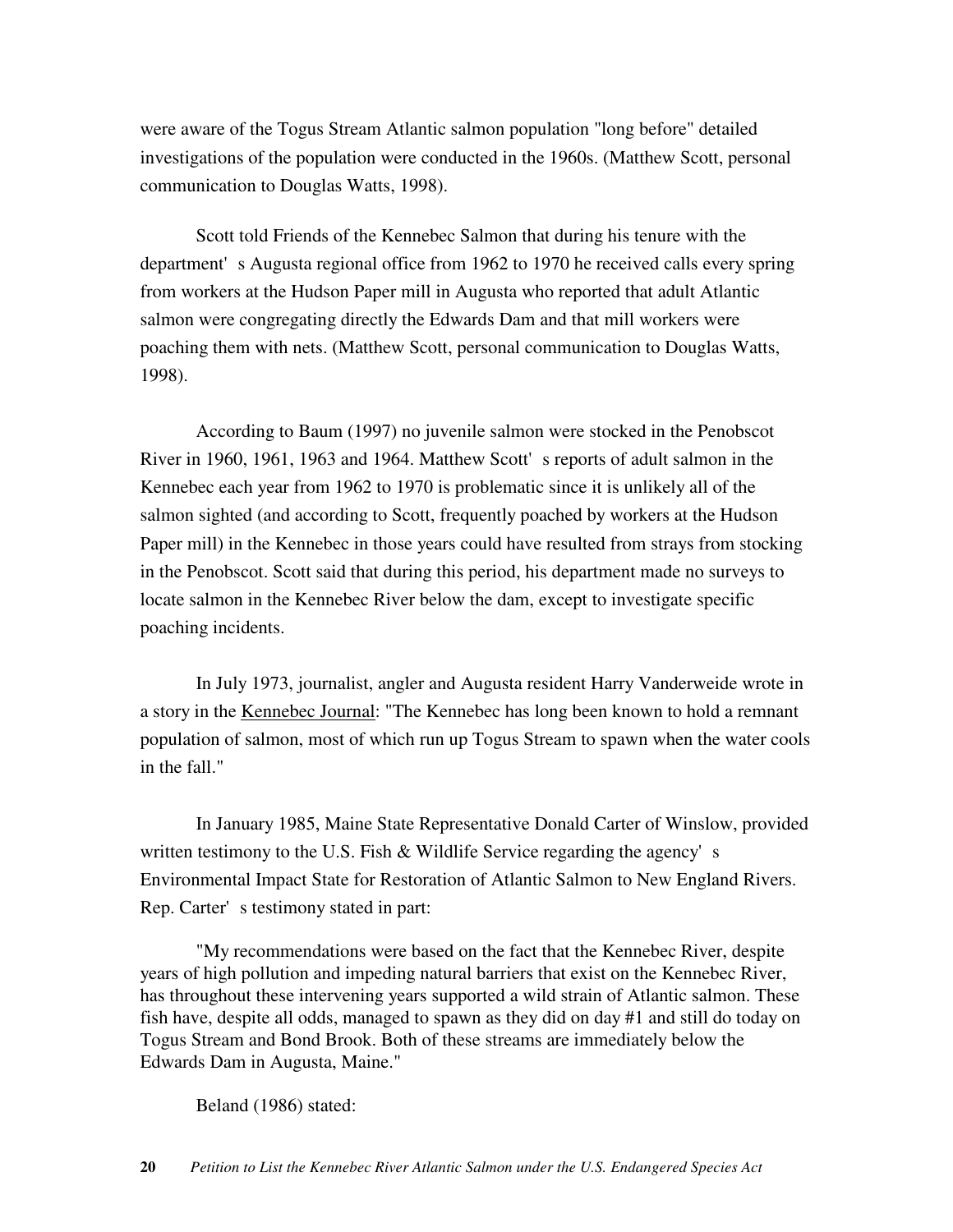"The Kennebec River currently has a small population of Atlantic salmon below the Augusta Dam, composed of hatchery strays from other rivers as well as wild fish originating from tributaries below Augusta. The salmon runs in the Kennebec below Augusta are of uncertain magnitude, but are believed to number less than 200 adults in recent years."

In 1995, the "Four Rivers Working Group" of the Governor's Maine Atlantic Salmon Task Force (Vail et al. 1995) stated:

"There currently exist what appear to be self sustaining populations of Atlantic salmon present in at least two of the three major tributaries below the Augusta dam."

In 1998, Maine Dept. of Inland Fisheries & Wildlife regional fisheries biologist William Woodward told Friends of the Kennebec Salmon that he had frequently conducted electrofishing surveys of Bond Brook in Augusta and Manchester since 1978. Woodward said he often found juvenile Atlantic salmon in Bond Brook during his surveys. He said the juveniles were found throughout the brook, including its uppermost headwaters as well as several small tributary streams to the brook. (William Woodward, MDIFW, personal communication to Douglas Watts, 1998)

A small, impassable dam in lower Bond Brook in Augusta breached and became passable to adult Atlantic salmon in the mid 1970s (Woodward, personal communication, 1998). This breaching and Woodward's surveys indicate that Atlantic salmon reestablished a natural population in Bond Brook almost as soon as the brook became accessible to spawning adults. In 1996, Friends of the Kennebec Salmon and Maine Atlantic Salmon Authority staff biologists documented seven Atlantic salmon redds in the short stretch of stream below the small dam site near the mouth of Bond Brook. Edward Baum stated that he had also observed Atlantic salmon spawning in this area of the brook in the early 1970s (Letter from Edward Baum to Douglas Watts, 1996).

On Nov. 15, 1999 Baum, the former senior scientist of the Maine Atlantic Salmon Authority, wrote in an opinion column in the Kennebec Journal:

"It is a well documented fact that Atlantic salmon have been successfully spawning in several lower tributaries of the Penobscot River since the early 1950s and the lower Kennebec River since the early 1970s (I have personally observed them doing so in both rivers on many occasions). And there is no reason to believe that salmon were not successfully spawning in those areas for many years prior to that, because no one was looking for spawning salmon at the time."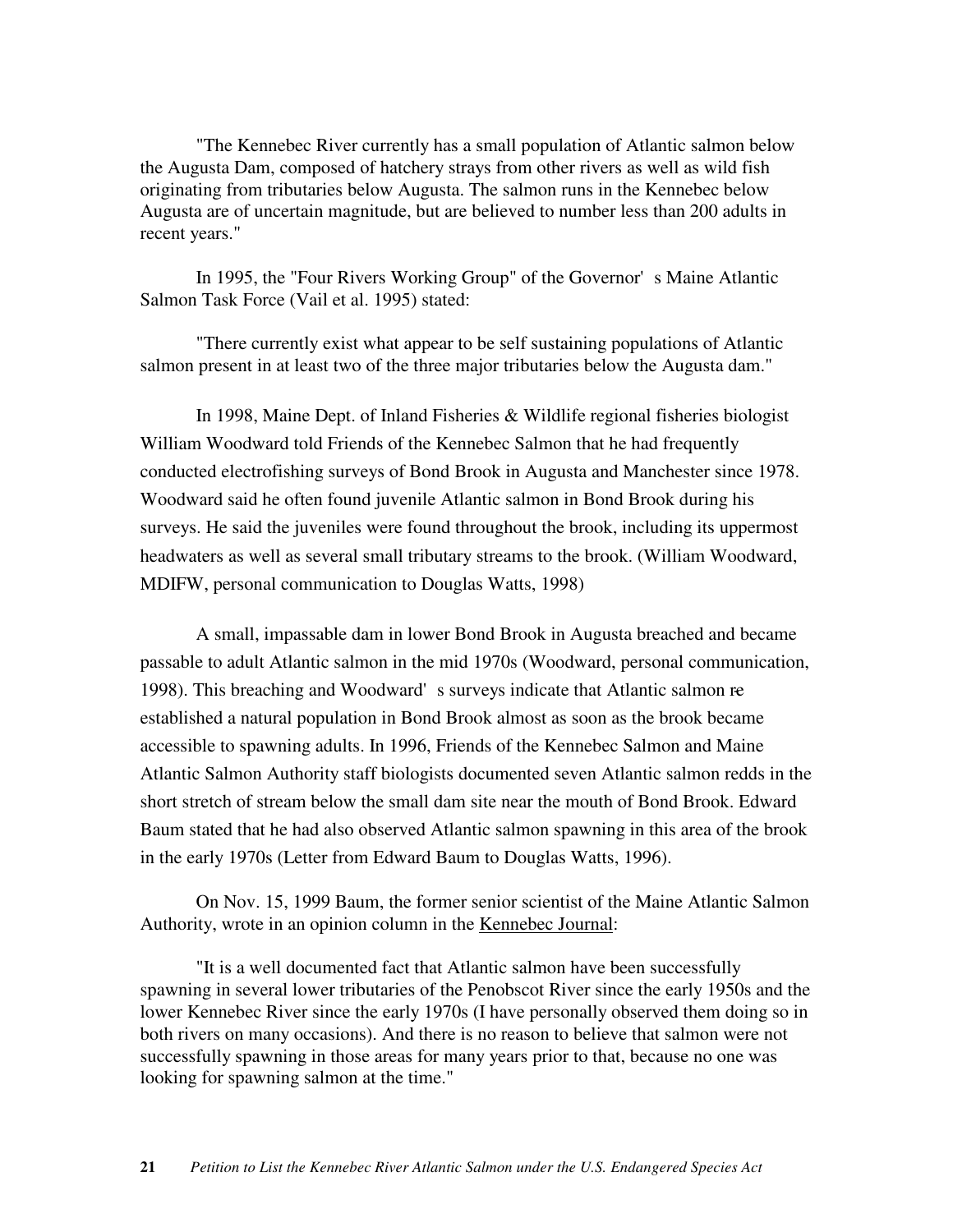Mr. Baum's comment is significant since records indicate that as soon as fisheries biologists began specifically attempting to locate spawning Atlantic salmon in the Kennebec drainage in the 1960s, they quickly found them. As Baum suggests, temporal gaps in the historic record of Atlantic salmon in the Kennebec are more likely due to a lack of interest by fisheries biologists to locate spawning salmon in the river drainage during the period from 1900 to 1960 -- rather than the absence of any wild Atlantic salmon in the Kennebec River.

Since 1990, wild Atlantic salmon juveniles and/or adults have been documented in three tributaries of the lower Kennebec River and in the river's mainstem.

In 2000, Atlantic salmon spawning was documented at several locations up to 20 miles above the site of the former Edwards Dam in Augusta, which was removed in 1999. (Paul Christman, Maine Atlantic Salmon Commission, personal communication to Douglas Watts, 2000). Christman estimated that less than one third of the accessible spawning habitat in the main-stem was surveyed for redds in the fall of 2000.

In July, 2001 a 2SW adult Atlantic salmon of wild origin was captured and released by staff of FPL Energy at Ticonic Falls in Waterville during fisheries research at the Lockwood dam, approx. 19 miles above the former Edwards Dam in Augusta (Paul Christman, Maine Atlantic Salmon Commission, personal communication, 2001).

The removal of the Edwards Dam and restoration of 20 miles of main-stem Atlntic salmon habitat above Augusta, Maine has greatly complicated efforts to determine how many Atlantic salmon are in the Kennebec River population today. Numerous sections of the river containing high quality salmon habitat are over 1,000 feet in width, making redd counts and juvenile assessments problematic. In some years, redd counts have not even been attempted due to high river flows in late October and November (Paul Christman, personal communication, 2004). Even in years with flows suitable for redd counts on the Kennebec main-stem, the sheer amount of suitable spawning habitat has forced the MASC to limit its redd surveys to discrete segments of the river. To date, no complete redd count has ever been undertaken on the Kennebec River main-stem from Augusta to Waterville, Maine. While very limited in nature, these surveys have confirmed the continued presence of wild Atlantic salmon in the Kennebec River, continued natural spawning activity, and a marked preference of Kennebec River Atlantic salmon for spawning and rearing habitat in the river's mainstem. These observations are consistent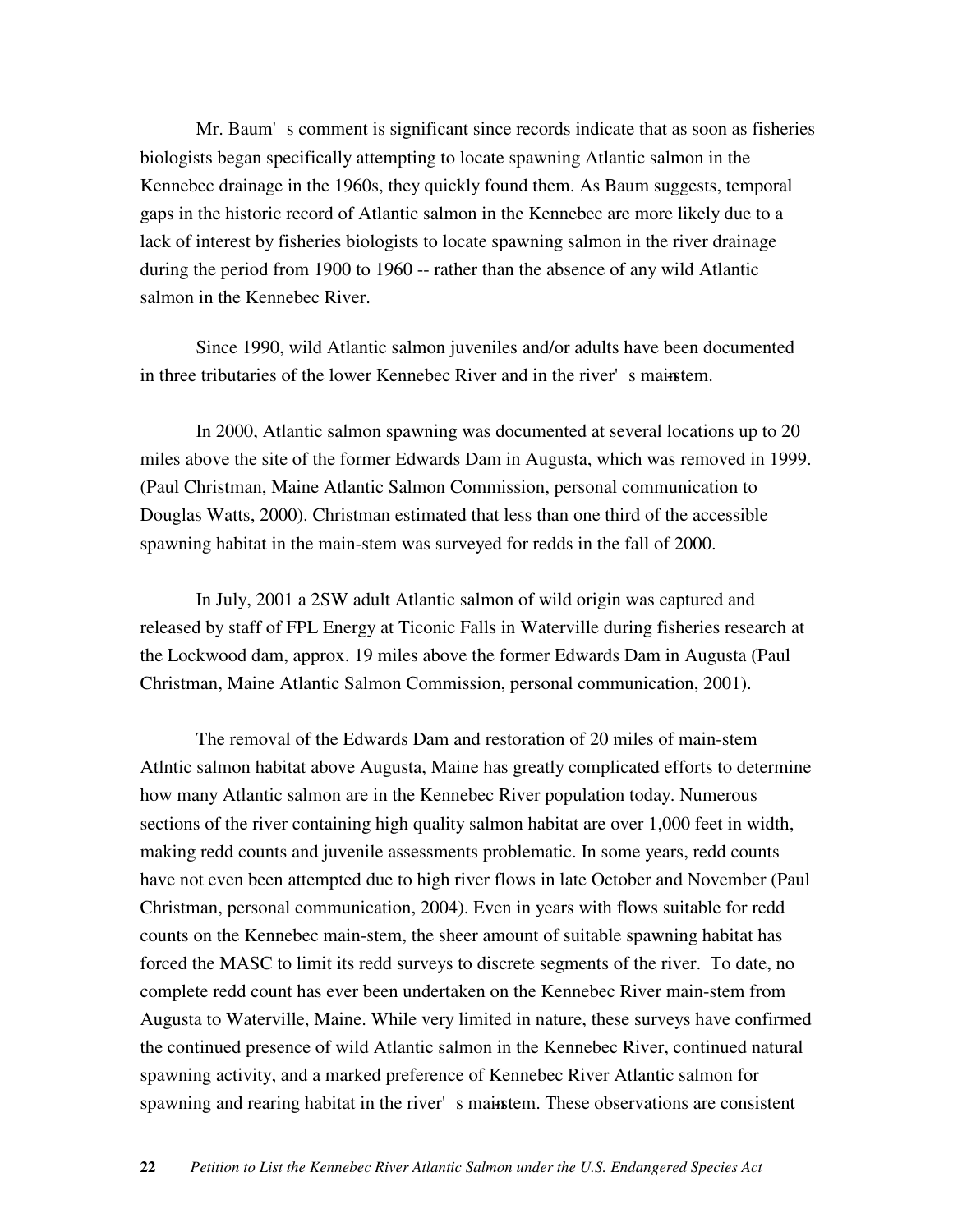with those made by Atkins (1869) and those by volunteers of Friends of the Kennebec Salmon in November 1997, when a number of large salmon redds were discovered in the main-stem of the Kennebec River several hundred yards off the mouth of Bond Brook below the Edwards Dam in Augusta. Since Bond Brook was fully accessible to spawning Atlantic salmon in 1997, these observations made clear that some Kennebec River Atlantic salmon prefer to spawn in the river's mainstem even when they have full access to a nearby tributary containing high quality Atlantic salmon habitat.

### **III. GENETIC CHARACTER OF KENNEBEC RIVER ATLANTIC SALMON**

Since 1994, tissue samples from more than 185 Kennebec River Atlantic salmon have been collected and analyzed as part of larger studies of the genetic character of Atlantic salmon in the State of Maine (King et al. 1999)

Summarizing these analyses, National Academy of Sciences (2004) stated:

"NMFS and USFWS (1999) characterize the Gulf of Maine DPS (Distinct Population Segment) as including "all coastal watersheds with native populations of Atlantic salmon north of and including the Kennebec River (below the Edwards Dam) to the mouth of the St. Croix River at the U.S.-Canada border." The agencies later excluded the salmon populations from the lower Kennebec drainage from the DPS. The Kennebec is the second largest watershed in Maine and historically had produced similar numbers of Atlantic salmon (Atkins 1869; Kendall 1935). The largest impact on the survival of Atlantic salmon in Maine will be obtained by conserving and nurturing the Penobscot populations, but the second largest impact can be obtained by restoring Atlantic salmon to the Kennebec.

"With the removal of Edwards Dam on the lower Kennebec, the possibility of salmon recovery in the upper Kennebec mainstem has become a matter of considerable interest. Viable populations of Atlantic salmon are in Togus Stream and Bond Brook tributaries, both joining the main stem below Edwards Dam. Strays from other rivers have been documented within the drainage (Beland 1986; Baum 1997). It is not entirely clear whether the current populations represent the remnants of persistent aboriginal populations within the drainage (Baum 1997; Beland 1986; Buckley 1999; Foye et al. 1969; Havey 1968, Vail et al. 1995), but neither Bond Brook nor Togus Stream were incorporated into the DPS (NMFS and FWS 1999).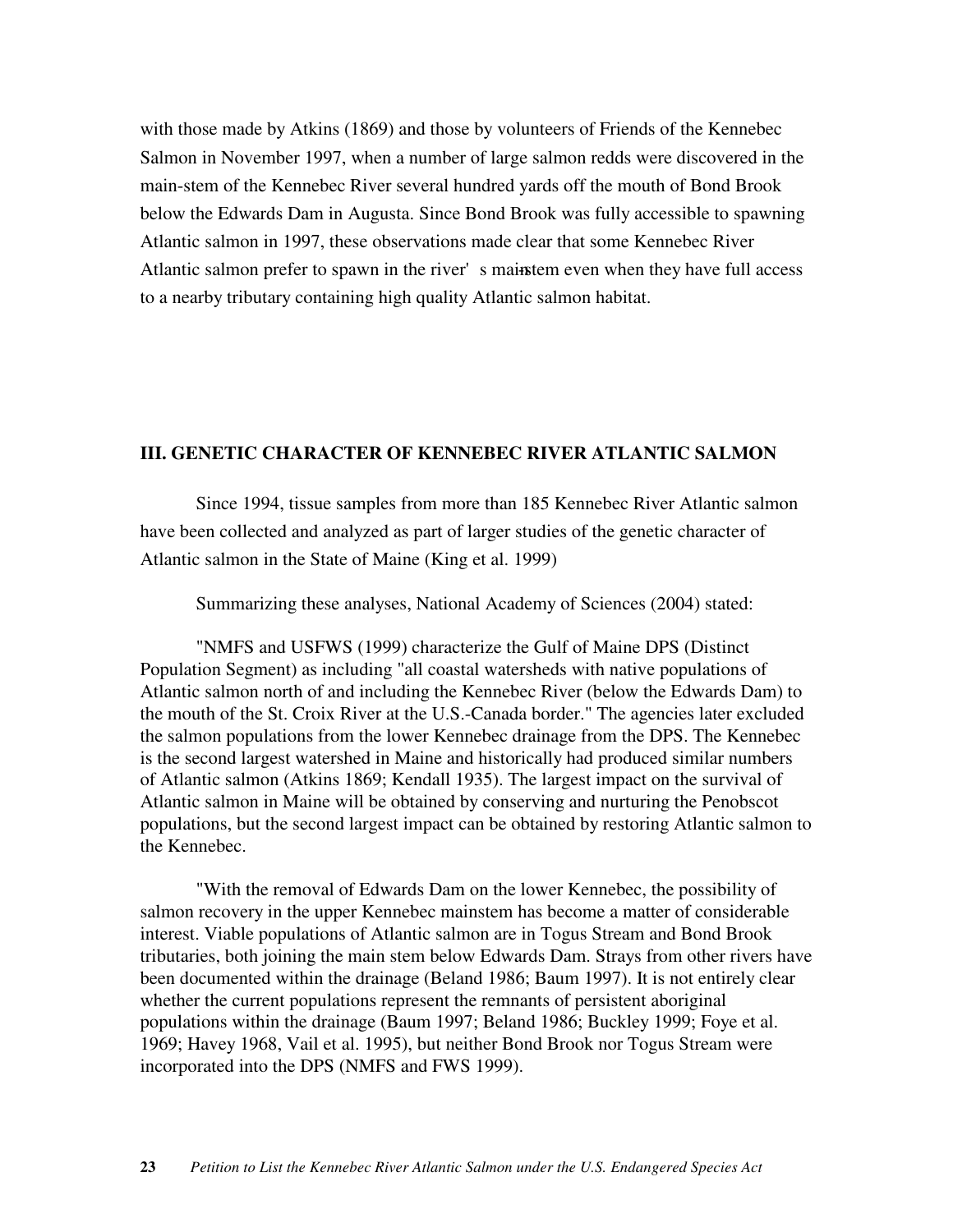"The report on the genetic status of Maine's salmon (NRC 2002a) included salmon from Togus Stream and Bond Brook (collectively labeled Kennebec) in its comparison of genetic assignment success rates among Maine drainages (King et al. 1999). A close examination of the data (NRC 2002a) shows that the salmon populations of the Kennebec drainage are more distinct than are those of the current DPS rivers. The current populations are wild, and they should figure prominently in any restoration effort. The committee concludes that there is nothing to lose by not stocking the Kennebec (NRC 2002b). Atlantic salmon seem to be recolonizing the upper Kennebec main stem above the Togus and Bond Brook tributaries. There is preliminary evidence that salmon are already spawning as far upriver as Ticonic Falls, 19 miles above the former dam site (P. Christman, personal communication, 2002). The opportunity to observe the course of that rebound, in the absence of stocking, should not be missed.

"The Kennebec also provides an excellent opportunity for fishery managers and biologists to determine whether dam removal will be sufficient to allow recolonization and expansion of wild fish populations upstream of previous impediments. A review of accumulated experience in Bond Brook and Togus Stream suggests that some recolonization of the upstream Kennebec main stem can be expected. For the short term, salmon should be allowed the chance to rebound naturally in the Kennebec without hatchery augmentation. Conditions should be monitored closely, however. If the population of wild salmon does not rebound naturally in the Kennebec, an enhancement program can be implemented (presumably using Togus and/or Bond Brook brood stock), but if the main stem population rebounds naturally, subsequent stocking should be avoided."

As stated in the NAS Interim Report on Genetics (2002), the Kennebec River collection studied by King et al. (1999) is the largest Maine collection analyzed (n=185). This collection consisted wholly of wild Atlantic salmon juveniles and adults collected in two tributaries (Bond Brook, Augusta; Togus Stream, Randolph) that have no history of stocking (Baum 1997) and well documented wild Atlantic salmon populations.

The assignment test results summarized in the NAS Interim Report (2002) indicate the Kennebec River collection had the highest percentage of correct assignments (74 percent) of any Maine river collection except the Penobscot. Of 185 individual wild salmon in the Kennebec collection, only eight individuals (4 percent) were incorrectly assigned to the Penobscot River collection; and only 13 individuals (8 percent) from the Penobscot collection were incorrectly assigned to the Kennebec collection.

These results contradict the hypothesis that the Kennebec River wild Atlantic salmon are solely "strays" from the Penobscot restoration program or the progeny of these strays. It is well known that Penobscot-origin adults enter the Kennebec River and have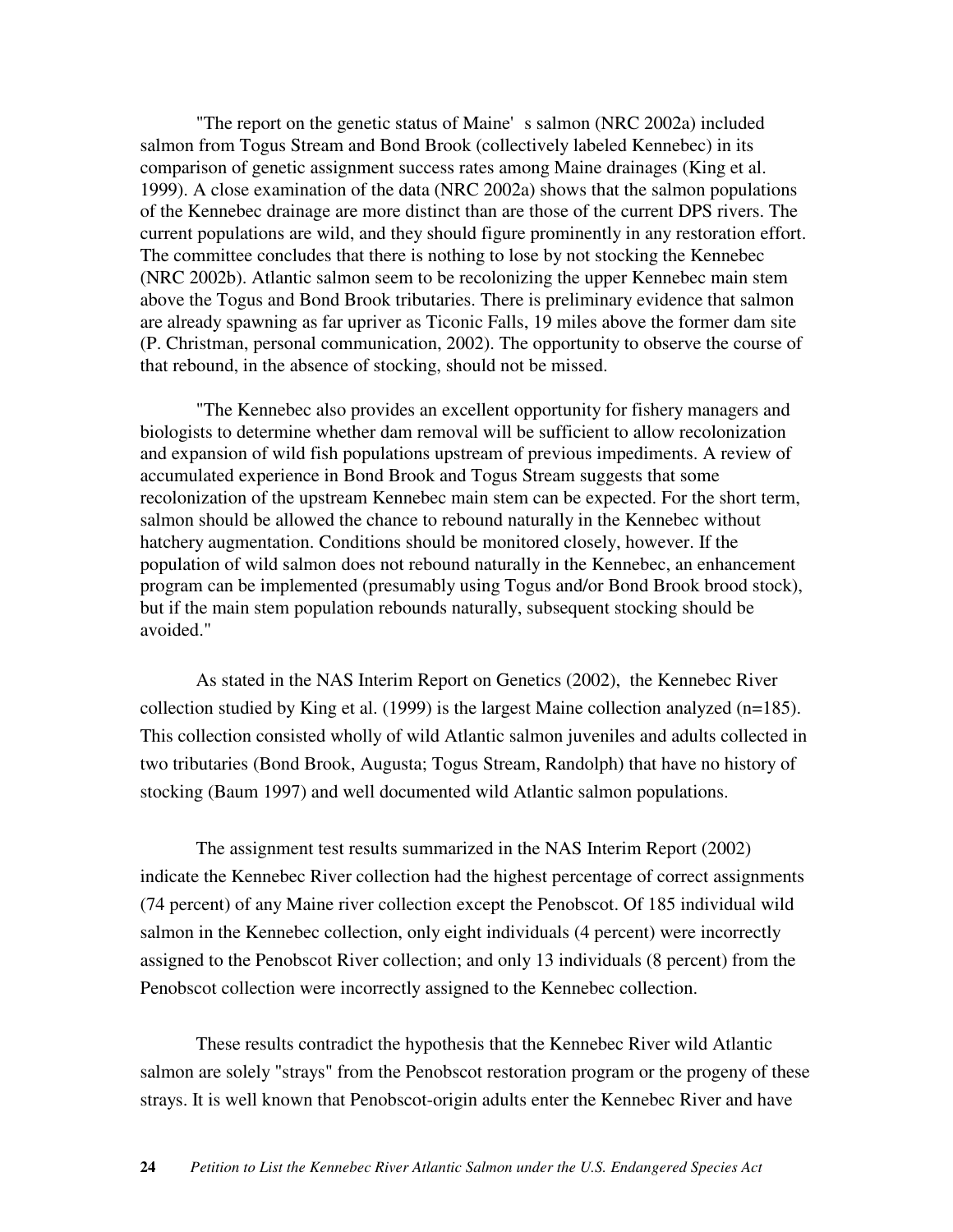been documented spawning in the river's tributaries (Joseph McKeon, USF&WS, personal communication, 1997). Despite this, the highest number of incorrect assignments for the Kennebec collection is to the East Machias collection (n=14), which has never been suggested as a potential source of stray adult salmon to the Kennebec nor has that river ever been used as a source of broodstock for statewide restoration programs (Baum 1997).

The assignment test results of King et al. (1999) show the Kennebec collection is no less distinct than any other Maine river collection studied. In fact, the Kennebec collection appears at least or more "distinct" as any other Maine collection studied -- in except for the Penobscot.

A March 24, 1998 memo from Dr. Timothy King to Mr. Jerry Marancik of the U.S. Fish & Wildlife Service in East Orland, Maine contained this reference to King's analysis of the Kennebec collection:

"Lower Kennebec 1995 and 1996 samples -- Analysis of the lower Kennebec River samples has been completed. The results suggest that the three Bond Brook samples appear to be very similar to each other (ie. cluster closely together), yet are divergent from other collections in Maine. Even if hatchery strays founded this population (as suggested by some), it appears to be a stable reproducing population that is somewhat divergent from other collections including Togus Stream. Two of the three Togus Stream samples are very similar to each other and somewhat divergent. The third collection is divergent from all Maine collections. We are still trying to discern why the one population appears so different from the rest."

King's comments in this memo and in the 1999 and 2000 studies appear to argue against the "stray" hypothesis for two reasons:

a) The data suggests the Bond Brook and Togus Stream populations are somewhat divergent from each other. If both of these tributary populations are wholly supported by an annual influx of "hatchery strays," one would expect them to be identical since their parentage is from an annual influx of an identical donor stock.

b) The data suggests the Bond Brook and Togus Stream populations are somewhat divergent from other Maine populations, including the Penobscot. If "hatchery strays" were the sole supply of spawning adults to these Kennebec tributaries, one would expect the salmon in these tributaries to be genetically indistinguishable from the alleged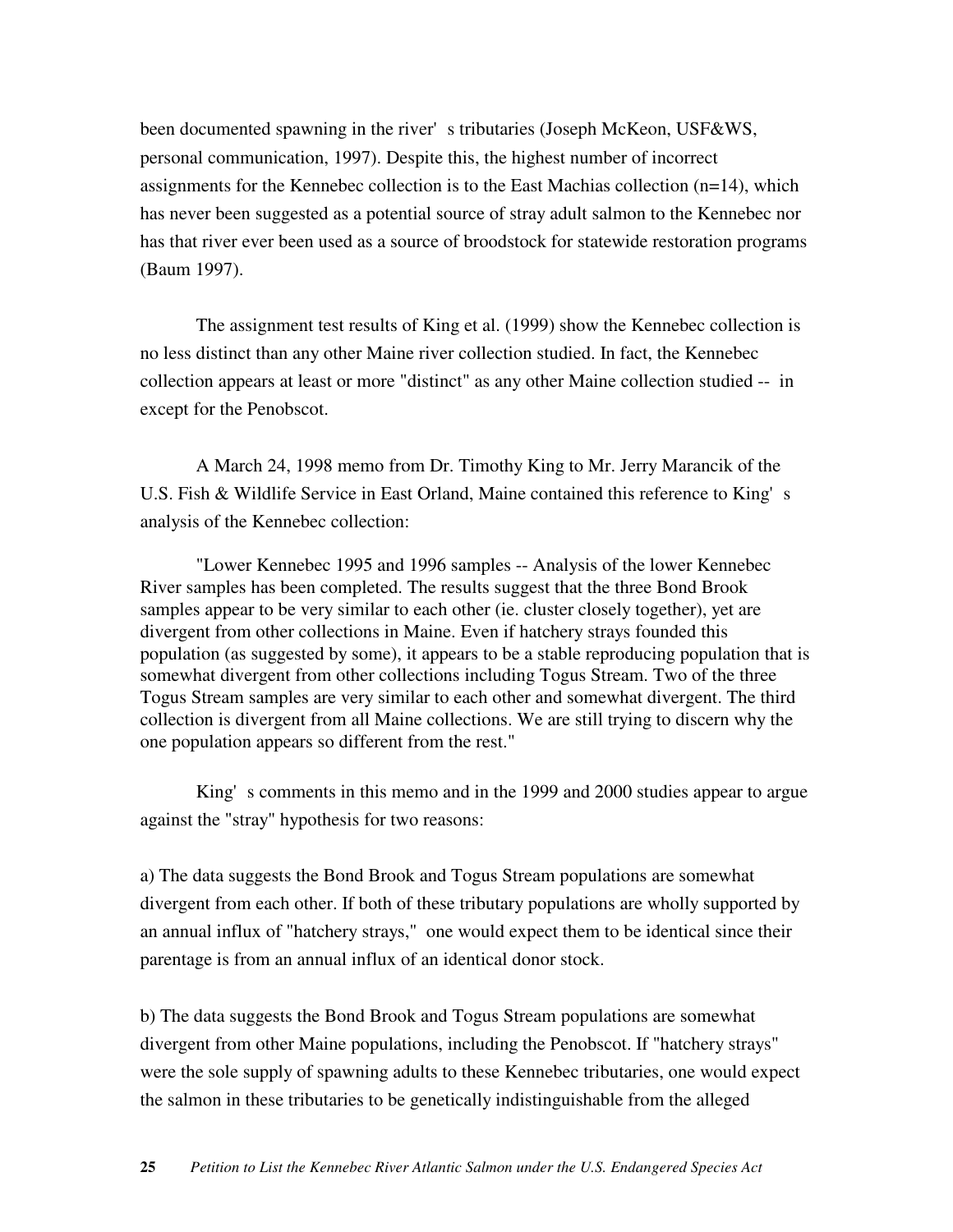"donor" stock, ie. the Penobscot. To the contrary, the study by King et al. has found Kennebec and Penobscot River salmon to be readily distinguishable from each other.

The Kennebec collection is one of the most robust examined by King et al. (1999) for the following reasons:

a) Sample size (n=185) is larger than most of the other Maine collections.

b) Samples were taken from two geographically separate tributaries (Bond Brook, Augusta; Togus Stream, Randolph), located nearly six miles from each other.

c) Samples were obtained from multiple year classes of Atlantic salmon from both tributaries during each of the three years they were surveyed (1994, 1995, 1996). Spawning adults were also sampled in both tributaries.

d) On Bond Brook, juveniles in each sampling year were collected from two separate sections of the brook (over 1 mile apart) to reduce the chance of familial sampling. Juveniles of several year classes were collected from all sites surveyed. Difficult access conditions prevented the type of broad spatial sampling of Togus Stream as that conducted on Bond Brook.

e) Neither of the sampled Kennebec River tributaries have been subjected to any known stocking of Atlantic salmon.

#### **IV. Evidence from other Native Fish Species of the Kennebec River.**

During the past 30 years, some fisheries scientists and others have declared without any evidence that the native Atlantic salmon of the Kennebec River were extirpated at some point during the 20th century due to the cumulative effects of impassable dams and severe water pollution.

Proving a population has been extirpated is problematic because it consists of proving a negative, ie. making a positive conclusion from a negative finding. Even modern and sophisticated fish population sampling techniques (electrofishing, beach seining) can fail to document fish populations in a waterbody, especially when the populations are small, migratory or occupy narrow habitat niches.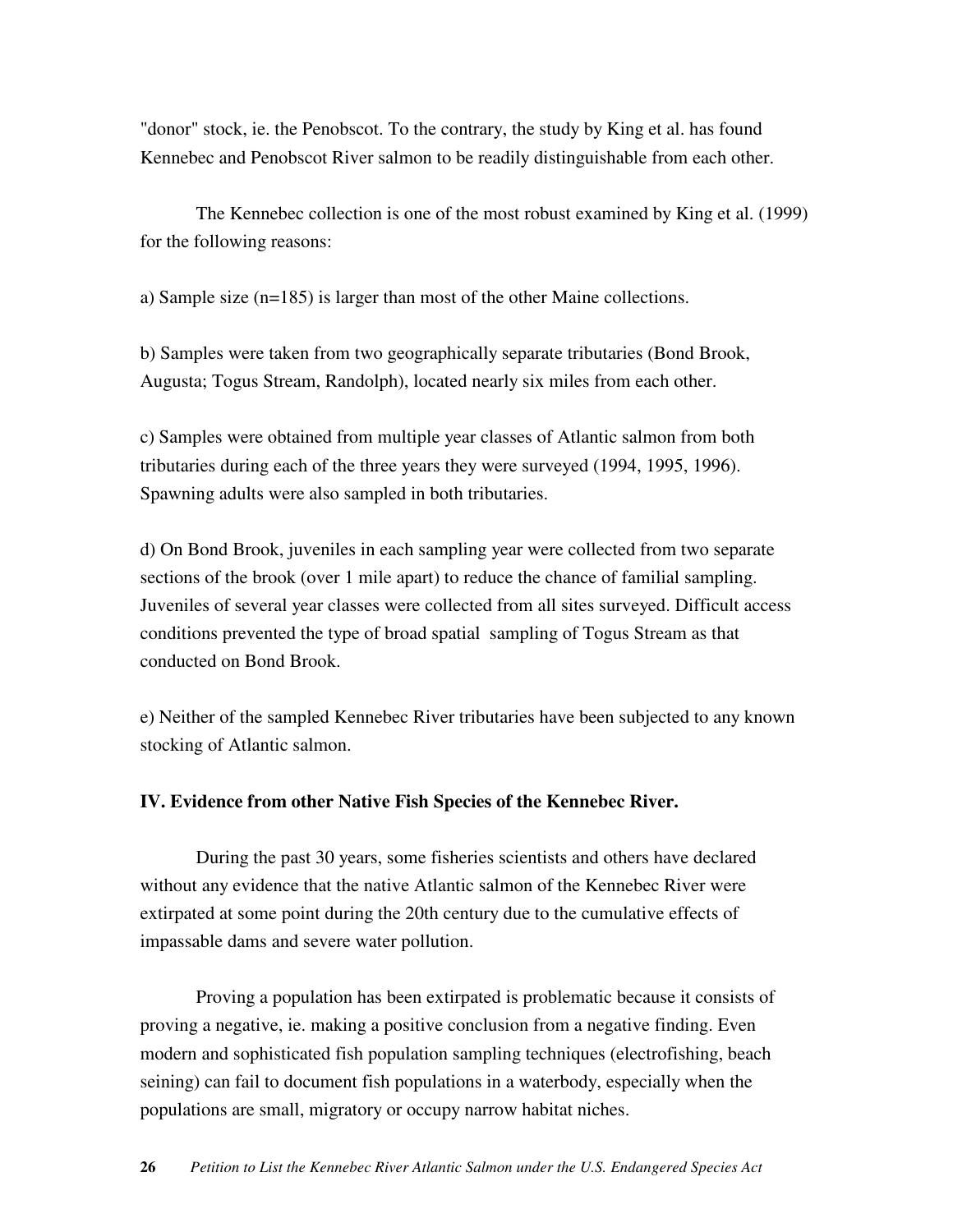For example, extensive electrofishing sampling of the Kennebec River below Waterville, Maine in 2002 and 2003 (Yoder et al. 2004) failed to locate any life stages of Atlantic or shortnose sturgeon in the Kennebec River. However, both species are known to be well established in the sampled portions of the river; and spawning adults have been observed in recent years as far upriver as Waterville, Maine. Prior to 1970, there were no scientific efforts to document the fish species assemblage of the Kennebec River below the Edwards Dam in Augusta, Maine (Matthew Scott, personal communication, 1998; Foye et al. 1969). As Maine's former senior Atlantic salmon biologist Edward Baum wrote in November, 1999:

"It is a well documented fact that Atlantic salmon have been successfully spawning in several lower tributaries of the Penobscot River since the early 1950s and the lower Kennebec River since the early 1970s (I have personally observed them doing so in both rivers on many occasions). And there is no reason to believe that salmon were not successfully spawning in those areas for many years prior to that, because no one was looking for spawning salmon at the time."

As shown above, the proposition that the native Atlantic salmon population of the Kennebec River was extirpated at some period during the early to mid 20th century is inherently speculative. Records show there were no scientific efforts to document the presence of Atlantic salmon or any other fish species in the Kennebec River from 1900 to the early 1960s. The first scientific efforts in the 20th century to determine the presence of Atlantic salmon in the Kennebec River began in the early 1960s (Matthew Scott, personal communication, 1998). These efforts confirmed the annual presence of adult Atlantic salmon at the base of the impassable Edwards Dam in Augusta; and documentation of a functioning, naturally reproducing population of wild Atlantic salmon in a lower Kennebec River tributary, Worromontogus Stream (Havey 1968; Foye et al. 1969). The scientific investigation of the wild Atlantic salmon population in Worromontogus Stream (which began in 1962) was in response to reports by streamside residents that Atlantic salmon had been spawning in the stream for many years prior to 1962 (Matthew Scott, personal communication, 1998).

The proposition that the native Atlantic salmon of the Kennebec River were extirpated due to impassable dams and severe water pollution at some period prior to the initiation of scientific investigation can be illuminated by examining the fate of the other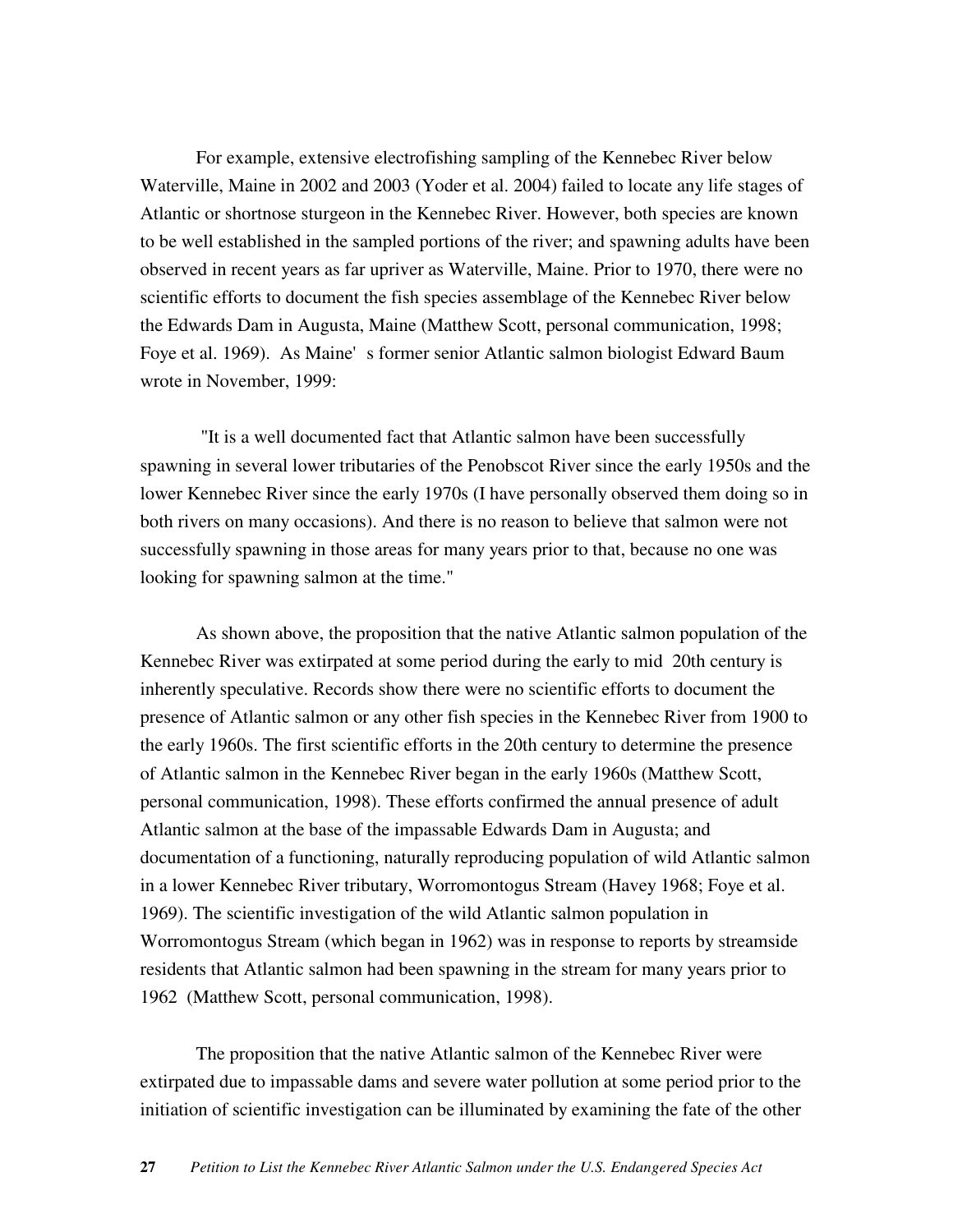native migratory and resident fish species of the Kennebec River during this same period. Historic records (Atkins 1869; Goode 1887; Squiers 1988) show the lower Kennebec River hosted a diverse array of native diadromous and resident fish species. These include the Atlantic sturgeon, shortnose sturgeon, striped bass, Atlantic salmon, American shad, sea lamprey, American eel, alewife, white perch , blueback herring, rainbow smelt, tomcod, yellow perch, white sucker, chain pickerel, brown bullhead, blacknose dace, fallfish, banded killifish, pumpkinseed sunfish, redbreasted sunfish, spottailed shiner, nine-spine stickleback, four spine stickleback and other species.

Contemporary evidence (Yoder et al. 2004; numerous other studies) shows that *none* of these native diadromous and resident fish species were extirpated from the Kennebec River due to impassable dams and pollution; and *all* of the above native species are still found in the Kennebec River today.

The proposition that of all 24 of the Kennebec River's native fish species, only the Atlantic salmon fully succumbed to the effects of dams and water pollution at some undefined moment during the 20th century strains credulity.

Were impassable dams sufficient to cause the extirpation of Atlantic salmon and other native fish species of the Kennebec River?

Historic and contemporary evidence on this question is conclusive. Diminished populations of 24 of the Kennebec River's native migratory and resident fish species have persisted despite the existence of impassable dams on the Kennebec River since 1837. One half century after construction of the Edwards Dam at the river's head of tide, Goode (1887) stated that weir fishermen in the lower Kennebec River fishing for American shad were still catching 100 or more Atlantic salmon in their weirs each year. Goode further stated: "The only breeding ground remaining accessible to the salmon was on the gravel beds within the first half mile below the Augusta Dam, and to this opportunity is the continuance of the brood in the river doubtlessly due." Contemporary evidence (Havey 1968; Foye et al. 1969; Beland 1986; USFWS 1999; King et al. 1999) show that wild Atlantic salmon populations have managed to survive in the Kennebec River and its tributaries despite impassable dams at the river's head of tide and most of its tidal tributaries. Contemporary studies (Yoder et al. 2004; Squiers 1988) shows that all of the other native migratory fish species of the Kennebec River have managed to survive despite impassable dams on the river and its tidal tributaries for the past 170 years.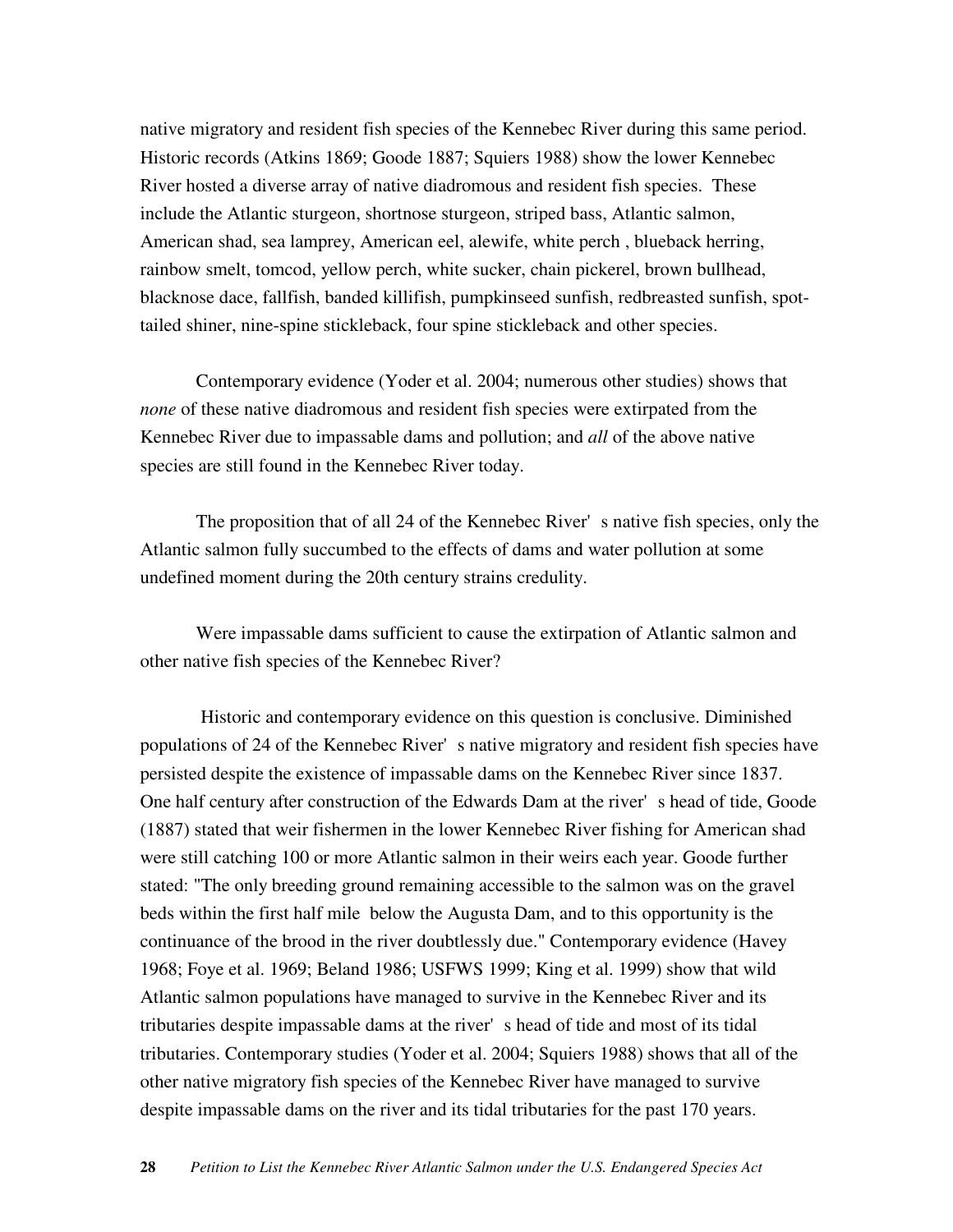Was severe water pollution sufficient to cause the extirpation of Atlantic salmon and other native fish species of the Kennebec River?

Contemporary studies (Yoder et al. 2004; Squiers 1988) show that all of the native migratory fish species of the Kennebec River managed to survive despite severe water pollution in the Kennebec River from the early 20th century to the 1980s. During the early 1960s, when Maine fisheries scientists were studying the population of wild Atlantic salmon in Worromontogus Stream, water pollution in the Kennebec River was at its worst. During this period, large fish kills in the river were commonplace and fumes from the polluted river were so strong they peeled the paint off riverside buildings.

Evidence shows all 24 of the native fish of the Kennebec River managed to survive more than a century of impassable dams and water pollution. The proposition - based on no evidence -- that the native Atlantic salmon of the Kennebec River were the only one of 24 native fish species to disappear from the Kennebec River due to dams and pollution is false. No evidence exists to support it and numerous independent lines of evidence clearly refute it.

### **V. Existing Threats to the Kennebec River Atlantic Salmon**

Threats to the Kennebec River population of Atlantic salmon are similar to those faced by other populations within the Gulf of Maine DPS of anadromous Atlantic salmon (65 Fed. Reg. 69459; NAS 2004). A threat unique to the Kennebec River Atlantic salmon compared with other populations in the DPS is the presence of numerous hydro-electric dams in the Kennebec River and its tributaries. Impassable dams have been the primary cause of the decline of the Kennebec River Atlantic salmon population since the early 19th century (NAS 2004; historic documents, this study). Impassable hydro-electric dams continue to prevent Kennebec River Atlantic salmon from gaining access to 90 percent or more of their historic spawning and nursery habitat in the Kennebec River watershed.

Construction of upstream fish passage facilities for Atlantic salmon in the Kennebec River drainage is in its infancy. An upstream fish passage facility at the lowermost Kennebec River dam, the Lockwood Dam in Waterville, is scheduled to be in operation by May 1, 2006. Upstream fish passage facilities at two hydro-electric dams on the Sebasticook River, the Kennebec's largest tributary, are scheduled to be in operation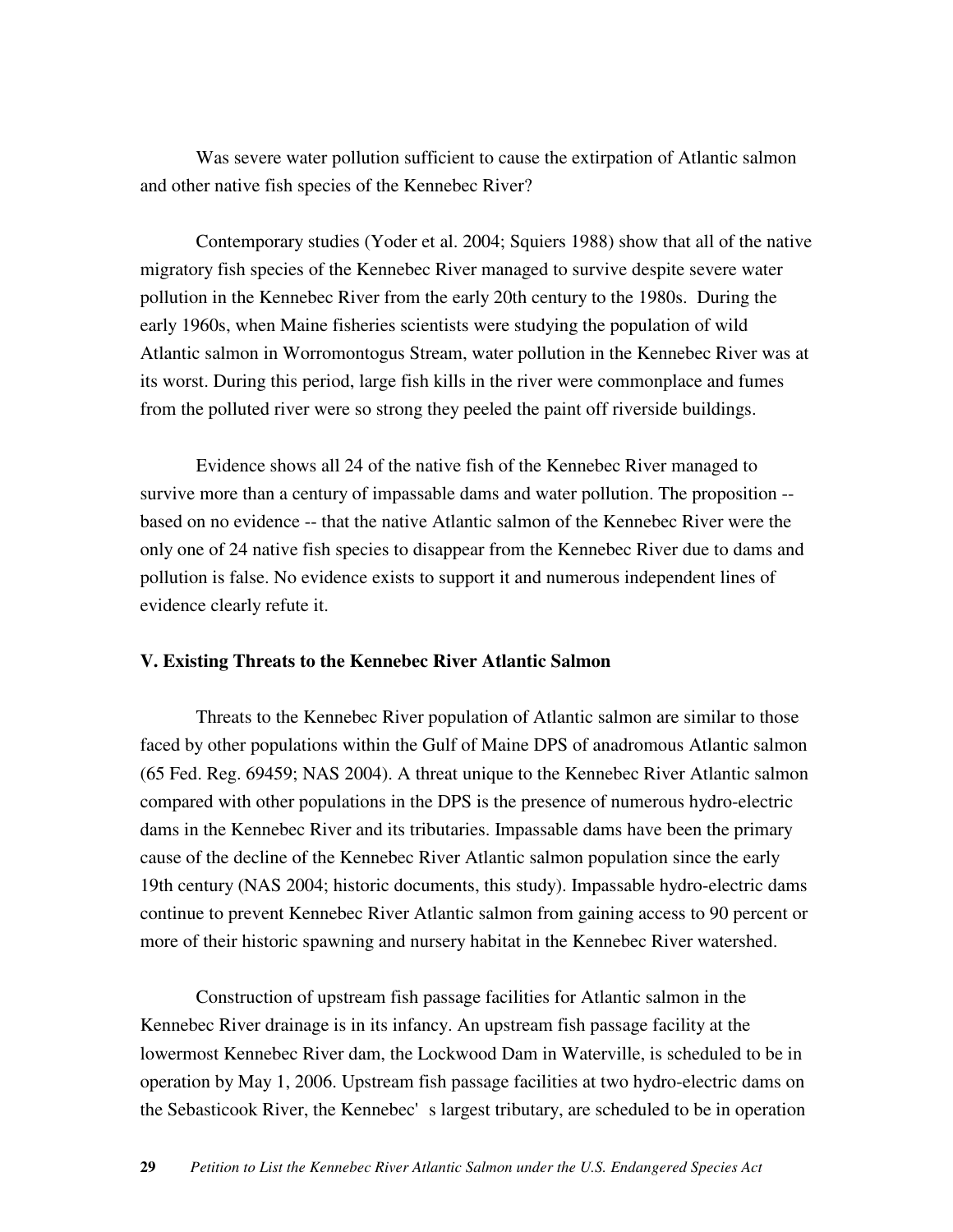in 2006 as well. These are the Benton Falls Dam in Benton, Maine and the Burnham Dam in Pittsfield, Maine. Upstream passage for Atlantic salmon at the lowermost dam on the Sebasticook River, the Fort Halifax Dam in Winslow, is scheduled to be provided via breaching the dam. Due to several pending lawsuits by local residents who oppose the breaching of the Fort Halifax Dam it is doubtful this dam will be breached in 2005.

Beginning in May 2006, Kennebec River Atlantic salmon will have the opportunity to enter the fish lift facility at the Lockwood Dam in Waterville, Maine. However, there is only one mile of river between the Lockwood Dam and the next impassable hydro-electric dam, the Hydro Kennebec Dam in Waterville and Winslow. Nearly all of this one mile reach of river is impounded by the Lockwood Dam and for this reason lacks suitable depths and current velocities for spawning and juvenile Atlantic salmon. Due to these circumstances, any Atlantic salmon captured at the Lockwood Dam fish lift will have to be transported by aerated truck and released into suitable upstream habitat in the Kennebec River drainage; or released back into the Kennebec River below the Lockwood Dam.

In order for anadromous Atlantic salmon to complete their lifecycle they must migrate from their freshwater habitat to their marine habitat. Atlantic salmon accomplish this migration by swimming downstream to the ocean. Juvenile Atlantic salmon in Maine generally migrate from freshwater to saltwater during their second and third year of life and migrate during the spring and fall (Baum 1997). Adult Atlantic salmon migrate to their marine environment after spawning and initiate these migrations in late fall and spring (Baum 1997; historic documents, this study). Hydro-electric dams can impede or completely prevent Atlantic salmon from completing this migration (NAS 2004). Population recruitment requires parents. If juvenile and adult Atlantic salmon cannot reach their marine habitat a population cannot be maintained.

There are no downstream fish passage facilities for Atlantic salmon on the mainstem hydro-electric dams of the Kennebec River; nor are there plans to construct downstream passage facilities at these dams during the next several years (MDMR 2005). Two hydro-electric dams on the Sebasticook River are equipped with downstream passage facilities for anadromous alewives (*Alosa pseudoharengus*) and American shad (*Alosa sapidissima*). Even with these facilities, fish kills of juvenile alewives at these dams can be frequent and severe due to turbine mortality (MDMR 2005). The effectiveness of these two downstream passage facilities (at the Benton Falls Dam and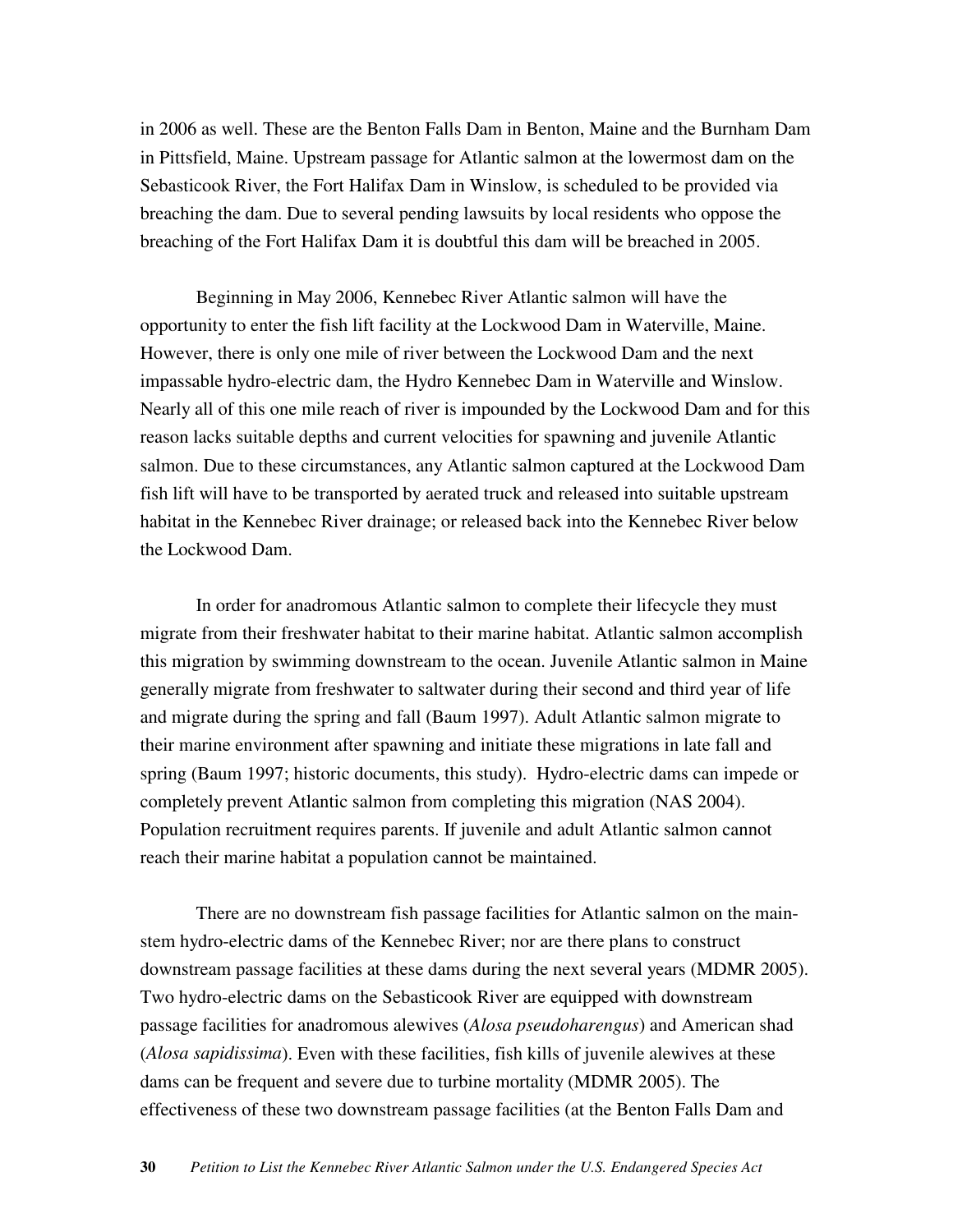Burnham Dam) for safely passing juvenile and adult Atlantic salmon has never been tested. Downstream passage at the Fort Halifax Dam is scheduled to be provided by breaching the dam.

Even with "effective" downstream passage facilities, the Maine Department of Marine Resources estimates a loss of 10 percent of migrating alewives and American shad at each main-stem Kennebec River hydro-electric dam due to turbine entrainment, injury and mortality (MDMR 2005). Nearly all the free-flowing spawning and nursery habitat in the Kennebec River drainage above Waterville, Maine is located above four to eight hydro-electric dams. These habitat areas include the Sandy River drainage (5 dams); the Carrabassett River drainage (6 dams); and the upper main-stem Kennebec (6 to 8 dams). All but several miles of the approx. 35 mile reach of the main-stem Kennebec River below the mouth of the Sandy River is impounded by hydro-electric dams which has rendered this habitat unusable for spawning and juvenile Atlantic salmon.

Simple arithmetic demonstrates that a 10 percent loss of Atlantic salmon migrating downstream past each of these dams would result in a cumulative mortality of 40-60 percent of all downstream migrants. With no effective downstream fish passage facilities in place at these dams (as is the case at present), cumulative mortality will undoubtedly be much greater.

#### **VI. Conclusion**

Eleven years have passed since 1994, when the U.S. Fish & Wildlife Service began taking tissue samples from wild Kennebec River Atlantic salmon to determine if they qualify for protection under the United States Endangered Species Act. During these eleven years the USFWS has taken no action to protect the wild Atlantic salmon of the Kennebec River under the U.S. Endangered Species Act. In Nov. 2000, the USFWS delineated a "Gulf of Maine DPS" of Atlantic salmon which included the Kennebec River and its wild Atlantic salmon within its geographic bounds. Simultaneously, the USFWS excluded wild Atlantic salmon in the Kennebec River from any protection under the U.S. Endangered Species Act (65 Fed. Reg. 69459). A half decade later, the USWFS has yet to take any steps to include wild Kennebec River Atlantic salmon in the Gulf of Maine DPS or protect them under the U.S. Endangered Species Act.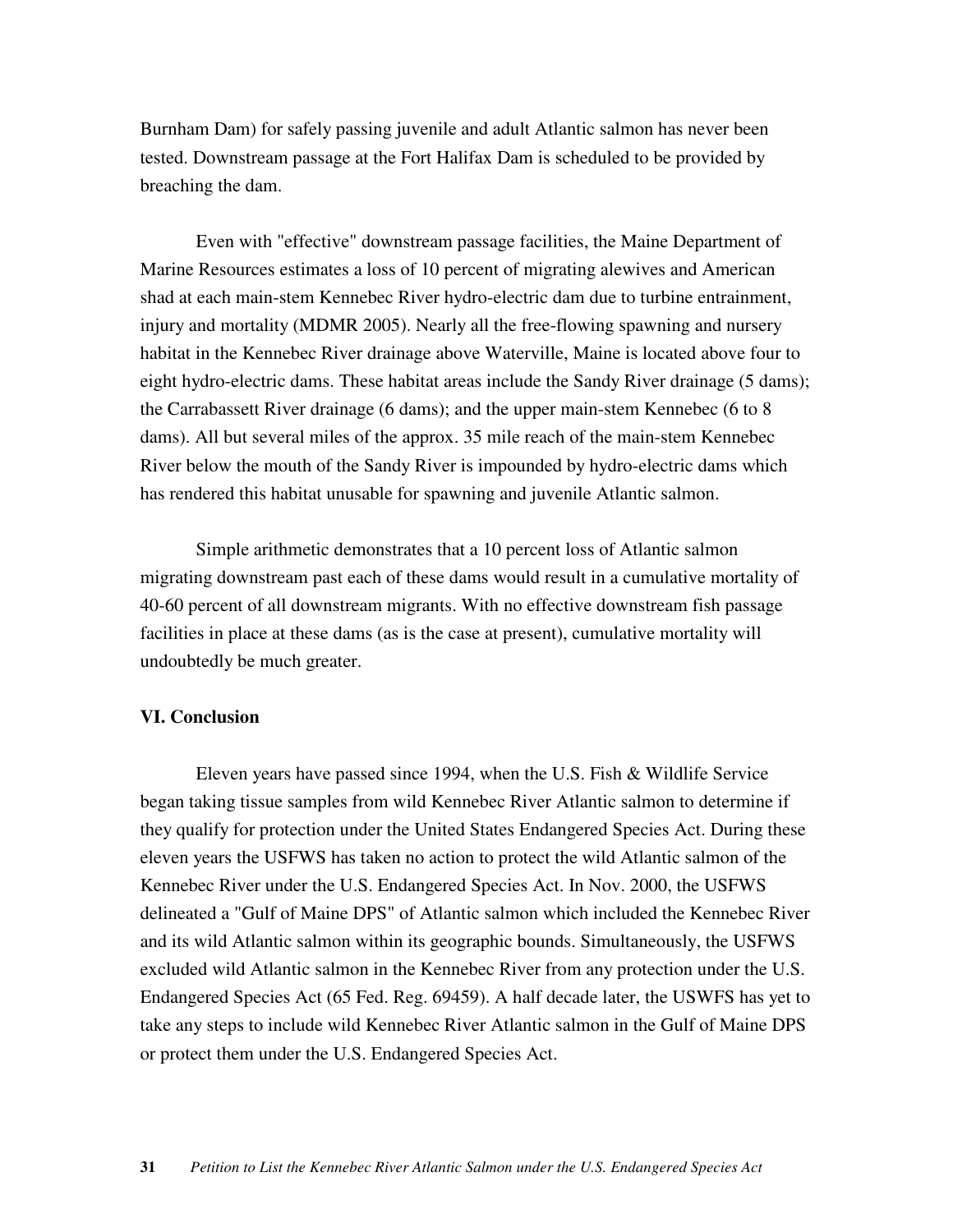Nearly all of the historic evidence in this petition regarding the persistence of Atlantic salmon in the Kennebec River was submitted to the USFWS and NMFS in 1999 during the public comment period for the Services' 1999 Status Review for Anadromous Atlantic Salmon (Comments of Friends of the Kennebec Salmon to Mary Colligan, National Marine Fisheries Service, March 8, 1999). The 1999 Status Review made no reference or citation to any of this historic information presented; nor did the Nov. 2000 listing decision which included -- but also excluded -- Kennebec River wild Atlantic salmon (65 Fed. Reg. 69459).

Actions by the USFWS to date have been arbitrary, capricious and in violation of the U.S. Endangered Species Act. Since 1994, the USFWS has taken tissue samples (pieces of fin) from more than 180 wild Kennebec River Atlantic salmon to prove the "Gulf of Maine DPS" of Atlantic salmon merits protection under the ESA, and in the same stroke, excluded these same wild Kennebec River salmon from ESA protection. Since 1994, the USFWS has provided no explanation for its continued refusal to protect wild Kennebec River Atlantic salmon under the ESA except to say the population remains "under study."

#### *Until they are extinct?*

The U.S. Endangered Species Act requires the USFWS to make its listing determination on the best scientific and commercial information available at the time of the listing decision (U.S.C. 16 §§ 1533). Five years have now passed since the Nov. 2000 USFWS listing decision excluding the Kennebec River population of Atlantic salmon from the Gulf of Maine DPS of Atlantic salmon protected under the ESA. The USFWS has yet to provide any factual basis for its decision to exclude the Kennebec River Atlantic salmon population from ESA protection (65 Fed. Reg. 69459). The United States Endangered Species Act does not allow the USFWS to put a population of an endangered species in a perpetual state of being "under study" and thus deprived protection under the ESA.

Petitioners request the Departments of Interior and Commerce make an immediate decision to protect or not protect the Atlantic salmon of the Kennebec River as an endangered species pursuant to the United States Endangered Species Act.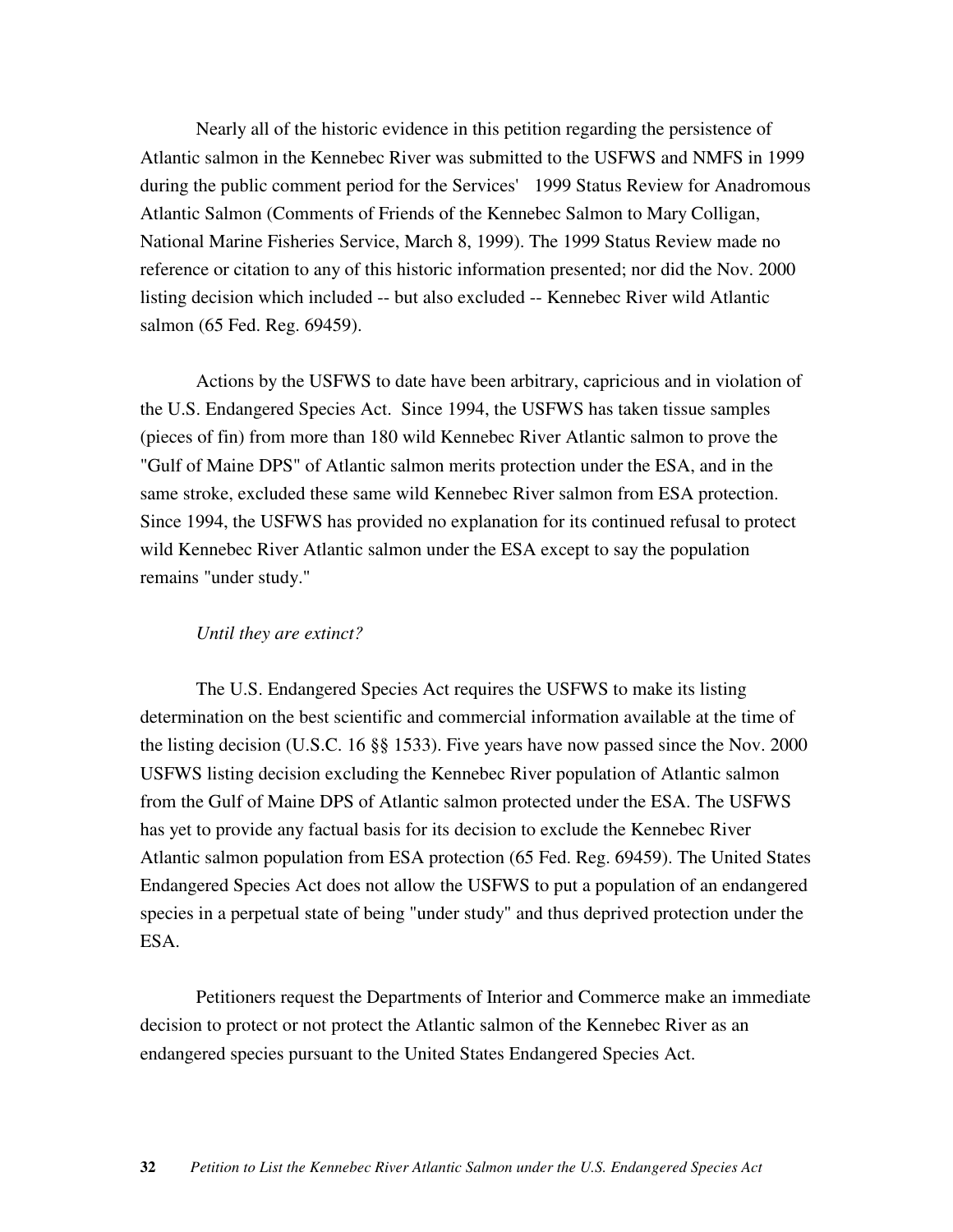# **VII. References Cited:**

Atkins, C.G. 1869. Reports of the Commissioners of Fisheries of the State of Maine for the Years 1867 and 1868. State Printing Office. Augusta, Maine.

Atkins, C.G, 1867 *in* 12th Annual Report of the Secretary of the Maine Board of Agriculture. State Printing Office. Augusta, Maine.

Baum, E.T. 1997. Maine Atlantic Salmon: A National Treasure. Atlantic Salmon Unlimited. Hermon, Maine.

Beland K. F. 1986. Atlantic Salmon Management in the Kennebec River: A Status Report and Interim Management Plan. Maine Sea-Run Atlantic Salmon Commission. Bangor, Maine.

Buckley, D.B. 1998. Summary of Maine Atlantic Salmon Collections for Broodstock and Genetic Analyses 1990-1997. U.S. Fish & Wildlife Service. East Orland, Maine.

Cutting, R.E. 1963. Penobscot River Salmon Restoration. Maine Sea-Run Atlantic Salmon Commission. Bangor, Maine.

Foye, R. et al. 1969. Fish Management in the Kennebec River. Maine Dept. of Fisheries & Wildlife. Augusta, Maine.

Goode, G.B. 1887. The Fisheries and Fishery Industries of the United States. Section V. History and Methods of the Fisheries. U.S. Government Printing Office.

Havey, K.A. 1968. A Study of Standing Crops of Juvenile Salmon and their Competitors in a Salmon Spawning and Nursery Stream. Job Completion Report No. 1, Proj. F-14-R-9. Maine Dept. of Inland Fisheries & Game. Augusta, Maine.

Kendall, W.C. 1935. The Fishes of New England. The Salmon Family. Part Two. The Salmons. Boston Society of Natural History, Boston, Mass.

King, T.L., W.B. Schill, B.A. Lubinski, M.C. Smith, M.S. Eackles, and R. Coleman. 1999. Microsatellite and Mitochondrial DNA Diversity in Atlantic Salmon with Emphasis on Small Coastal Drainages of the Downeast and Midcoast Regions of Maine. A Report to Region 5, USFWS, Hadley, MA, by USGS-BRD-Leetown Science Center, Kearneysville, WV. March 1999.

Maine Department of Marine Resources and Maine Atlantic Salmon Commission. 2005. Kennebec River Anadromous Fish Restoration Progress Report -- 2004. Augusta and Sidney, Maine.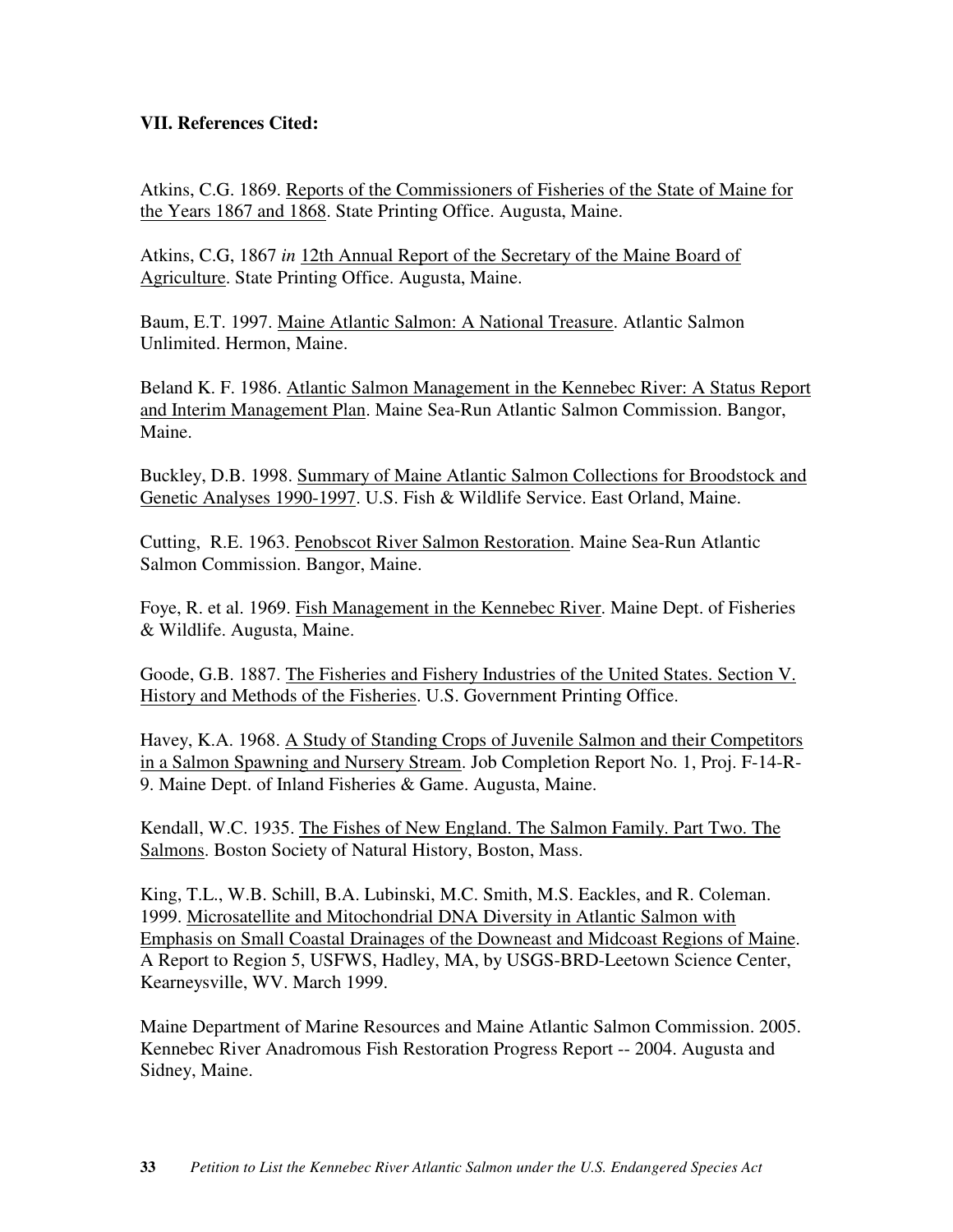National Academy of Sciences. 2002. Genetic Status of Atlantic Salmon in Maine. Interim Report. Washington, D.C.: National Academy Press.

National Academy of Sciences. 2004. Atlantic Salmon in Maine. The Committee on Atlantic Salmon in Maine. National Research Council, National Academy of Sciences. Washington, D.C.

National Marine Fisheries Service and U.S. Fish & Wildlife Service. 1999. Status Review of Anadromous Atlantic Salmon in the United States.

Squiers, T. 1988. Anadromous Fisheries of the Kennebec River. Maine Department of Marine Resources. Augusta, Maine.

Ulrich, L.T. 1990. The Midwife's Tale, The Diaries of Martha Ballard

U.S. Atlantic Salmon Assessment Committee. 1999. Report No. 11 - 1998 Activities. Gloucester, Mass.

Vail, W. J. et al. 1995. Four Rivers Working Group. Governor's Maine Atlantic Salmon Task Force. Augusta, Maine.

Yoder, C., J. Audet, B. Kulik. 2004. Maine Rivers Fish Assemblage Assessment: Interim Report. Midwest Biodiversity Institute. Columbus, Ohio.

# **VIII. APPENDIX ONE**

**Evidence of a shift in Atlantic salmon behavior -- Kennebec River, 1999-2005.**

By Douglas Watts Friends of the Kennebec Salmon Augusta, Maine -- February 2005.

Prior to the removal of the Edwards Dam in 1999, it was common to see large numbers of Atlantic salmon and trout congregating at the mouth of Bond Brook in Augusta during the hottest part of each summer (mid July - mid August).

Because it is fed by springs and groundwater, Bond Brook maintains a cooler temperature than the Kennebec River during mid-summer. Prior to the removal of the Edwards Dam in 1999, a deep pool at the mouth of Bond Brook, just below the stone arch bridge on Water St., provided an area large enough for up to 100 salmon and trout to lie in cool water during the heat of the summer.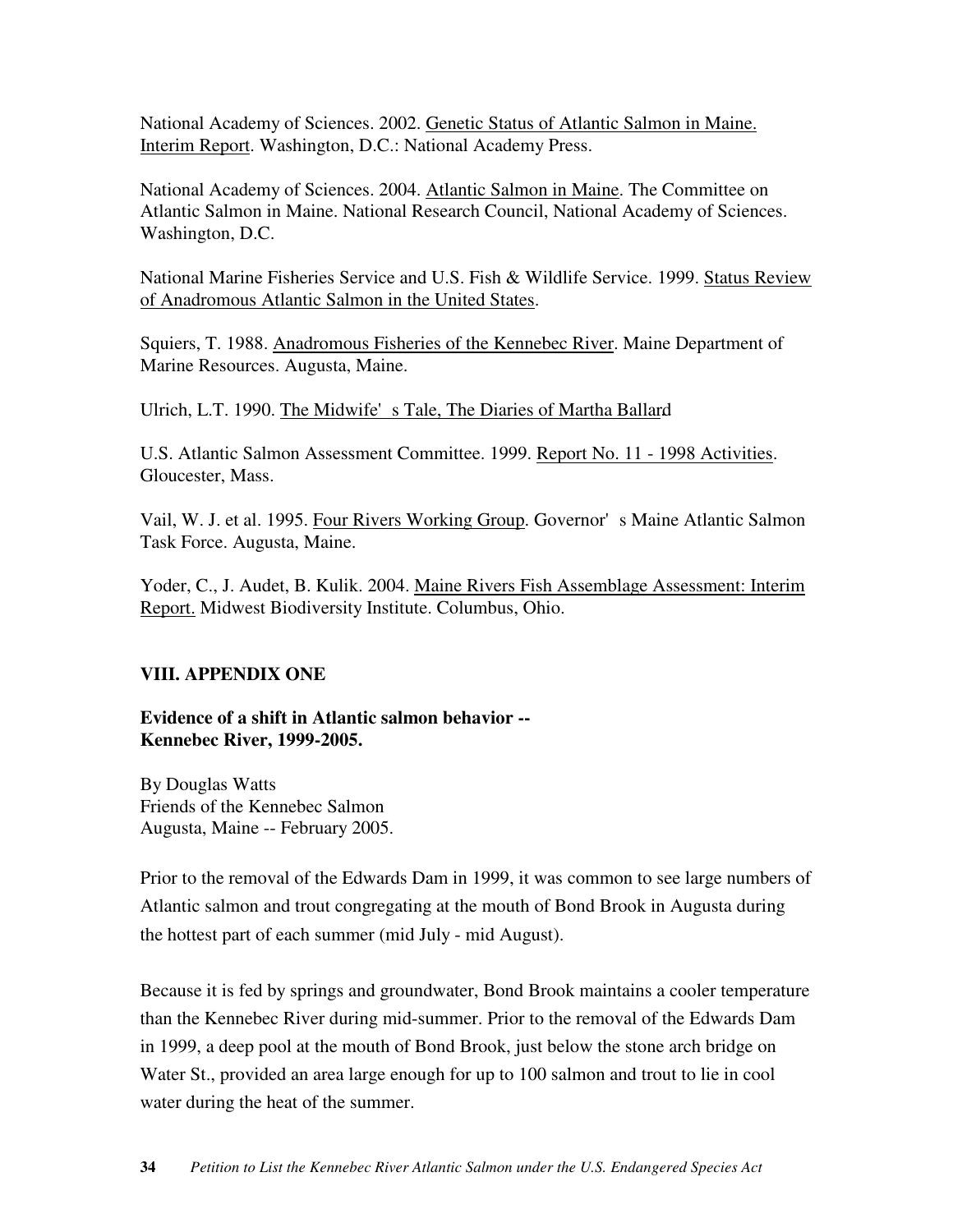Salmon and trout would not be seen in this pool until water temperatures in the Kennebec River exceeded 70 F, usually in mid-July. By mid-August, water temperatures in the Kennebec River drop back below 70 F and the salmon and trout congregating at the mouth of Bond Brook would disperse back into the Kennebec River.

Breaching of the Edwards Dam, one fourth mile upstream of Bond Brook, commenced on July 1, 1999. Removal of the dam structure continued through the summer and fall. Fish were not able to migrate upstream past the dam until a large (200 foot wide) breach was completed on August 12, 1999. This breach restored the 15 mile reach of the Kennebec River impounded by the Edwards Dam to its natural elevation, depth and flow.

Summer 2000 marked the first hot weather season in over a century when Atlantic salmon were able to inhabit the 20 mile reach of the Kennebec River between the former Edwards Dam in Augusta and the Lockwood Dam at Ticonic Falls in Waterville, Maine.

Repeated observations (often daily) have been made at the mouth of Bond Brook during the summers of 2000, 2001, 2002, 2003 and 2004. Throughout the past five summers since the Edwards Dam was removed, not a single salmon or trout has been observed at the mouth of the Bond Brook during hot weather periods. Prior to the removal of the Edwards Dam, up to 100 Atlantic salmon and trout could be observed seeking the cool water at the mouth of the brook during hot weather periods.

What might explain this sudden change?

We begin with a process of elimination.

Bond Brook has not changed. The brook and its mouth were not affected by removal of the Edwards Dam, one fourth mile up river. Bond Brook maintains the same flow and temperature as it did prior to removal of the Edwards Dam.

Numbers of salmon and trout in the river do not appear to have changed. Salmon are observed leaping in the river from Augusta to Waterville and spawning at various locations above Augusta. Trout in the river are frequently caught by anglers.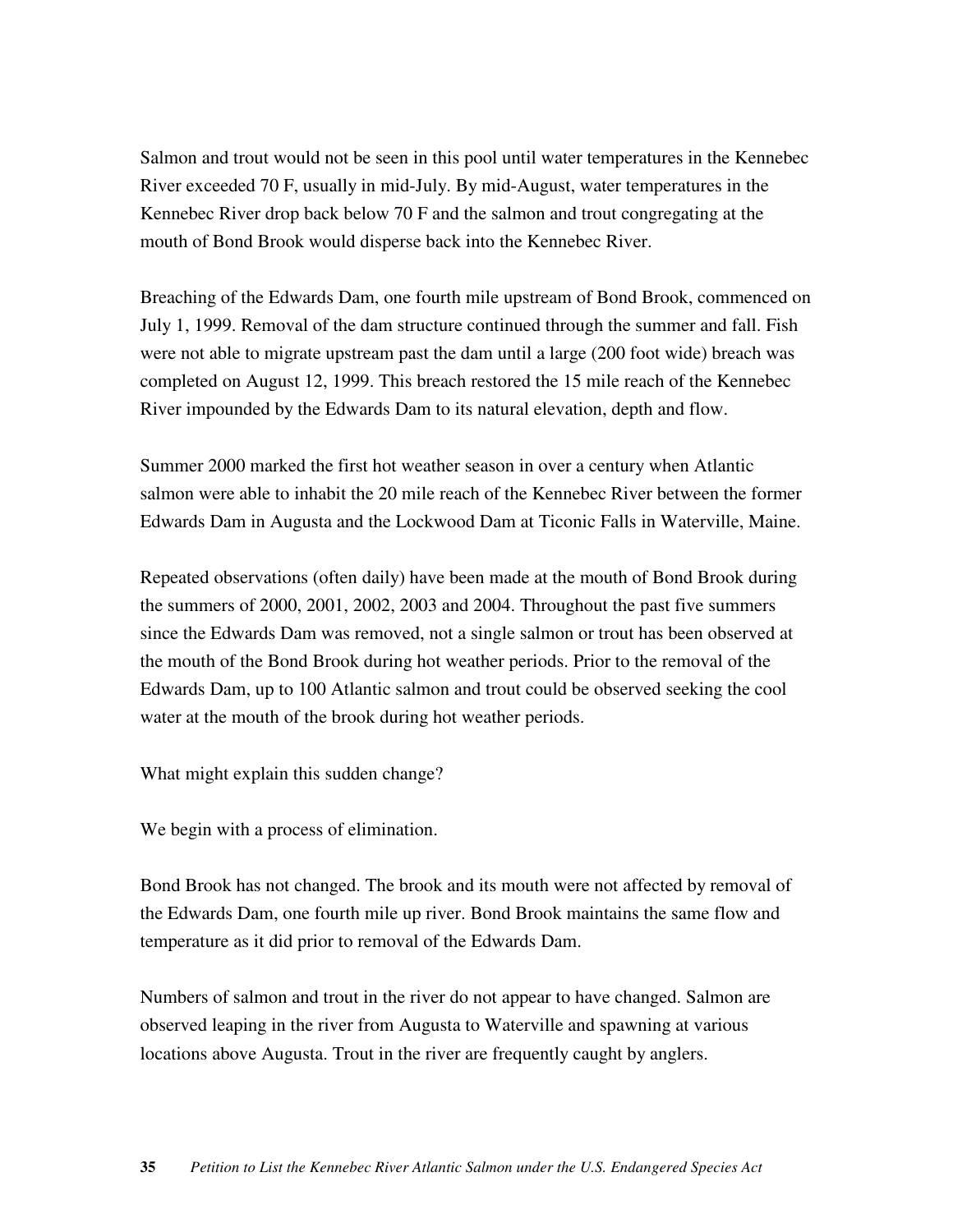Climatic conditions have not changed. The summers of 2000, 2001, 2002, 2003 and 2004 have been similar in temperature, if not hotter and dryer, than summers in previous years.

What has changed?

Since 2000, the Edwards Dam is no longer a migration barrier to salmon and trout.

Removal of the Edwards Dam has restored the natural channel, depth and flow of the 15 miles of the Kennebec River formerly impounded by the dam; and restored free access to the entire river to Ticonic Falls in Waterville, Maine.

Removal of the Edwards Dam has restored access to more than a dozen first and second order tributaries of the Kennebec River between Augusta and Waterville; and portions of three larger tributaries, Seven Mile Stream, Messalonskee Stream and the Sebasticook River.

In 2000, 2001, 2002, 2003 and 2004 these tributaries have been visited repeatedly during mid-summer to determine their potential and actual use as thermal refugia for salmon and trout in the Kennebec River. The following observations have been made.

All of the first and second order tributaries are either dry or at extreme low flows in mid summer. Those not dry have water depths of one to six inches with few if any accessible pools of sufficient size to hold salmon or trout. Of those not dry in mid-summer, measurements with a pocket thermometer show no appreciable difference in water temperature between the tributaries and the Kennebec River. No trout or salmon have been observed in or at the mouths of these tributaries in mid-summer seeking thermal refugia.

Three larger tributaries of the Kennebec River above the Edwards dam site are of sufficient size to accommodate Atlantic salmon and trout seeking thermal refugia during mid summer. These are Seven Mile Stream, Messalonskee Stream and the Sebasticook River.

Seven Mile Stream is similar to Bond Brook in size, with channel widths of 15-25 feet and pools of sufficient depth to hold an adult Atlantic salmon or trout. The first dam on Seven Mile Stream is at the outlet of Webber Pond, three miles upstream from the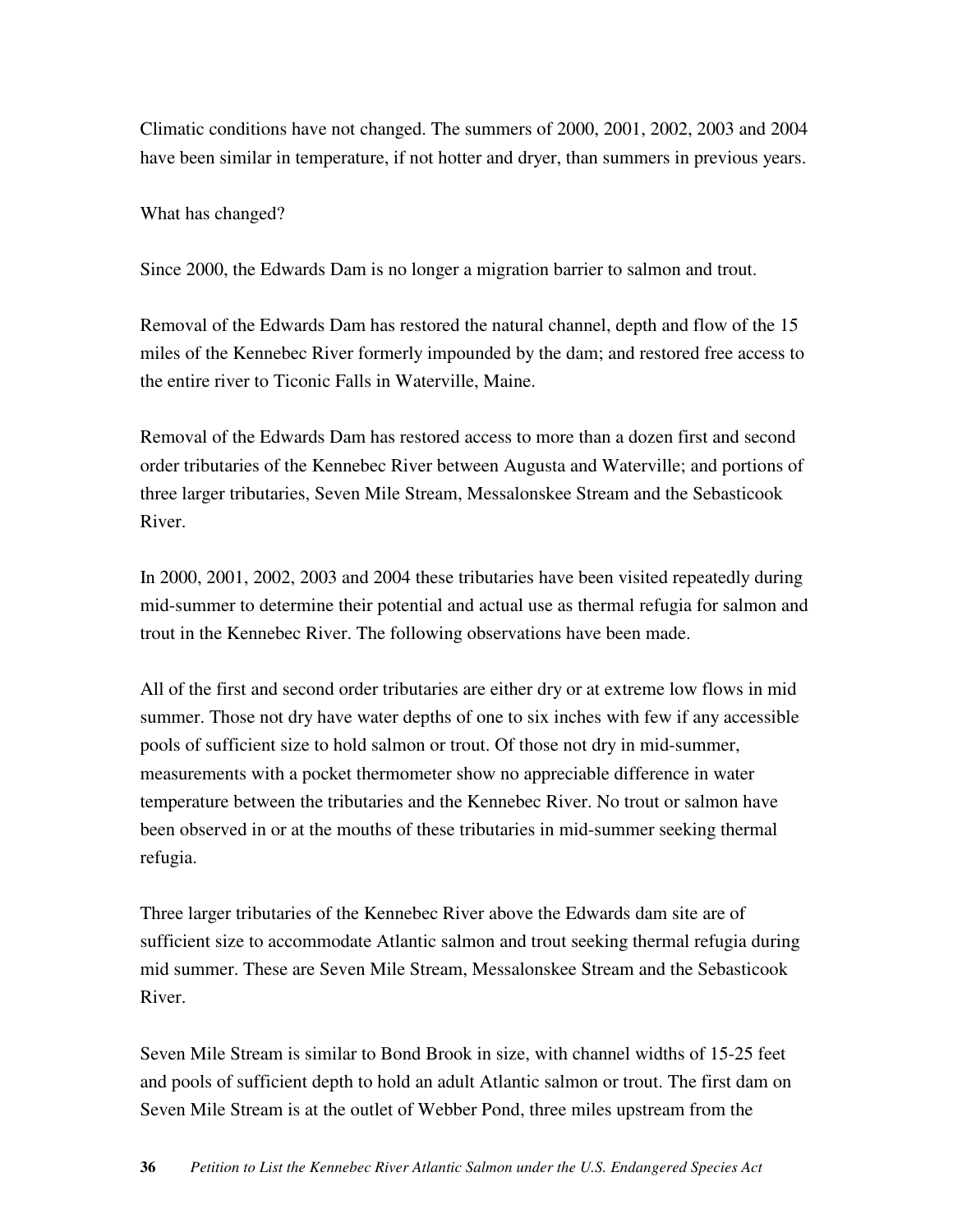Kennebec River. Seven Mile Stream receives most of its flow from a series of natural, warmwater ponds east of the Kennebec. Mid-summer water temperatures in Seven Mile Stream are equal to or higher than water temperatures in the Kennebec River.

Messalonskee Stream is much larger than Seven Mile Stream, with a drainage of 200 square miles, channel widths of 50-80 feet and numerous pools with depths of 6 to 12 feet. The source of Messalonskee Stream is a group of large, natural lakes and ponds, known as the Belgrade Lakes, located 10-15 miles west of the Kennebec River. All but the lowermost mile of Messalonskee Stream is impounded by a series of hydro-electric dams which are impassable to fish. Mid-summer water temperatures in Messalonskee Stream are higher than in the Kennebec River.

The Sebasticook River is the largest tributary of the Kennebec, with a drainage area of nearly 1,000 square miles. An impassable dam is located on the Sebasticook approx. 1,400 feet above its confluence with the Kennebec River. The Sebasticook is fed by many large and small natural lakes. The lowermost eight miles of the river is impounded by two hydro-electric dams. Mid-summer water temperatures in the accessible portion of the Sebasticook are consistently higher than in the Kennebec River.

The review above indicates that none of the tributaries to the Kennebec River in the 20 mile reach from Augusta to Waterville, Maine appear to offer thermal refugia for Atlantic salmon and trout. These tributaries are either too small to hold Atlantic salmon or have mid-summer water temperatures warmer than the Kennebec River itself.

Despite the removal of the Edwards Dam, the only accessible Kennebec River tributary with sufficient mid-summer flow, depth and cool water to provide thermal refugia for Atlantic salmon and trout is still Bond Brook in Augusta.

Yet, since the removal of the Edwards Dam, not a single Atlantic salmon or trout has been observed using the thermal refugia at the mouth of Bond Brook, even during hottest days of the summer.

What has caused this change?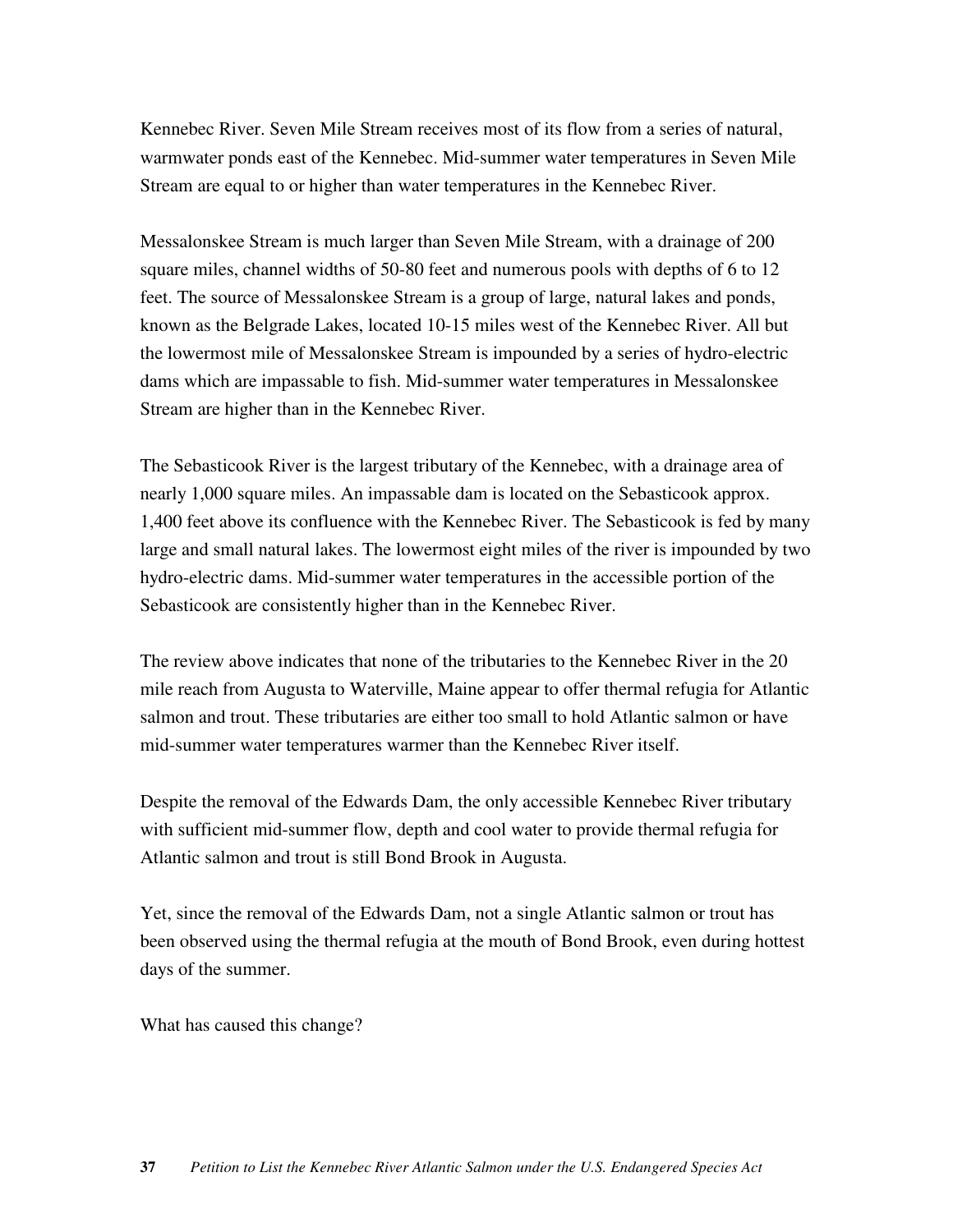During mid-summer "hot spells" water temperatures in the Kennebec River can reach 75 F. These are temperatures known to cause Atlantic salmon and other salmonids to seek thermal refugia.

This creates a conundrum. None of the Kennebec tributaries above Bond Brook in Augusta appear to offer any mid-summer thermal refugia for salmon and trout. At the same time, since removal of the Edwards Dam, salmon and trout have completely abandoned their decades-long habit of congregating in large numbers in the thermal refugia at the mouth of Bond Brook. Prior to removal of the dam, up to 100 Atlantic salmon and trout sought thermal refugia in the mouth of Bond Brook, even though the mouth is in a highly visible, urban area frequented by salmon poachers.

By a process of elimination, this information suggests that since removal of the Edwards Dam, Atlantic salmon and trout have located mid-summer thermal refugia in the Kennebec River itself.

In some ways, the 20 mile reach of the Kennebec River from Waterville to Augusta confounds standard assumptions about large New England rivers. It is normally assumed that first, second and third order tributaries to the lower reach of a large river (5,000 square miles) should be cooler during mid-summer than the large river. Observations and temperature data for the lower Kennebec since removal of the Edwards Dam indicate the main-stem of the Kennebec is often cooler during mid-summer than the small tributaries entering into it.

Several observations made since the removal of the Edwards Dam may shed light on this.

The first observation is that removal of the Edwards Dam and restoration of the river's natural channel has revealed numerous spring seeps along the river's banks from Augusta to Waterville. Many of these seeps, located slightly above or below the river's edge, maintain temperatures of 50-60 F throughout the summer. The surficial geology of this portion of the Kennebec River suggests much of the precipitation falling in the watershed adjacent to the river enters the river as groundwater rather than surface flow. Much of the 20 mile reach of the Kennebec from Waterville to Augusta consists of thick deposits of well sorted, permeable sand and gravel interspersed with layers of marine clay. A large and pronounced glacial esker forms the west bank of the river from Sidney to Augusta (approx. 10 river miles) that is intensively mined for sand and gravel. These geological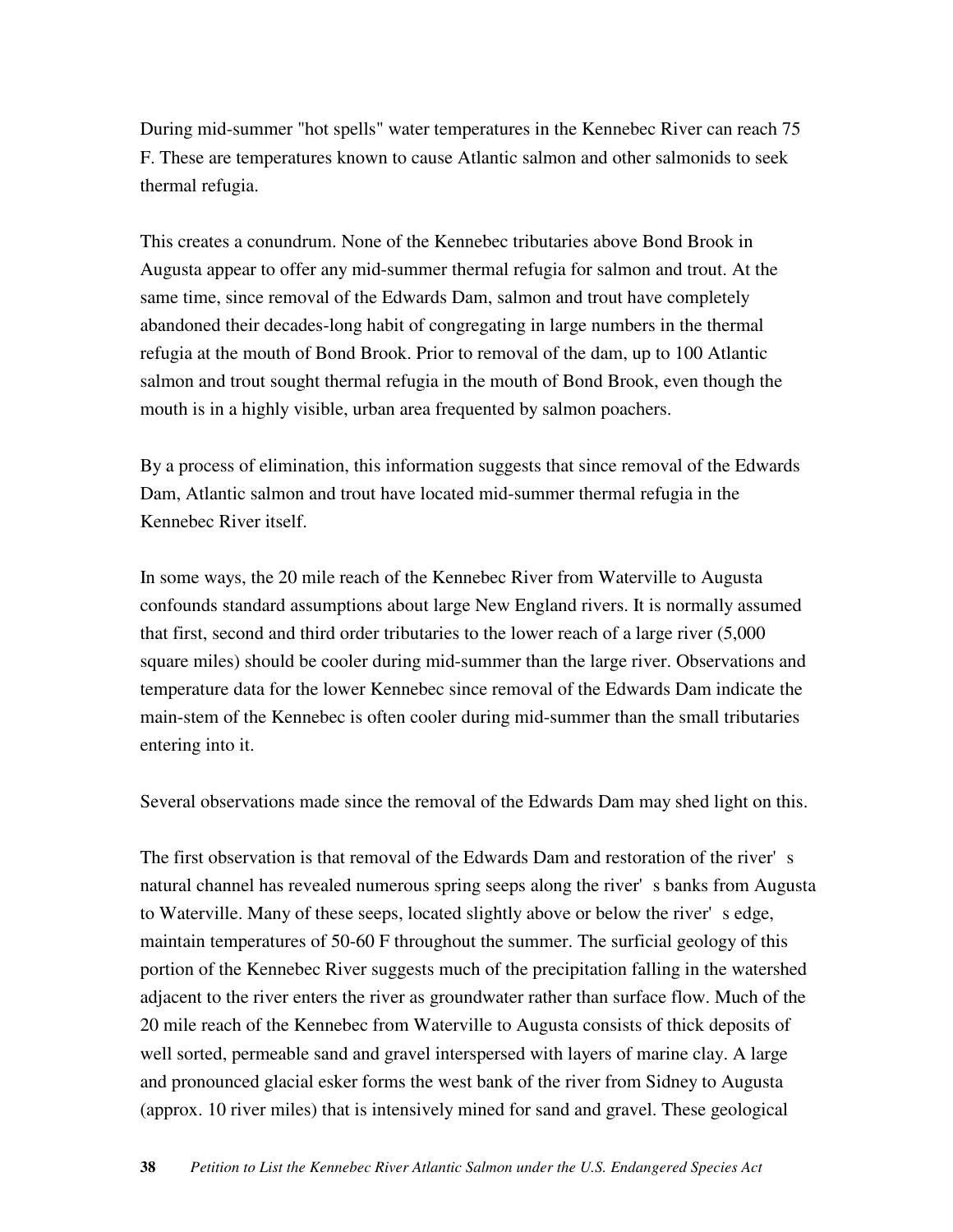features, coupled with the observation that most first and second order tributaries to the Kennebec in this area become nearly dry during summer, suggests groundwater inputs to this reach of the river may be significant.

The second observation is that mid-summer water temperatures in the restored river channel vary significantly as one moves across the channel perpendicular to the river's flow. During mid-summer, near shore, shallow areas (less than 1 foot in depth) are noticeably warmer than the "center channel" which is deeper and has much higher flow velocities. Similar to a deep lake which stratifies vertically during mid-summer, the Kennebec appears to be stratify horizontally, with the center of the channel noticeably cooler than near-shore areas in mid-summer. This makes recording mid-summer water temperatures in the Kennebec problematic, since a temperature reading taken near the river's bank would be significantly different than a reading taken in the river's center channel. That temperature-sensitive fish such as Atlantic salmon and trout would take advantage of these differences in water temperature across the river channel appears selfevident.

This discussion does not attempt to provide definitive answers to the questions it raises. Instead, it documents a sudden and dramatic change in the behavior of Atlantic salmon and trout in the Kennebec River coincident with the removal of the Edwards Dam; and examines factors which may have caused this change.

Since removal of the Edwards Dam, Atlantic salmon and trout of the Kennebec River have abandoned their well known thermal refugia at the mouth of Bond Brook. Because we know Atlantic salmon and trout are still present in the Kennebec River, we can surmise that with removal of the Edwards Dam, they have located thermal refugia elsewhere which suits their needs as well or better than Bond Brook. However, none of the accessible tributaries of the Kennebec River above the Edwards Dam site appear to offer any thermal refugia. By the process of elimination, the only location for thermal refugia must be the Kennebec River itself.

Qualitative observations of the lower Kennebec River in the five years since removal of the Edwards Dam provide several potential explanations. Observation of numerous springs and seeps along the river suggest groundwater inputs to the river may be significant. The post-glacial history and surficial geology of the river reach are consistent with these observations. The observation of a mid-summer, horizontal water temperature